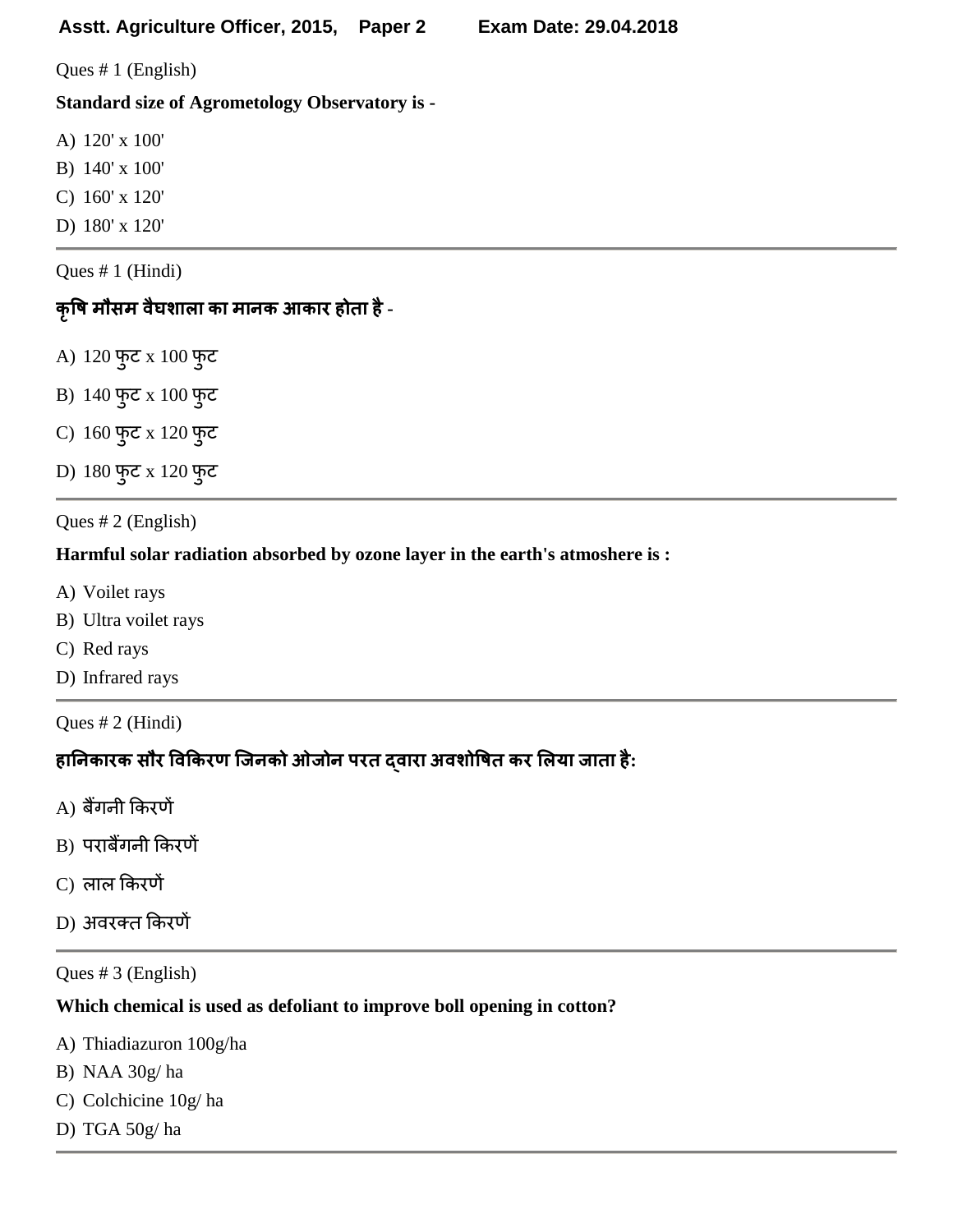Ques # 3 (Hindi)

# **कऩास भेंडोडेखरु नेकी किमा को फढानेहेतुऩत्तों को गगयानेकेलरए कौन सा यसामन काभ भेंरेतेहैं?**

- $A$ ) थायाडाया जूरॉन 100 ग्राम/ हे.
- B) एन.ए.ए. 30 ग्राभ/ हे.
- $C$ ) कोलचीसीन  $10$  ग्राम/ हे.
- D) टी.जी.ए. 50 ग्राभ/ हे.

Ques # 4 (English)

### **"Madhuri" is an improved cultivar of which type of maize crop?**

- A) Quality Protein corn
- B) Baby corn
- C) Pop corn
- D) Sweet corn

Ques # 4 (Hindi)

# **" भाधयुी " भक्का केककस वगगकी उन्नत ककस्भ है?**

- A) क्वालिटी प्रोटीन कॉर्न
- $B)$  बेबी कॉर्न
- $C$ ) पोप कॉर्न
- D) स्वीट कॉर्न

Ques # 5 (English)

### **Crop logging is a method of :**

- A) Soil fertility evaluation
- B) Plan for assessing requirement of nutrients for yield maximization.
- C) Assessing crop damage
- D) Testing suitability of fertilizer

Ques # 5 (Hindi)

# **पसर रोगगगॊ एक प्रकाय की षवगध है, जजससे:**

- A) मृदा उर्वरकता का मूल्यांकन करते हैं
- B) उच्चतम पैदावार हेत् पोषक तत्वों के निर्धारण की विक्ष्लेषक योजना बनाते हैं
- C) फसल में नुकसान का आंकलन करते हैं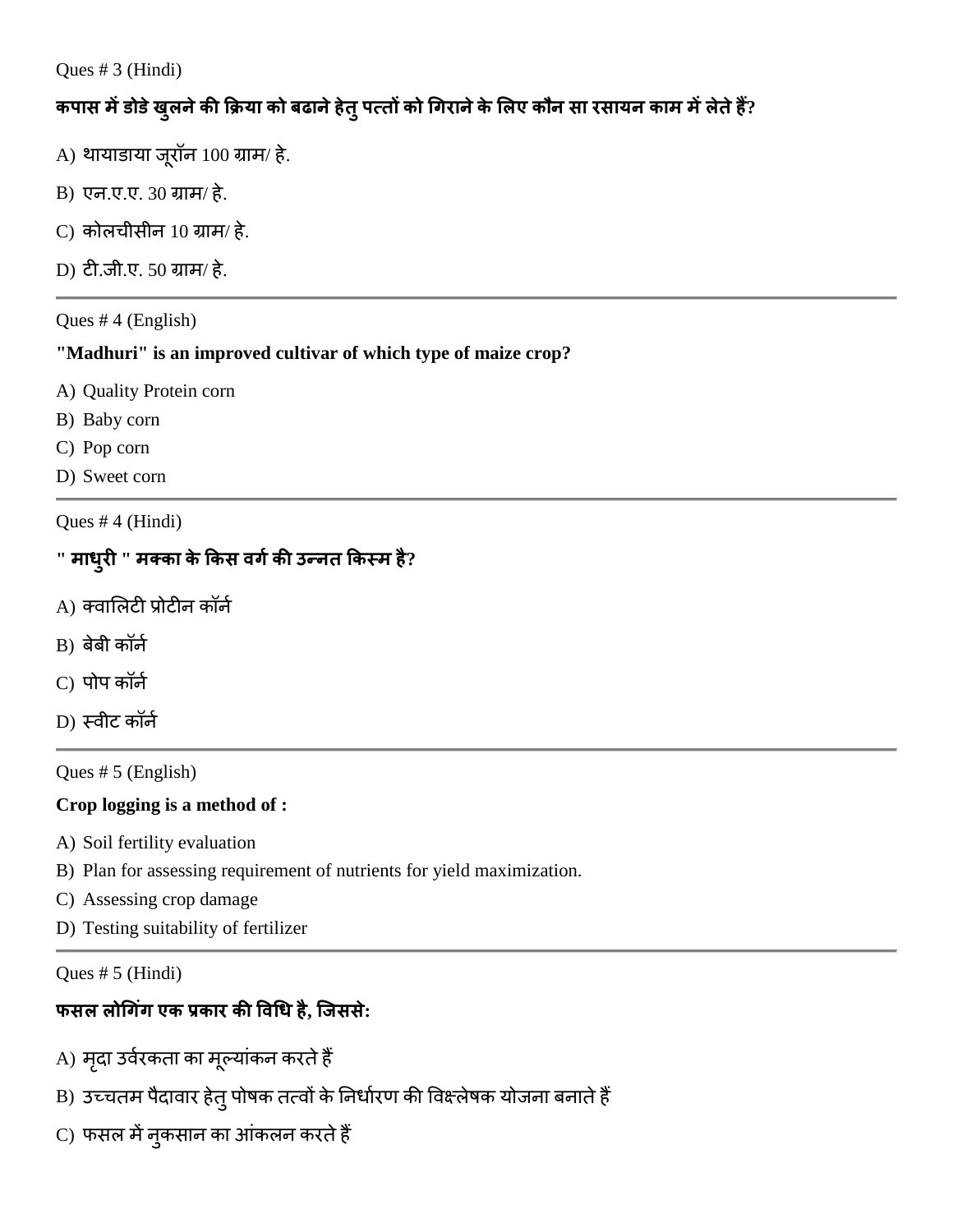# D) उर्वरकों की उपयुक्ता हेतु परिक्षण करते हैं

Ques # 6 (English)

**Major constituent of sunhemp fibe, which makes it the most suitable indigenous raw material for currency paper, is:**

- A) Cellulose
- B) Pentosan
- C) Lignin
- D) Urinic anhydrite

Ques # 6 (Hindi)

**सनई के येशेका वह कौन सा घटक हैजजसकेकयण उसेकयेंसी नोट का कागज फनानेका सफसेउऩमुक्त देशी कच्चा भार भाना गमा है-**

- A) सेलमूरॉस
- B) पेन्टोसन
- C) लरगननन
- D) यूरिनिक एनहाइड्राइट

Ques # 7 (English)

**The deviation from the mean daily temperature to the minimum threshold temparature of a crop is termed as:**

- A) Diurnal variation
- B) Heat Unit
- C) Temperature gradient
- D) Lapse rate

Ques # 7 (Hindi)

### **दैननक औसत ताऩभान सेककसी पसर केननम्नतभ देहरीज ताऩभान केषवचरन को कहतेहै :**

- $\bm{A}$ ) दैनिक बदलाव
- $B$ ) ऊष्मा इकाई
- C) तापमान प्रवणता
- D) अवननत दय

Ques # 8 (English)

**The total water resources available through annual precipitation in India is estimated to be:**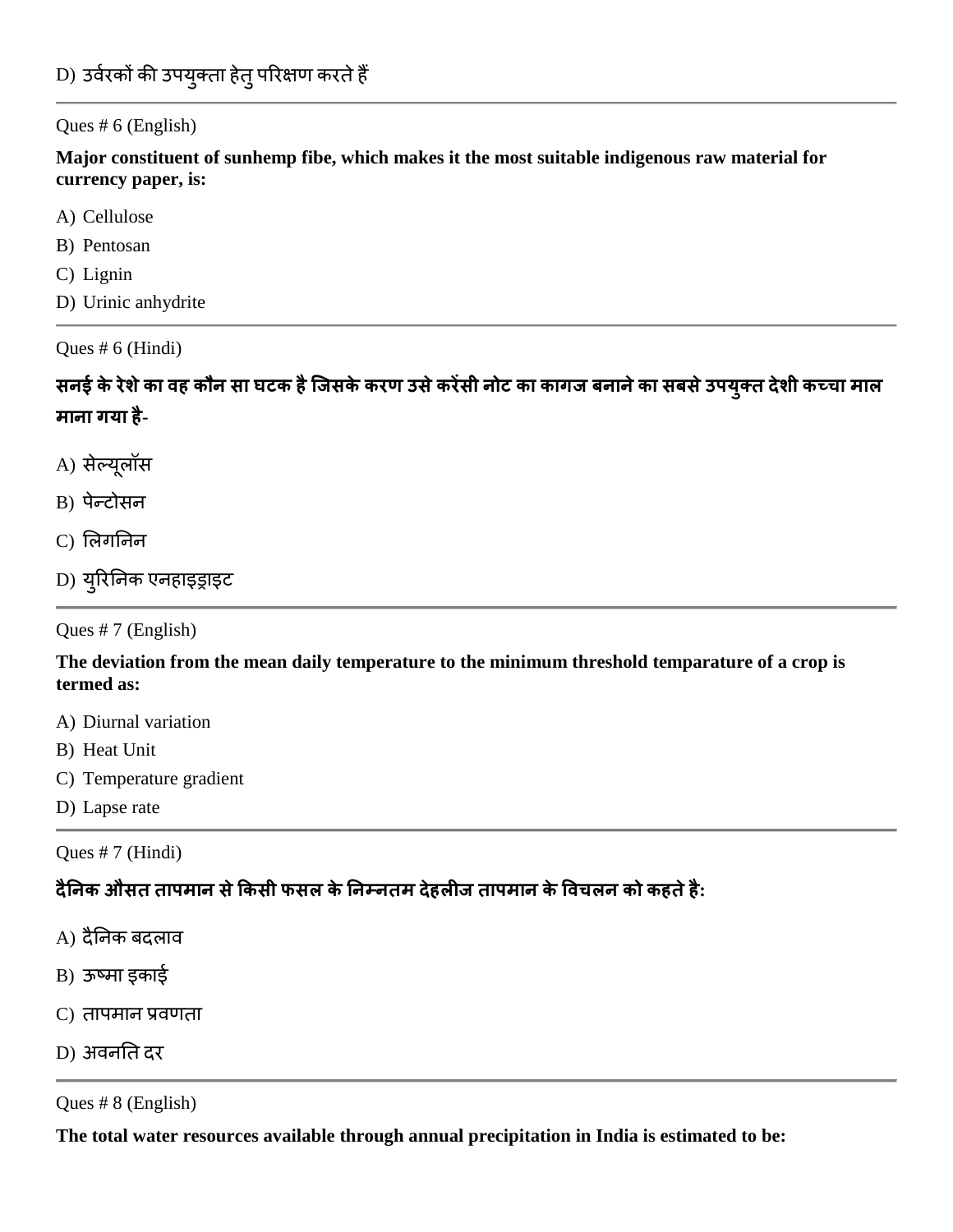A) 5320 Billion cubic meter (BCM)

- B) 4000 BCM
- C) 1800 BCM
- D) 1700 BCM

Ques # 8 (Hindi)

## **बायत भेंफषागआदद द्वाया कुर जर सॊसाधन की अनुबाननत उऩरब्धता है :**

- A) 5320 फी. सी.एभ.
- B) 4000 फी. सी.एभ.
- C) 1800 फी. सी.एभ.
- D) 1700 फी. सी.एभ.

Ques # 9 (English)

#### **Individual crop has its minimum, optimum and maximum temperature for growth and development is called as:**

- A) Temperature gradient
- B) Required temperatures
- C) Cardinal temperatures
- D) Diurnal variation in temperatures

Ques # 9 (Hindi)

# **प्रत्मेक पसर की फढवाय एवॊषवकास हेतुन्मूनतभ, इष्टभ तथा उच्चतभ ताऩभान ननधागरयत हैं, जजसको कहतेहै-**

- A) तापमान प्रवणता
- B) जरुरी तापमान
- C) महत्वपूर्ण तापमान
- D) दैनिक परिवर्तित तापमान

Ques # 10 (English)

#### **Simultaneous use of two sources of water namely surface and underground water, to irrigate a piece of land is called as-**

- A) Consumptive use of water
- B) Seasonal consumptive use of water
- C) Conjunctive use of water
- D) Total crop water requirement

Ques # 10 (Hindi)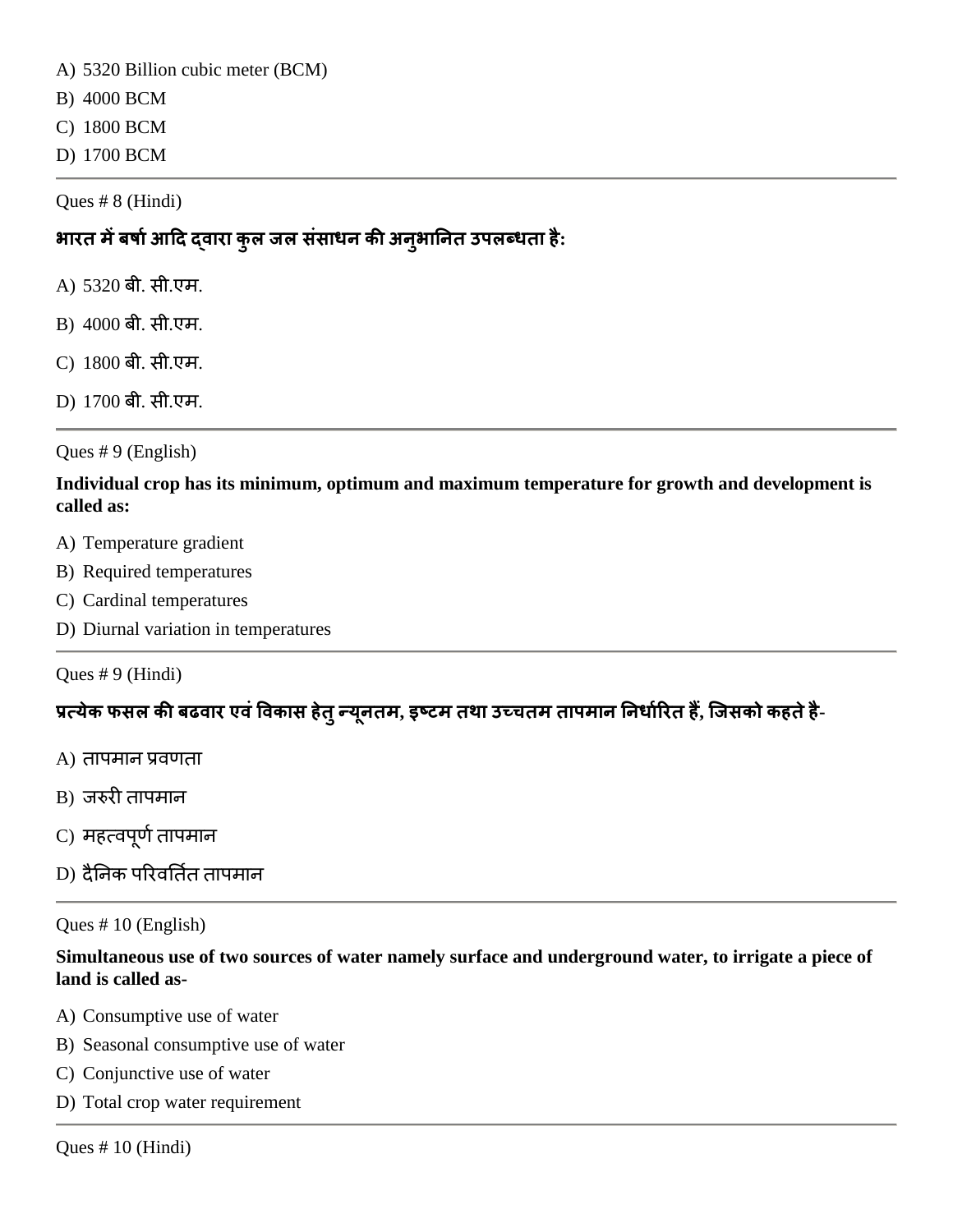# **सतीह व बूगबीम जर दोनों स्रोतों लभरवाॊउऩमोग कय खेत की लसचॊ ाई कयनेको कहतेहै-**

- $A)$  जल उपभोग
- B) मोसमी जल उपभोग
- C) संयोजक जल उपभोग
- D) कुल फसलीय आवश्यक जल

### Ques # 11 (English)

### **Amongst cereals, the grains of which crop possess the highest fat content?**

- A) Pearl millet
- B) Sorghum
- C) Wheat
- D) Barley

### Ques # 11 (Hindi)

# **अनाज की कौनसी पसर केदोनों भेंसफसेअगधक भात्रा भेंवसा ऩाई जाती है\_**

- A) फाजया
- B) ज्वाय
- C) गेहूं
- D) जौं

Ques # 12 (English)

### **Name multi-cut cultivar of forage sorghum-**

- A) Pusa chari 6
- B) Rajasthan chari 2
- C) SSG 59-3
- D) HC 308

Ques # 12 (Hindi)

# **हयेचायेहेतुज्वाय की फहुकटाई वारी ककस्भ का नाभ -**

- $A)$  पूसा चरी -6
- B) याजस्थान चयी 2
- C) एस.एस.जी. 59.3
- D) एच.सी. 308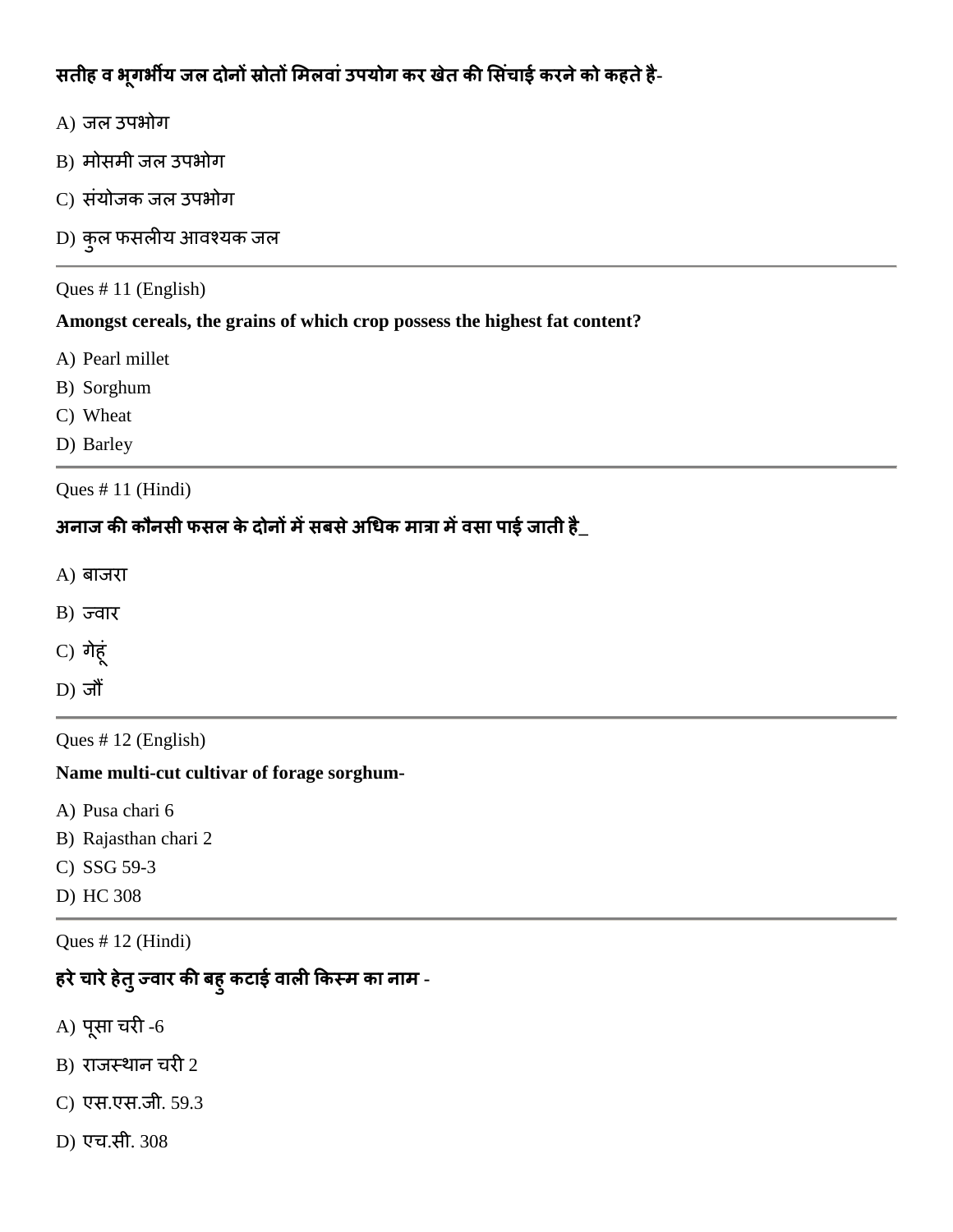### Ques # 13 (English)

#### **Mustard oil cake is unpalatable due to presence of-**

- A) Sinirgin
- B) Carotenoides
- C) Selenium
- D) Magnesium

```
Ques # 13 (Hindi)
```
# **सयसों की खरी का अस्वाददष्ट होनेका प्रभुख कायण उसभेऩामा जानेवारा तत्व है-**

- A) सिनिरजिन
- B) केरोटिनोयाड
- C) सेलेनियम
- D) मेग्निशियम

Ques # 14 (English)

#### **Indian Institute of spices Research is situated at -**

- A) Ajmer
- B) Anand
- C) Calicut
- D) New Delhi

Ques # 14 (Hindi)

# **बायतीम भसारा अनुसॊधान सॊस्थान जस्थत है-**

- A) अजभेय
- B) आनन्द
- C) कालीकट
- D) नई दिल्ली

Ques # 15 (English)

#### **Which variety of sesame possesses quardri carpelletum capsule?**

- A) RT 46
- B) RT 125
- C) RT 346
- D) RT 351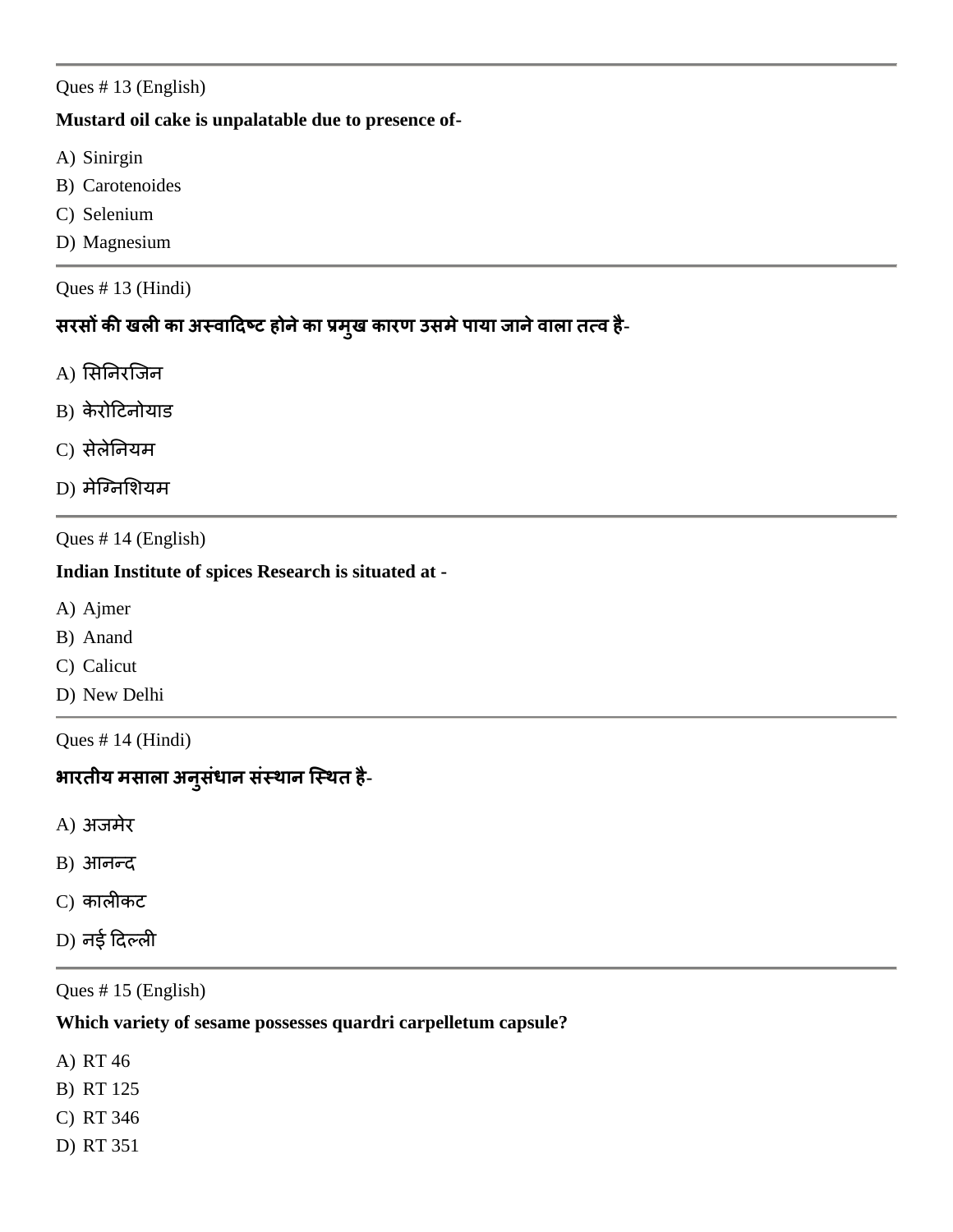#### Ques # 15 (Hindi)

## **नतर की वह ककस्भ जजसभेचोगधी पलरमाॊरगतीहै?**

A) आय.टी. 46

- B) आय. टी. 125
- C) आय. टी. 346
- D) आय.टी. 351

Ques # 16 (English)

#### **Chromosome number (2n) in american cotton (G. hirsutum) is-**

A) 16

B) 26

C) 32

D) 52

Ques # 16 (Hindi)

# **अभेरयकन कऩास (गो. दहयसूटभ) भेंगुणसूत्र की सॊख्मा (2n) ऩाई जाती है-**

A) 16

B) 26

C) 32

D) 52

Ques # 17 (English)

#### **Sharbati sonora was produced by treating sonora - 64 with-**

A) Alpha rays

B) Beta rays

C) Gamma rays

D)  $X$  - rays

Ques # 17 (Hindi)

## **शयफती सोनोया, सोनोया -64 को उऩचारयत कयकेउत्ऩन्न ककमा था -**

- A) अलपा कियणें
- B) फीटा कियणें
- C) गाभा कियणें
- D) एक्स कियणें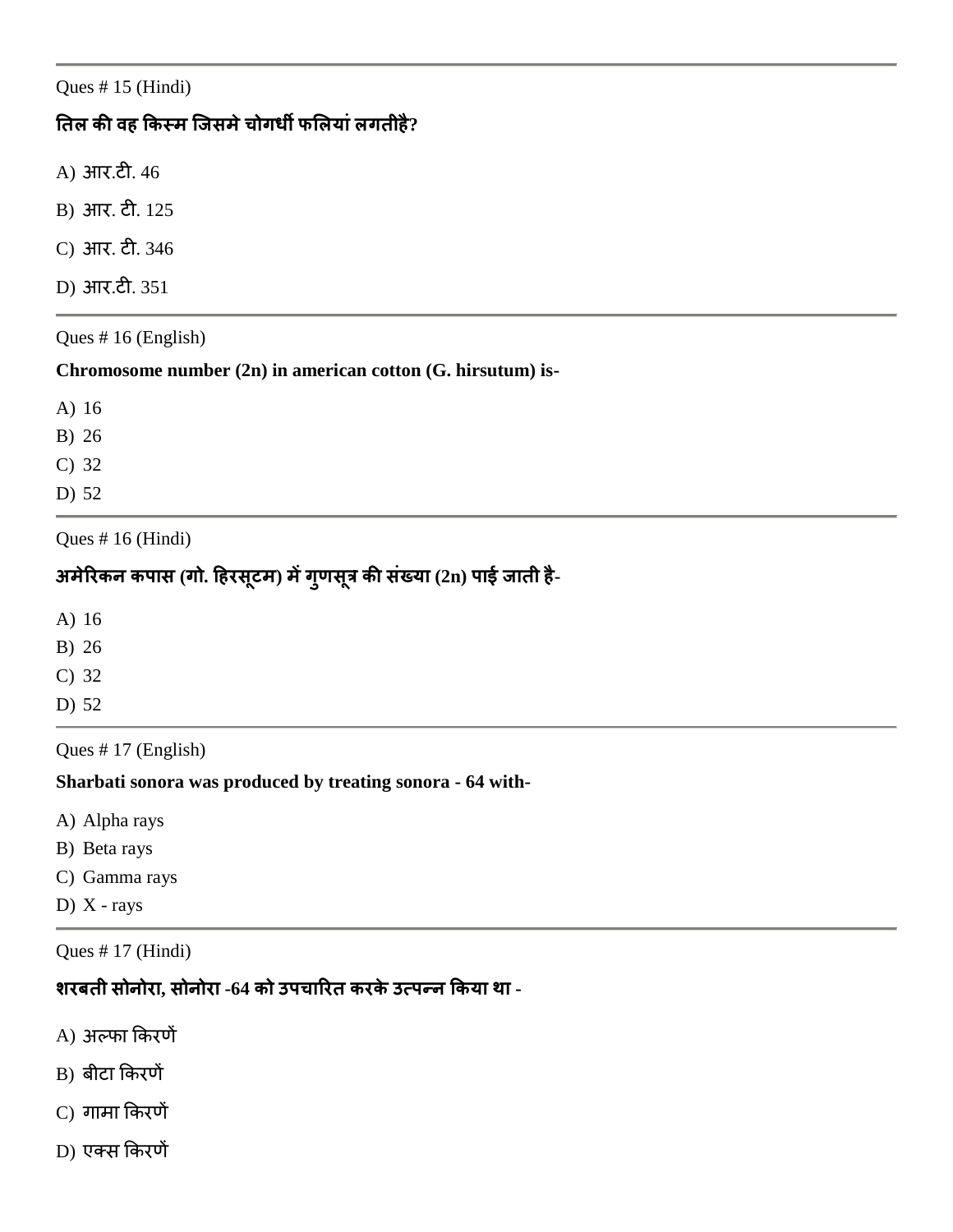#### Ques # 18 (English)

### **The ratio of amount of water stored in the rool zone of plants to the amount of irrigation water delivered to the field is known as**

- A) Water use efficiency
- B) Water Application efficiency
- C) Water storage efficiency
- D) Water Distribution efficiency
- Ques # 18 (Hindi)

# पौधे के जड़ क्षेत्र की मृध्दा में भूसंचित जल की मात्रा तथा खेत में दिये गये सिंचाई जल की मात्रा के अनुपात को कहते है-

- A) जल उपभोग दक्षता
- $B$ ) देय सिंचाई जल दक्षता
- C) भूसंचित जल दक्षता
- D) जल वितरण दक्षता

Ques # 19 (English)

### **Suitable example of reflectant type of anti- transpirant is -**

- A) Kaolin
- B) Phenyl mercuric acetate
- C) Hexadeconol
- D) Maleic hydrazide

Ques # 19 (Hindi)

## **ऩयावतनग ककस्भ का एन्टी- ट्ाॊस्ऩामयेन्ट का उदाहयण है-**

- $A$ ) केओलीन
- B) फिनायल मरक्यूरिक एसीटेट
- C) हेक्साडिकोनोल
- D) मेलिक हाईट्राजाइड

Ques # 20 (English)

#### **Flow rate of irrigation water one cumec-day equals to quantity of water-**

- A) 6.34 hectare meter
- B) 8.64 hectare meter
- C) 10.12 hectare meter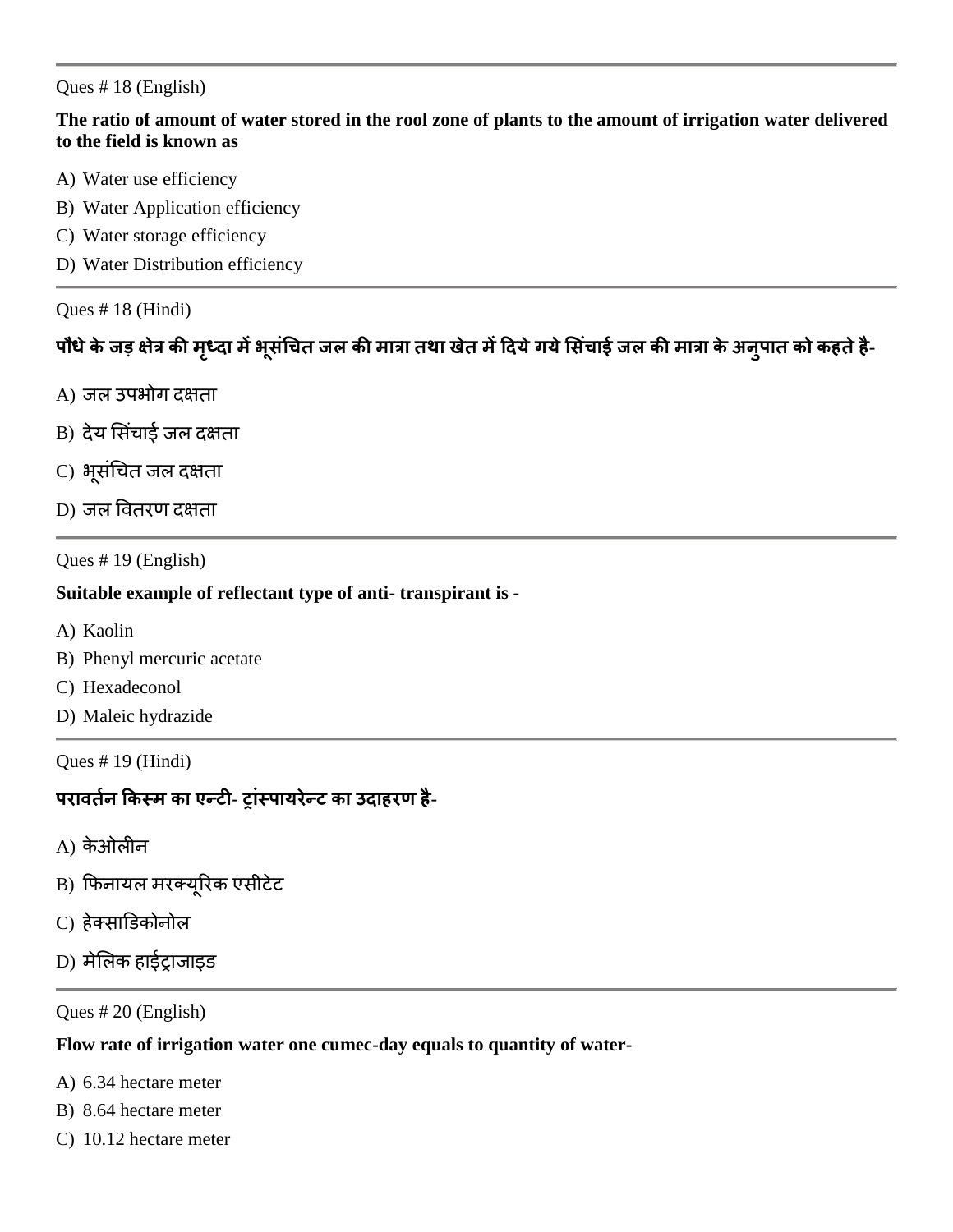Ques # 20 (Hindi)

# **लसचॊ ाई जर का प्रवाह एक क्मूभेक हैतो एक ददन भेंककतना जर फहेगा|**

- A) 6.34 हेक्टमय भीटय
- B) 8.64 हेक्टमय भीटय
- C) 10.12 हेक्टमय भीटय
- D) 14.36 हेक्टमय भीटय

Ques # 21 (English)

### **Physiological drought is on account of-**

- A) Annual average rainfall is less than ET
- B) Average rainfall is less than normal rainfall
- C) Low humidity and high wind velocity
- D) Higher osmotic pressure of soil solution

Ques # 21 (Hindi)

### **कपजजमोरोजीकर सुखा होनेका प्रभुख कायण है-**

- A) वार्षिक औसत बर्षात का ई.टी. से कम होना
- B) औसत वर्षात का सामान्य बर्षात से कम होना
- C) कम आर्दता व हवा का वेग तेज होना
- D) मध्दा के घोल का ओसमेटिक दाब अधिक होना

#### Ques # 22 (English)

**Genetically modified organisms includes incorporation of herbicide resistant trait is available in the crop-**

- A) Cotton
- B) Brinjal
- C) Soybean
- D) Tobacco

Ques # 22 (Hindi)

## **जी. एभ. ओ. तकनीक सेननदाॊनाशी प्रनतयोधी गुण सम्भलरत कयकेककस पसर भेंउऩरब्ध कयवामेहै?**

- $A)$  कपास
- B) फेंगन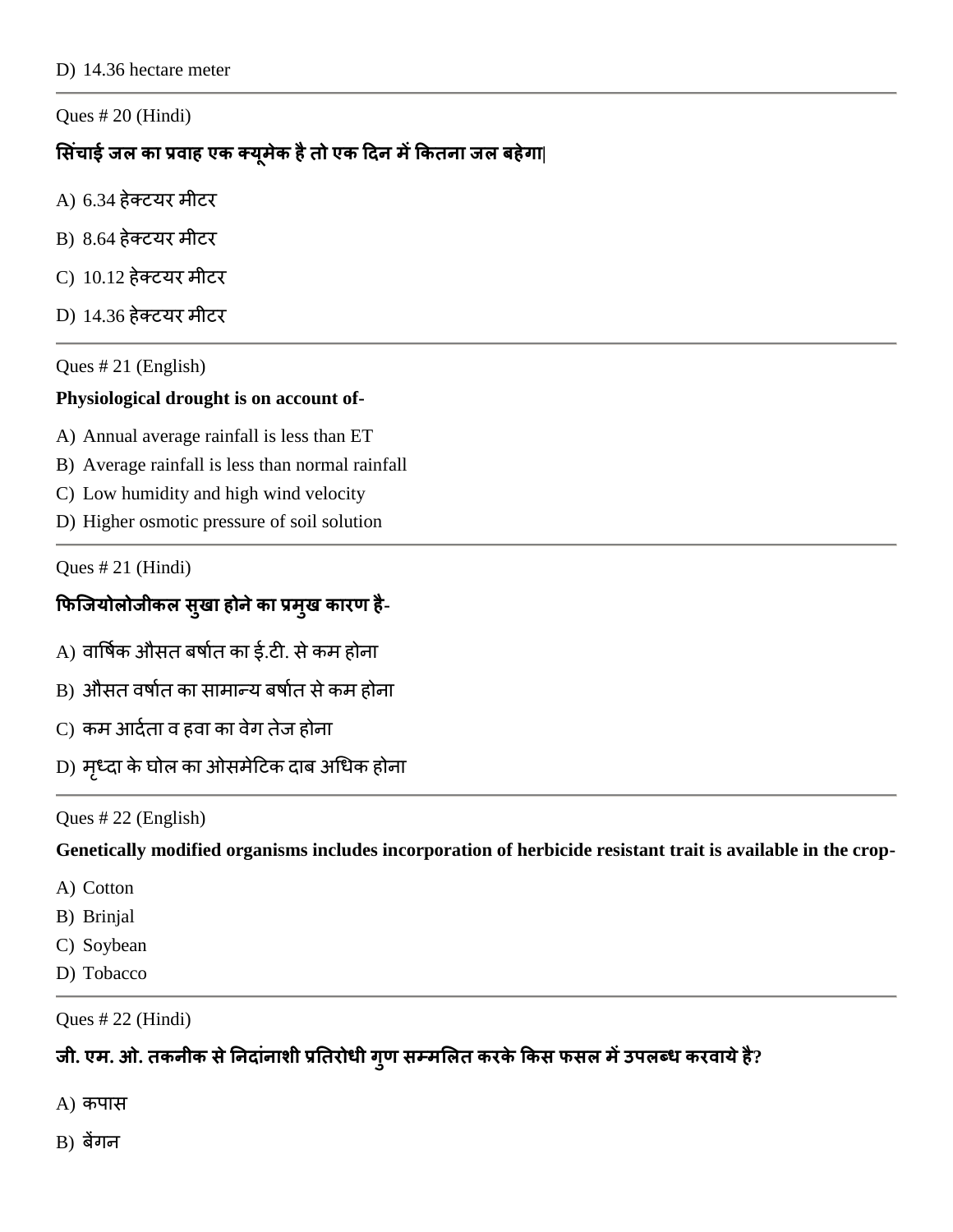C) सोमाफीन

D) तम्बाकू

Ques # 23 (English)

**A process by which a virus tranfers genetic material from one bacterium to another is called as-**

- A) Tranformation
- B) Transduction
- C) Inversion
- D) Conjugation

Ques # 23 (Hindi)

**ककस प्रकिमा केअतॊ गतगएक षवषाणुद्वाया अनुवाॊलशकी ऩदाथगएक वेक्टीरयमा सेदसु येफेक्टीरयमा भेंहस्ताॊतरयत ककमा जाता है?**

- A) फदराव
- $B)$  पारक्रमण
- C) प्रतिलामन
- D) सयुग्मन

Ques # 24 (English)

#### **A cross between F1 or a segregating generation and one of its parents is termed as**

- A) Mixed cross
- B) Back cross
- C) Monohybrid cross
- D) Dihybrid cross

Ques # 24 (Hindi)

# **एप 1 सॊतनत का ऩुनयावती जनक सेसॊकयण कयवानेकी षवगध को कहतेहै|**

- A) मिश्रित संकरण
- B) बैक संकरण
- C) एकल शंकर संकरण
- D) दविशंकर संकरण

Ques # 25 (English)

**Which type of commercially cultivated hybrid will give maximum degree of heterosis and uniform plants?**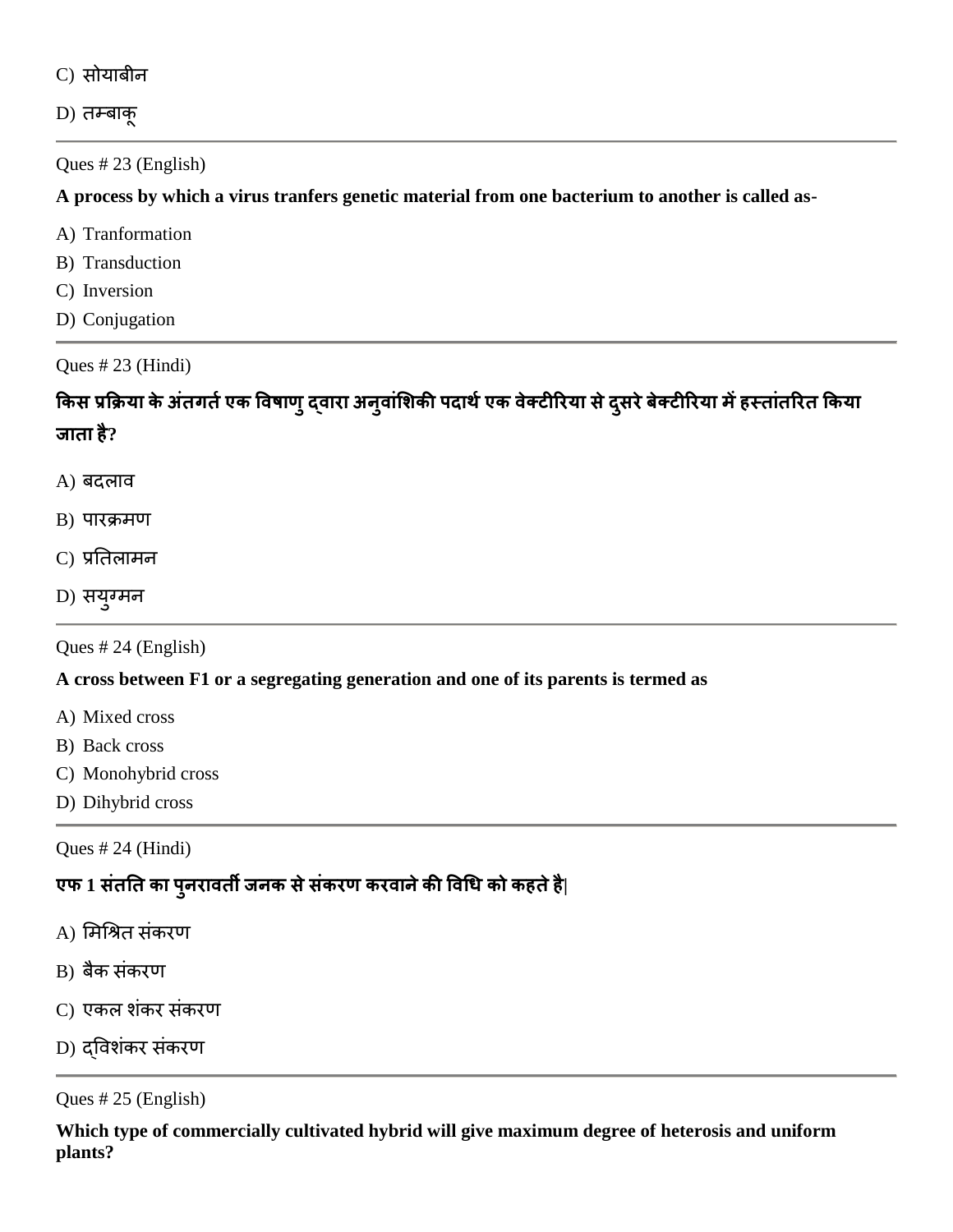- A) Single cross hybrid
- B) Double cross hybrid
- C) Three cross hybrid
- D) Top cross hybrid

Ques # 25 (Hindi)

### **ककस तयह का सॊकय अगधकतभ हेटेयोलसस औय सभान रूऩ केऩौधेंदेसकतेहैं?**

- A) एकल क्रॉस संकर
- B) डबल क्रॉस संकर
- C) तीन क्रॉस संकर
- D) शीर्ष क्रॉस संकर

Ques # 26 (English)

**The method of breeding that gives the maximum opportunity for the breeder to use his/ her skill and judgment for the selection of plants is?**

- A) Bulk method
- B) Introduction and selection
- C) Pedigree method
- D) Mass selection

Ques # 26 (Hindi)

**प्रजनन की षवगध जो ब्रीडय केलरए ऩौधों के चमन केलरए अऩनेकौशर औय ननणमग का उऩमोग कयनेकेलरए अगधकतभ अवसय देती है?**

- $A$ ) थोक विधि
- B) परिचय और चयन
- C) वंशावली विधि
- D) भास चमन

Ques # 27 (English)

**A genome that is diploid but contains an extra chromosome, homologous with one of the existing pairs, so that one kind of chromosome is present in triplicate**

A) Trisomic

- B) Trioecious
- C) Triploidy
- D) Triplex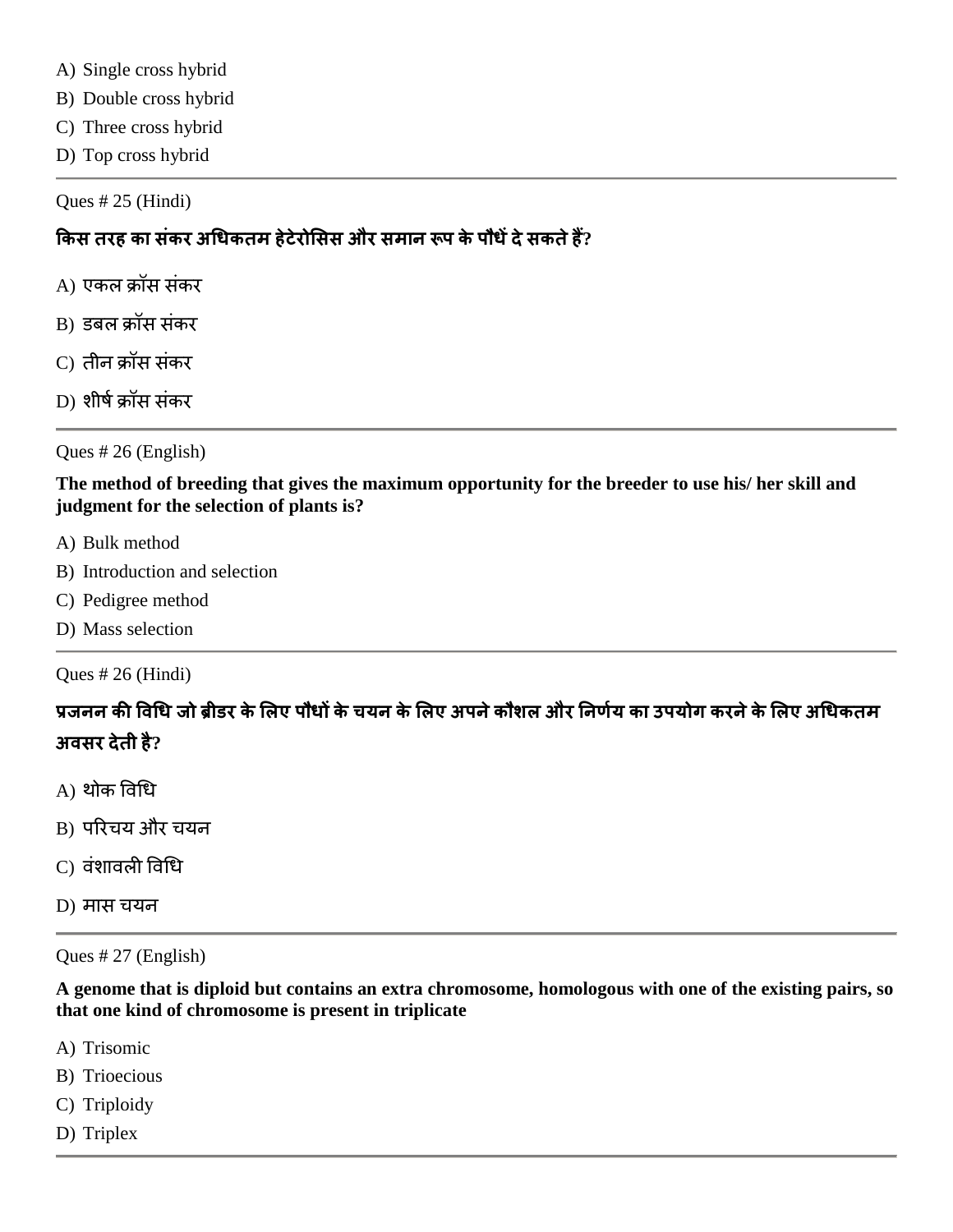Ques # 27 (Hindi)

एक जीनोम जो डिप्लोइस है लेकिन एक अतिरिक्त ग्णसूत्र है, जो एक मौजूदा जोड़े में से एक है, ताकि एक प्रकार का **गुणसूत्र तीन गुना भेंभौजूद हो वह क्मा कहराता है?**

- $A)$  त्रिसमिक
- B) त्रिवेशियम
- C) ट्रिप्लोइडी
- D) ट्रिपलेक्स

Ques # 28 (English)

### **Which of the following fertilizer/s is/ are not produced in India**

- A) DAP
- B) Urea
- C) Muriate of potash
- D) All of these

Ques # 28 (Hindi)

## **ननम्नलरखखत भेंसेकौन सेउवयग क का उत्ऩादन बायत भेंनहीॊहोता है?**

- $A$ ) डीएपी
- B) मूरयमा
- C) मूयूरेट ऑफ़ पोटाश
- D) इनमे से सभी

Ques # 29 (English)

### **The upper limit of soil moisture availability for plant growth?**

- A) Matric Suction
- B) Field Capacity
- C) Hygroscopic coefficient
- D) PWP

#### Ques # 29 (Hindi)

## **ऩौधों की षवगध केलरए लभट्टी की नभी की उऩरब्धता की ऊऩयी सीभा क्मा होती है?**

- A) मेट्रिक सक्शन
- B) फील्ड क्षमता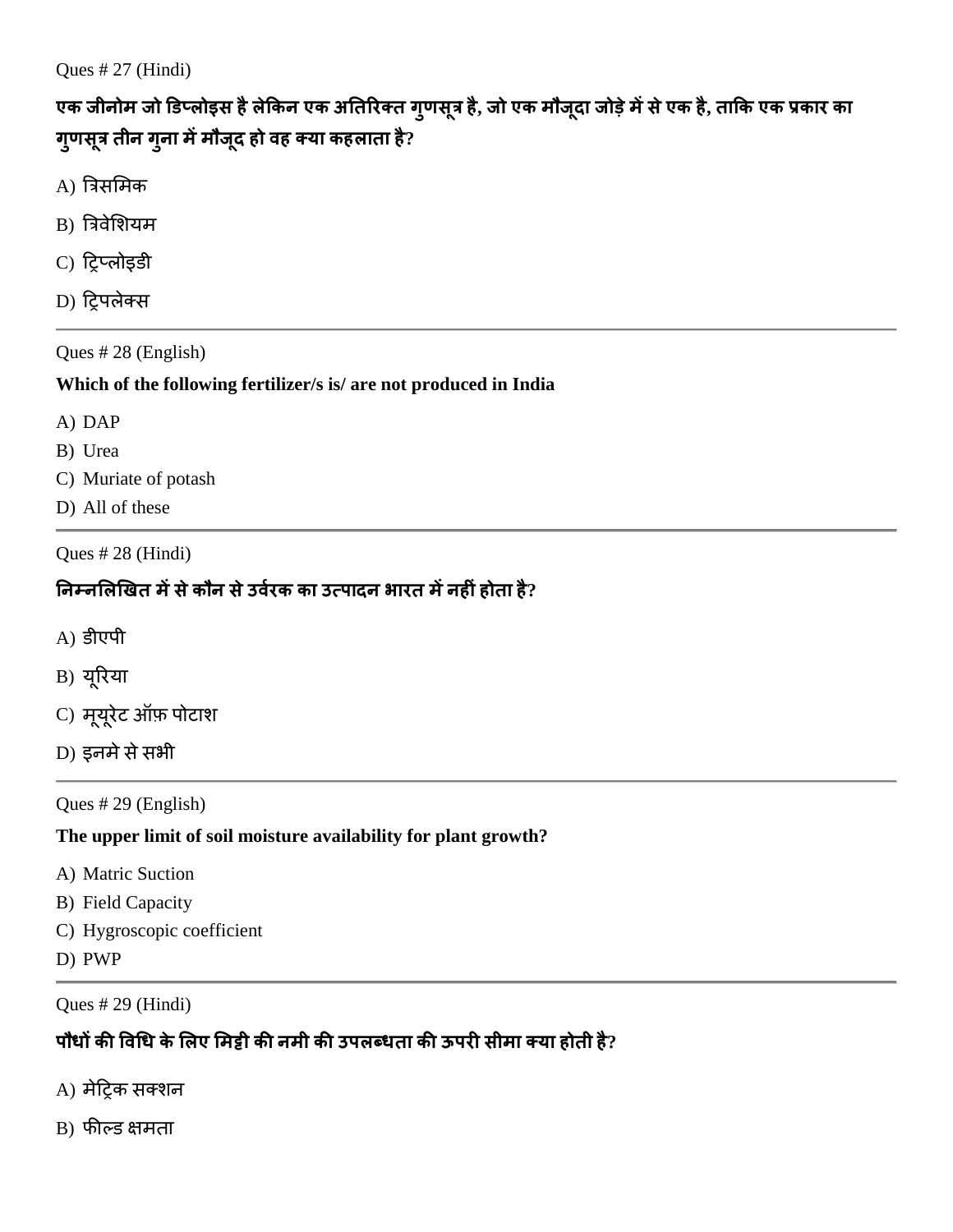C) हाइग्रोस्कोपिक ग्**णांक** 

D) पी.डब्यू.पी

Ques # 30 (English)

**Flame photometer is used in the detection of which of the following nutrients(s)?**

A) N and P

B) N and K

C) K

D) P

Ques # 30 (Hindi)

## **फ्रेभ पोटोभीटय का उऩमोग ननम्नलरखखत भेंसेकौन सेऩोषक तत्वों का ऩता रगानेभेंककमा जाता है?**

- A) नाइट्रोजन एवं फॉस्फोरस
- B) नाइट्रोजन एवं पोटेशियम
- C) पोटेशियम
- D) पॉस्पोयस

Ques # 31 (English)

#### **In universal soil loss equation, A=RKLSCP, K denotes**

- A) Soil conservation practice
- B) Soil roughness
- C) Soil erodibility
- D) None of these

Ques # 31 (Hindi)

# **सावबग ोलभक लभट्टी केनुकसान सभीकयण, A= RKLSCP, भेंK का अथगक्मा है?**

- A) मिट्टी संरक्षण प्रक्रिया
- B) मिट्टी खुरदरापन
- C) मिट्टी की क्षमता
- D) इसमें से कोई नहीं

Ques # 32 (English)

**Reconnaissance soil survey carried out to produce maps for planning in all the states of the country at the scale of**

A) 1:8000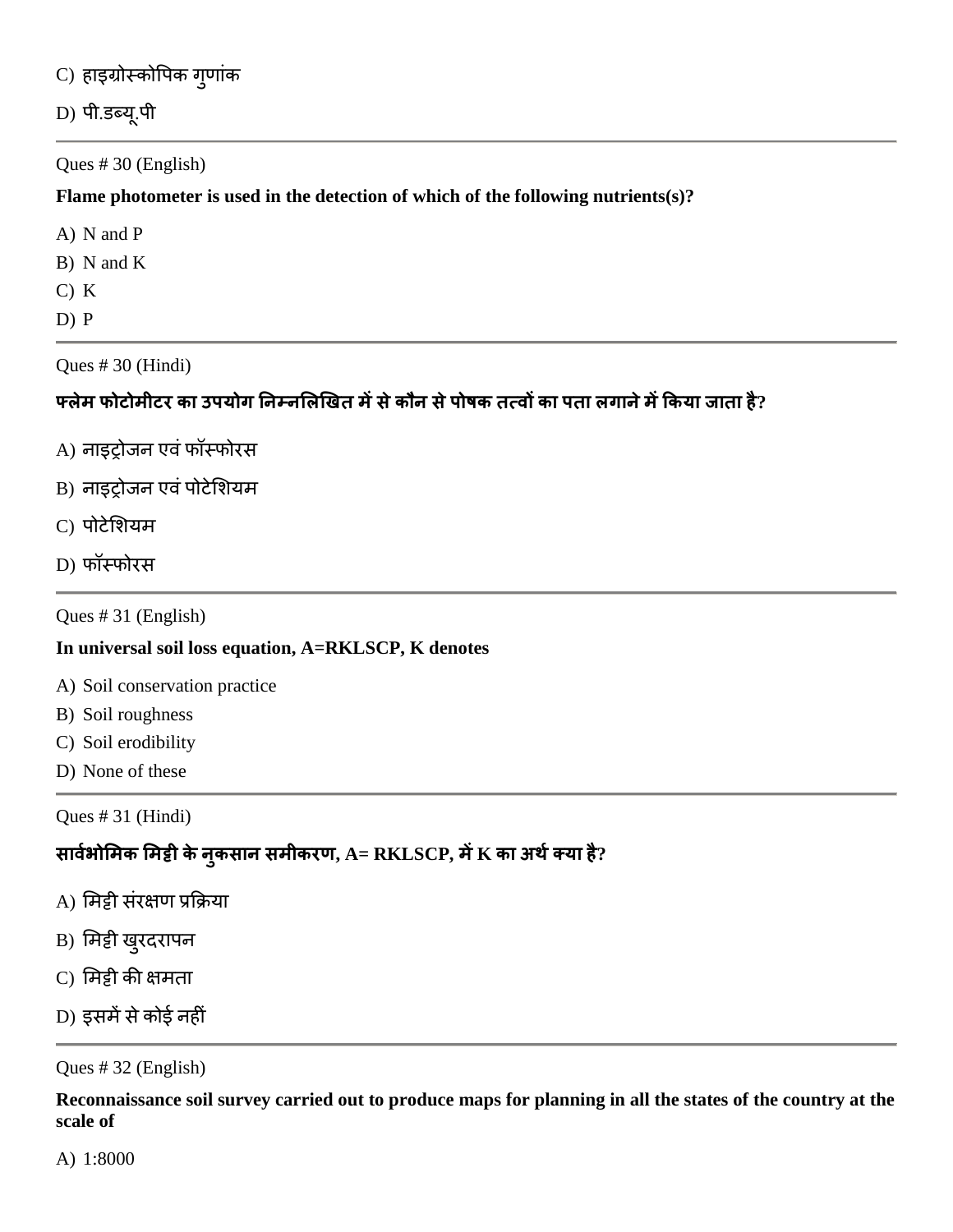B) 1.12000

C) 1:20000

D) 1:250000

Ques # 32 (Hindi)

# **देश के सबी याज्मों की भदृा का सवेऺण कय उनकेनक्शेफनानेहेतुसवेऺण का ऩैभाना काभ भेंलरमा गमा था-**

- A) 1:8000
- B) 1.12000
- C) 1:20000
- D) 1:250000

Ques # 33 (English)

### **Quartz mineral is composed of**

- A) Aluminium silicate
- B) Silicon dioxide
- C) Ferro magnesium silicate
- D) Hydrated aluminium silicate

Ques # 33 (Hindi)

# **क्वाटगज खननज की फनावट भेंऩामेजातेहै-**

- $A$ ) एल्यूमिनियम सिलिकेट
- B) सिलिकॉन डाईआक्साईड
- C) फेरो- मेगनिशियम सिलिकेट
- D) हाईड्रेटेडे एल्यूमिनियम सिलिकेट

Ques # 34 (English)

## **The headquarter of National centre of organic farming is located at**

- A) New Delhi
- B) Hyderabad
- C) Bhopal
- D) Ghaziabad

Ques # 34 (Hindi)

# **याष्ट्ीम जैषवक खेती केन्र जस्थत है-**

 $A$ ) नई दिल्ली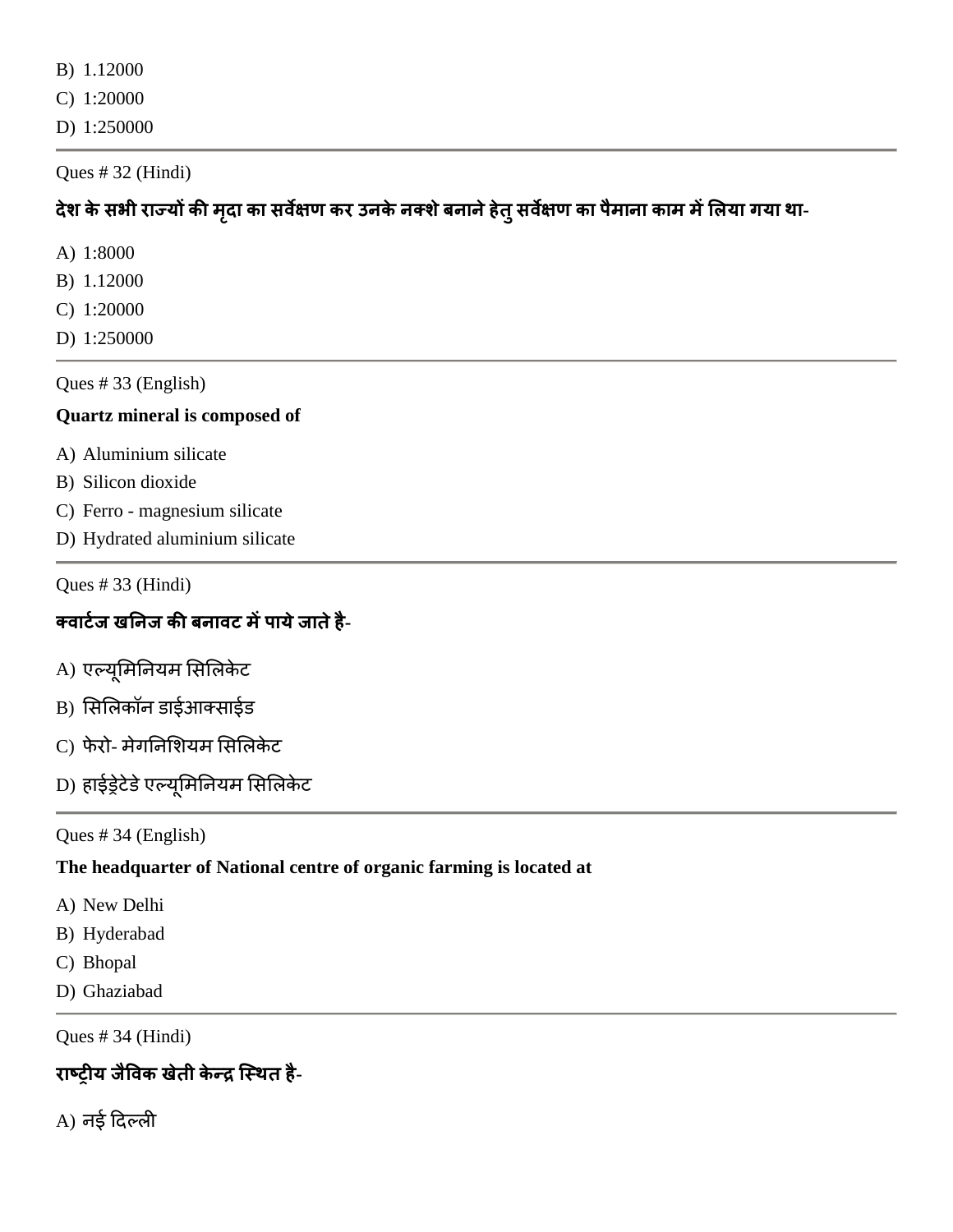- B) हैदयाफाद
- C) भोपाल
- D) गाजियाबाद

Ques # 35 (English)

#### **The concept of biodynamic manure was given by**

- A) Albert Howard
- B) Walter Northbourne
- C) C.L.Acharya
- D) Rudolf Steiner

Ques # 35 (Hindi)

## **जैवगनतकी खाद की अवधायणा को प्रनतऩाददत कयनेवारेहै-**

- $A)$  अल्बर्ट हावर्ड
- B) वाल्टर नोर्थबोर्न
- C) सी.एल.आचार्य
- D) रुडोलप स्टेनय

Ques # 36 (English)

**Which of the following crop is used as indicator crop for the deficiency of nitrogen, phosphorus and zinc?**

- A) Potato
- B) Cauliflower
- C) Rice
- D) Maize

Ques # 36 (Hindi)

**ननम्न भेंसेकौनसी पसर को नत्रजन, पास्पोयस तथा जजॊक की कभी दशागनेकेलरए सूचक पसर केरूऩ भेंजाना जाता है-**

- A) आरू
- B) पुरगोबी
- C) चावर
- D) मक्का

Ques # 37 (English)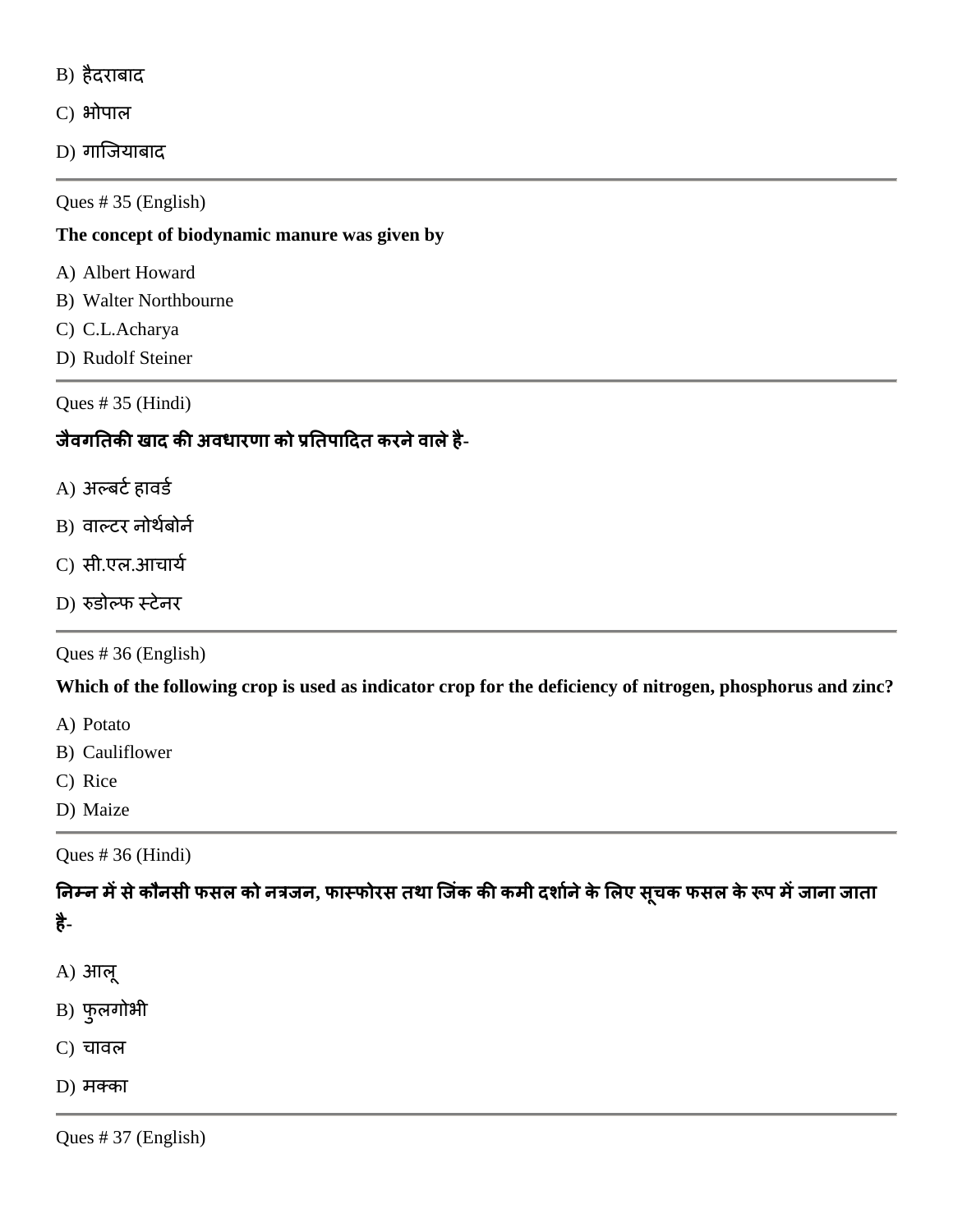### **Which of the following Fertilizer is not compatible for using in fertigation with the potassium sulfate?**

A) Urea

- B) Ammonium nitrate
- C) Calcium nitrate
- D) Potassium nitrate

Ques # 37 (Hindi)

# **ननम्नलरखखत भेंसेकौन सा उवयग क ऩोटेलशमभ सल्पेट केसाथ पटीगेशन भेंउऩमोग रेनेकेलरए अनुकूर नहीॊहैं?**

- A) यूरिया
- B) अमोनियम नाइट्रेट
- C) कैल्सियम नाइट्रेट
- D) पोटेशियम नाइट्रेट

Ques # 38 (English)

### **The role of parent material in soil formation is**

- A) Initially passive and later on active
- B) Initially active and later on passive
- C) Active
- D) Passive

Ques # 38 (Hindi)

# **ऩैतकृ ऩदाथों का भदृा ननभागण भेंमोगदान है-**

- A) प्रारम्भ में निष्क्रिय तथा बाद में सक्रिय भूमिका
- B) प्रारम्भ में सक्रिय तथा बाद में निष्क्रिय भूमिका
- C) सक्रिय भूमिका
- D) निष्क्रिय भूमिका

Ques # 39 (English)

#### **A soil survey undertaken to prepare resource inventory of large areas is called as**

- A) Reconnaissance soil survey
- B) Detailed soil survey
- C) Semi- detailed survey
- D) Detailed reconnaissance survey

Ques # 39 (Hindi)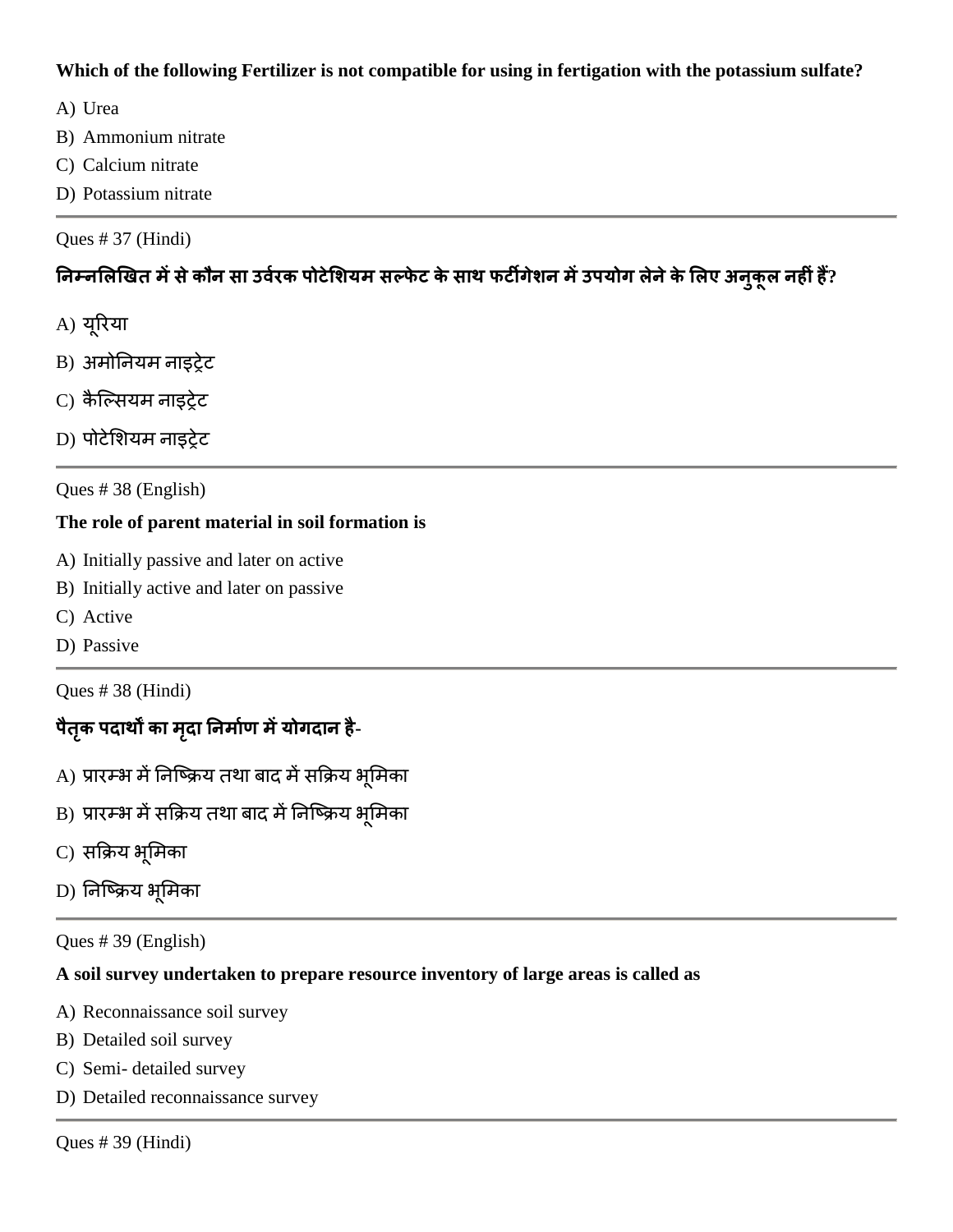# **एक भदृा सवेऺण जो फड़ेऺेत्रों की सॊसाधन सूची तैमाय कयनेकेलरए ककमा जाता है, कहराता है-**

- $A$ ) टोही मृदा सर्वेक्षण
- B) विस्तृत मृदा सर्वेक्षण
- C) अर्ध्द- विस्तृत मृदा सर्वेक्षण
- D) विस्तृत- टोही मृदा सर्वेक्षण

### Ques # 40 (English)

### **The optimum row to row and plant to plant spacing for early cabbage is**

- A) 60 cm x 45 cm
- B) 60 cm x 60 cm
- C) 45 cm x 45 cm
- D) 45 cm x 30 cm

### Ques # 40 (Hindi)

# **अगेती फॊद गोबी केलरए उऩमुक्त ऩॊजक्त सेऩॊजक्त तथा ऩौधेसेऩौधेकी दयूी होती है-**

- A) 60 सेभी x 45 सेभी
- B) 60 सेभी x 60 सेभी
- C) 45 सेभी x 45 सेभी
- D) 45 सेभी x 30 सेभी

Ques # 41 (English)

### **The seed rate for hybrid capsicum varieties is-**

- A) 200 250 g/ha.
- B) 750 800 g/ha.
- C) 1000 1500 g/ha.
- D) 2000 2500 g/ha.

Ques # 41 (Hindi)

# **लशभरा लभचगकी सॊकय ककस्भों की फीज दय होती है-**

- A) 200 250 ग्राभ/है.
- B) 750 80 ग्राभ/है.
- C) 1000 1500 ग्राभ/है.
- D) 2000 2500 ग्राभ/है.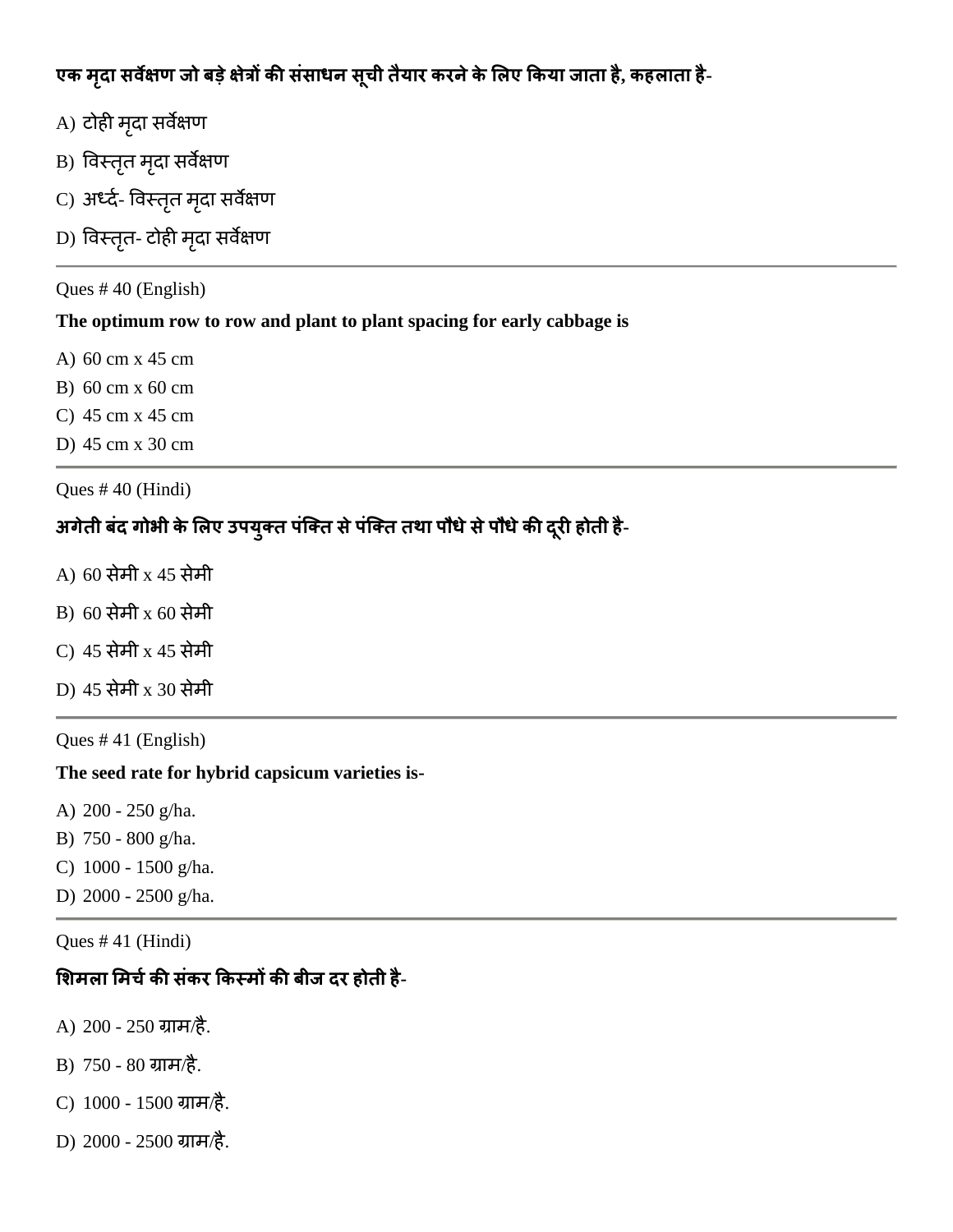### Ques # 42 (English)

### **Indian goose berry belongs to family-**

- A) Rutaceae
- B) Leguminoceae
- C) Euphorbiaceae
- D) Anacardiaceae

### Ques # 42 (Hindi)

## **आॊवरेका कुर है-**

- A) रूटेसी
- B) लेगूमिनेसी
- C) यूफोर्बियसी
- D) अनाकार्डियेसी

### Ques # 43 (English)

### **Spongy tissue disorder hamper the export of mango variety-**

- A) Bombay Green
- B) Kesar
- C) Alphanso
- D) Dashehari

Ques # 43 (Hindi)

# **स्ऩॊजी ऊतक षवकाय सेआभ की ककस्भ का ननमागत फागधत होता है, वह है-**

- $(A)$  बोम्बे ग्रीन
- B) केसर
- C) अलपान्सो
- D) दिहयी

Ques # 44 (English)

#### **Which one of the following fruit is not a monocotyledonens?**

- A) Pineapple
- B) Papaya
- C) Datepalm
- D) Banana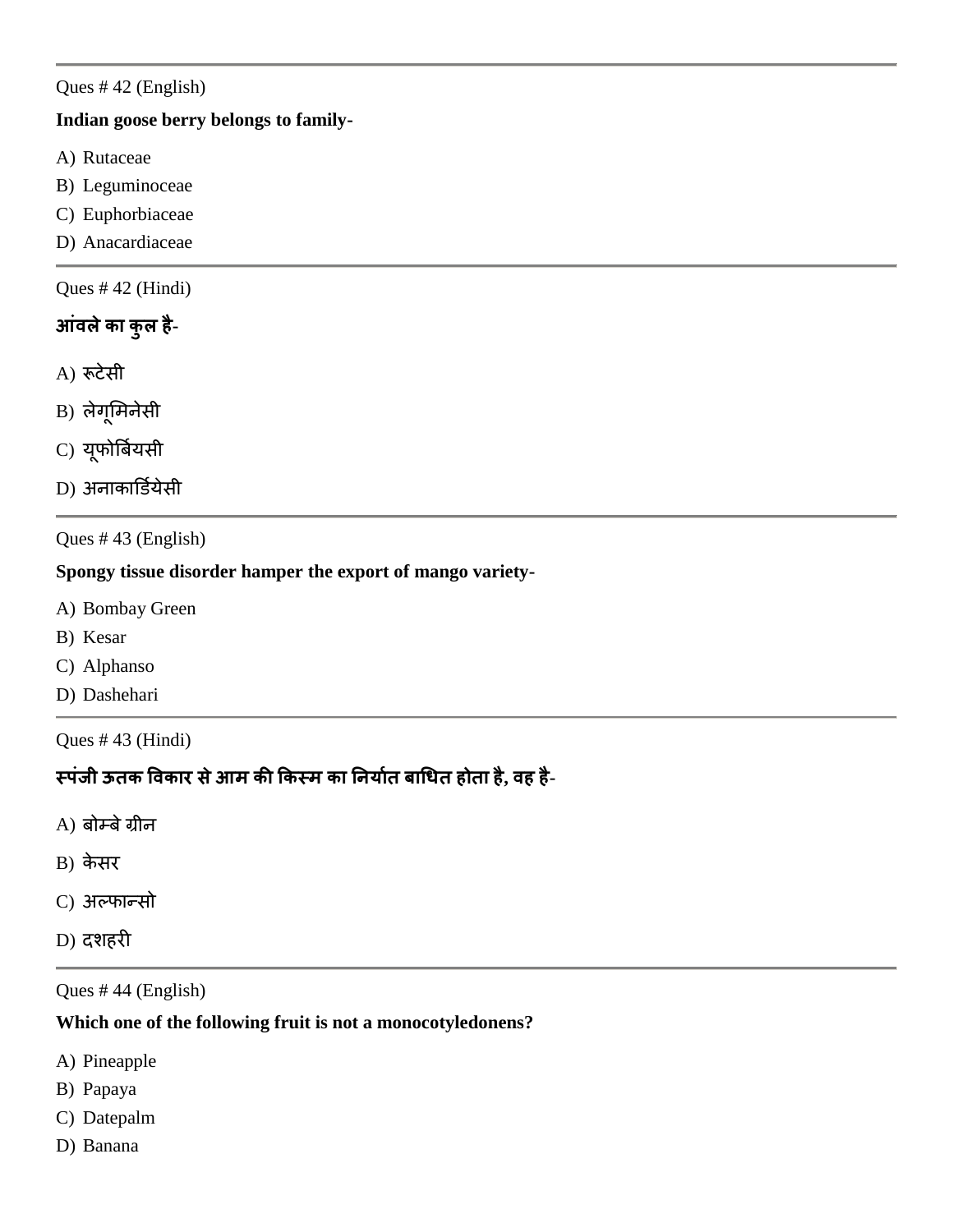Ques # 44 (Hindi)

# **ननम्नलरखखत भेंसेकौनसा पर एक फीज ऩत्रत्रक नहीॊहैं?**

- A) अन्नानास
- $B)$  पपीता
- C) खजूय
- D) केला

### Ques # 45 (English)

#### **Which of the following hormone is used for degreening in citrus?**

- A) Auxins
- B) Cytokinins
- C) GA 3
- D) Ethephon

### Ques # 45 (Hindi)

# **साइट्स परों केडडग्रीननगॊ केलरए ननम्न भेंसेकौनसा वध्ृदी ननमाभक काभ भेंरामा जाता हैं?**

- A) अजक्सनस
- B) साइटोकाइनिन्स
- C) जी ए 3
- D) इथोपोन

Ques # 46 (English)

#### **Botanically, banana fruit is a -**

- A) Berry
- B) Nut
- C) Pome
- D) Drupe

Ques # 46 (Hindi)

### **वानस्ऩनतक रूऩ सेकेरेका पर है-**

- A) फेयी
- $B)$  नट
- $C$ ) पोम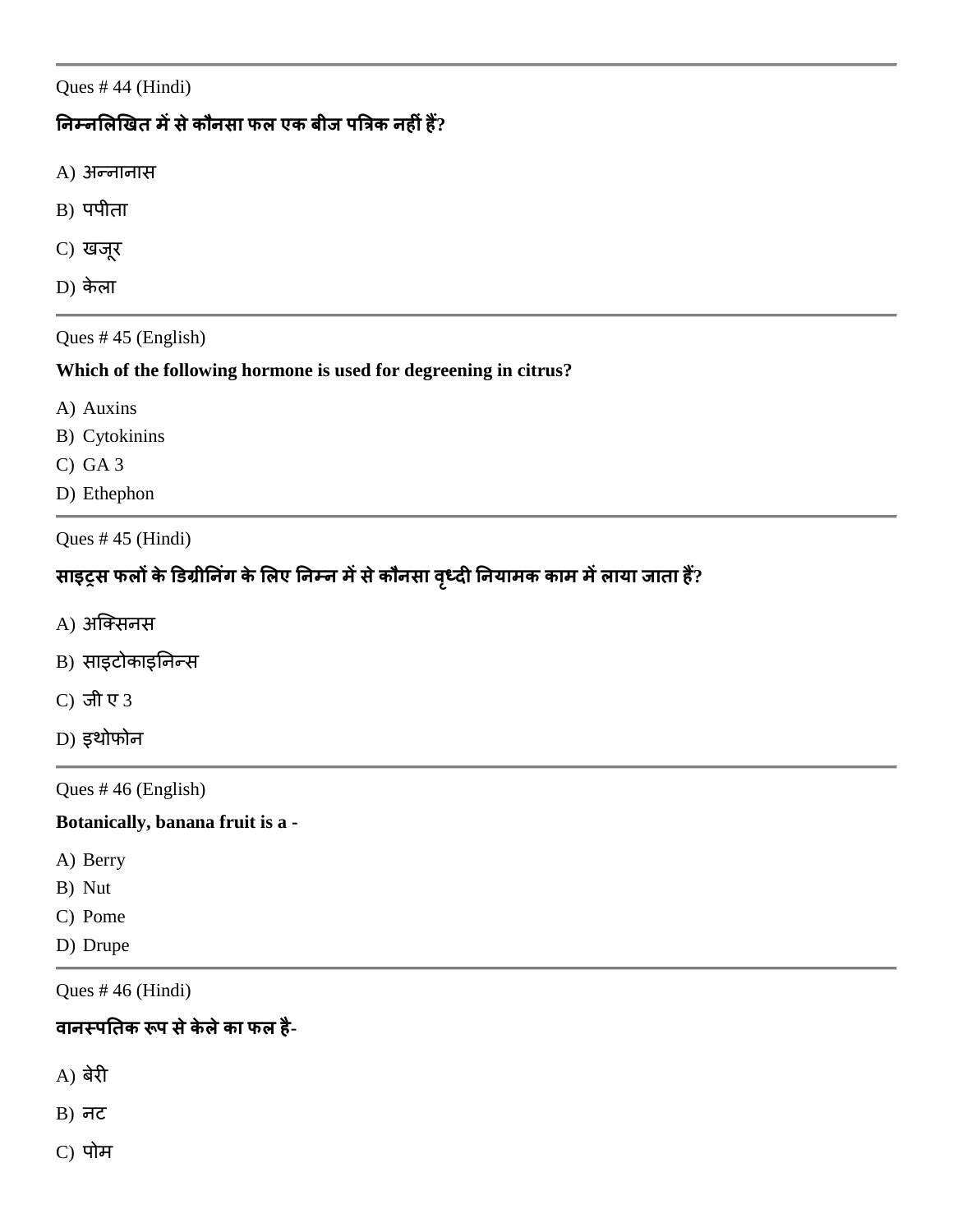Ques # 47 (English)

#### **Early Nantes is an important variety of-**

- A) Carrot
- B) Cauliflower
- C) Cabbage
- D) Pea

Ques # 47 (Hindi)

# **अत्ती नेजन्टस एक भहत्वऩूणगककस्भ है-**

- A) गाजय
- B) पूरगोबी
- C) बंदगोभी
- D) भटय

Ques # 48 (English)

### **"RATNA' variety of mango is a cross of-**

- A) Neelum x Dashehri
- B) Dashehri x Neelum
- C) Alphanso x Sindhu
- D) Neelum X Alphonso

Ques # 48 (Hindi)

## **आभ की 'यतना' ककस्भ ककन दो ककस्भों का सॊकयण है?**

- $A$ ) नीलम x दशहरी
- $B$ ) दशहरी  $x$  नीलम
- C) एलफोन्सो  $x$  सिन्ध्
- $D$ ) नीलम  $x$  एलफोन्सो

Ques # 49 (English)

### **"Puffiness is a physiological disorder of which crop?**

- A) Tomato
- B) Chilli
- C) Cauliflower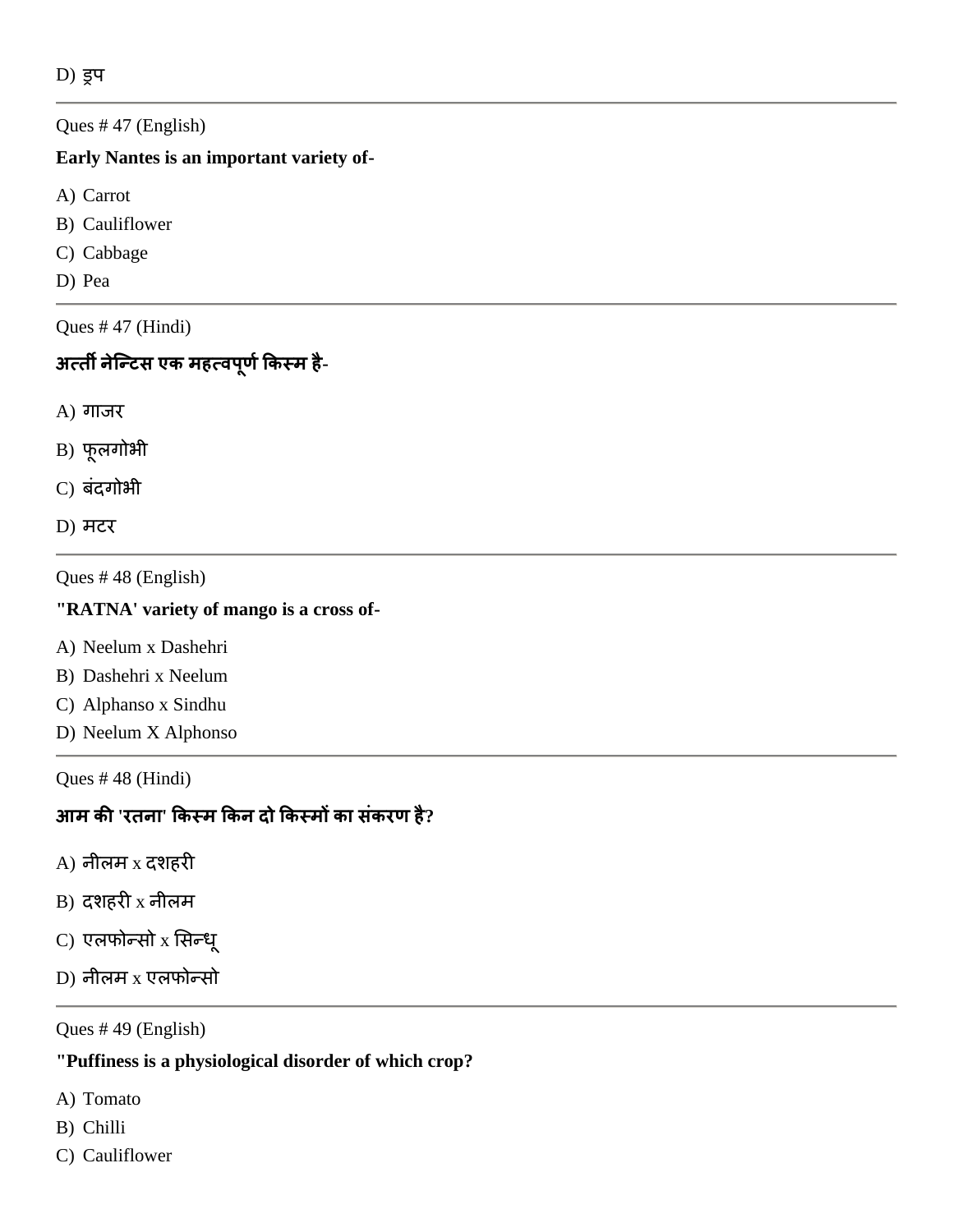```
D) Cabbage
```
Ques # 49 (Hindi)

# **"ऩपीनेस' ककस पसर का ऩादऩ कानमकग ी षवकाय है?**

- A) टभाटय
- $B)$  मिर्च
- C) पूरगोबी
- D) पत्तागोभी

Ques # 50 (English)

### **Diara land cultivation of vegetable is related to -**

- A) Solanaceous
- B) Cucurbitaceae
- C) Cole crops
- D) Leafy vegetables

Ques # 50 (Hindi)

# **ददमाया बूलभ भेंककन सजब्जमों की खेती सेसॊफॊगधत है?**

- A) सोलोनेशियस वर्ग
- $B)$  कद्दूवर्गीय
- C) गोबी वगीम
- D) पत्तीदार सब्जिया

Ques # 51 (English)

#### **"Pusa Mahak' is a variety of which flower crop-**

- A) Marigold
- B) Tuberose
- C) Rose
- D) Jasmine

Ques # 51 (Hindi)

# **"ऩूसा भहक' कौनसेपूरवारी पसर की ककस्भ है?**

- A) गेंदा
- $B)$  रजनीगंधा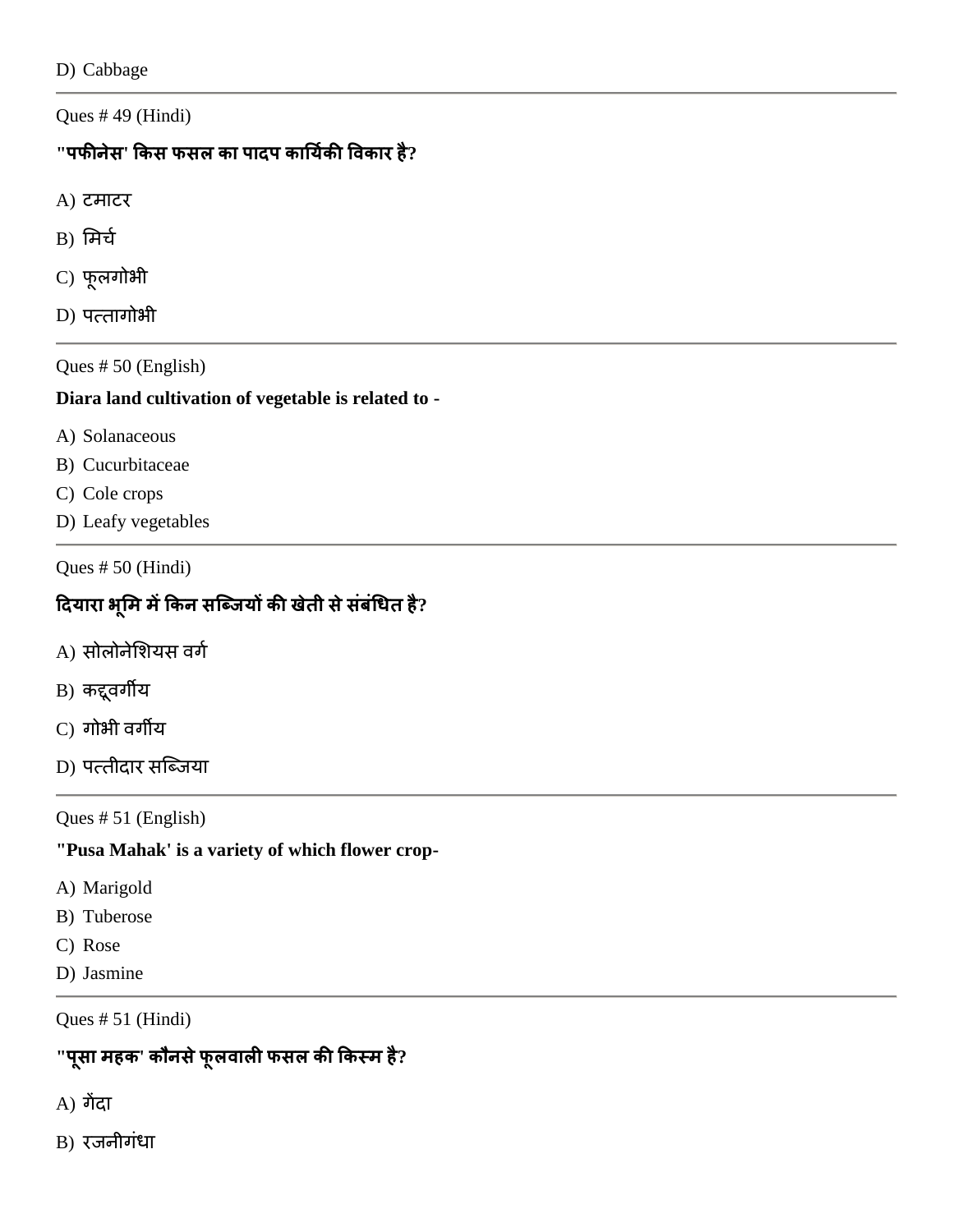C) गुराफ

D) चभेरी

Ques # 52 (English)

### **Formal channel of marketing is-**

- A) Direct sale to consumer
- B) Sale in village itself to travelling merchants
- C) Sale in nearby market
- D) All of these

Ques # 52 (Hindi)

## **षवऩणन का औऩचारयक भाध्मभ है-**

- A) उपभोक्ता को सीधा बेचना
- $B$ ) घुमक्कड़ व्यापारियों को गांव में ही बेचना |
- C) नजदीकी बाज़ार (मंडी) में बेचना |
- D) इनमे से सभी

Ques # 53 (English)

### **Which one of the following is not an objective of farm planning.**

- A) Efficient use of farm resources
- B) Help to raise and stablize farm income
- C) Give consideration for efficient marketing facilities
- D) Analyzing plan for the use of natural resources of the command of the decision maker.

Ques # 53 (Hindi)

## **ननम्न भेंसेकौन सा पाभगमोजना का उद्देश्म नहीॊहै?**

- A) फार्म के संसाधनों का सद्पयोग
- B) फार्म की आय बढाने व स्थिर करने में सहायक
- C) प्रभावशाली विपणन सुविधाएँ स्थापित करना
- D) निर्यणकर्ता के अधिकारान्**सार प्राकृतिक संसाधनों के सद्**पयोग के योजना की समीक्षा करना

Ques # 54 (English)

## **Who is the father of ' Modern Theory of Management ' ?**

A) Henri Fayol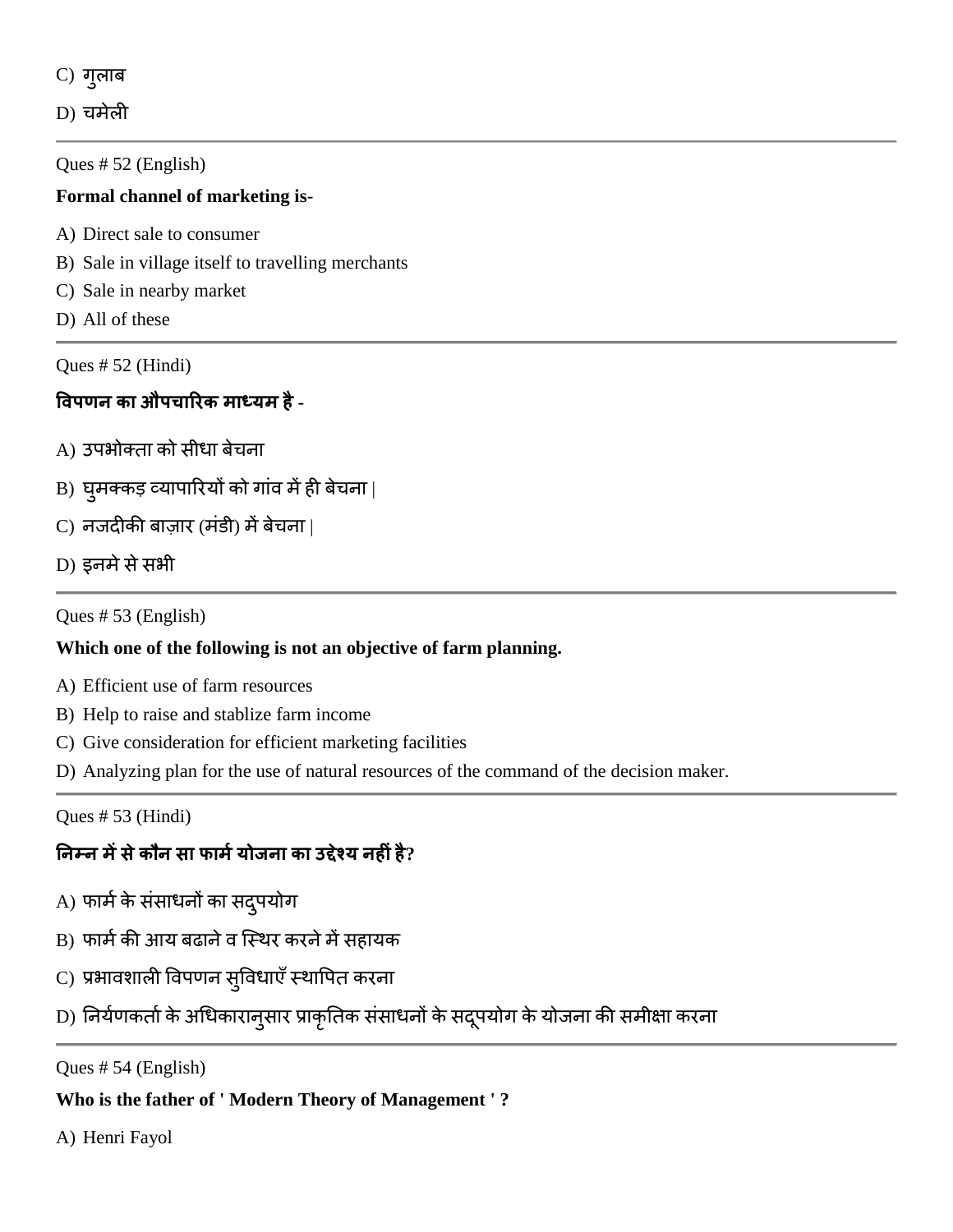B) Terry

C) Franklin

D) None of these

Ques # 54 (Hindi)

| ' आधुनिक प्रबंधन सिध्दांत ' के जनक है- |  |  |
|----------------------------------------|--|--|
|----------------------------------------|--|--|

- $A$ ) हेनरी फेयोल
- B) टेयी
- C) फ्रेंजक्रन
- D) इनमे से कोई नहीं

Ques # 55 (English)

**Grouping of two or more than two consumers for a product or service so that their needs are better served, can be defined as-**

- A) Group Segment
- B) Policy Segment
- C) Market Segment
- D) None of these

Ques # 55 (Hindi)

**ककसी उत्ऩाद मा सेवा के दो मा दो सेअगधक उऩबोक्ताओॊका सॊगठन जजससेकक उनकी आवश्मकताऐॊफेहतय रूऩ भेंप्रदान की जाती है, कहराता है-**

- A) सभूह खण्ड
- B) नननत खण्ड
- C) फाजाय खण्ड
- D) इनमे से कोई नहीं

Ques # 56 (English)

#### **The market in which there are few buyers, is termed as-**

- A) Monopsony market
- B) Oligopoly market
- C) Monopolistic market
- D) Oligopsony market

Ques # 56 (Hindi)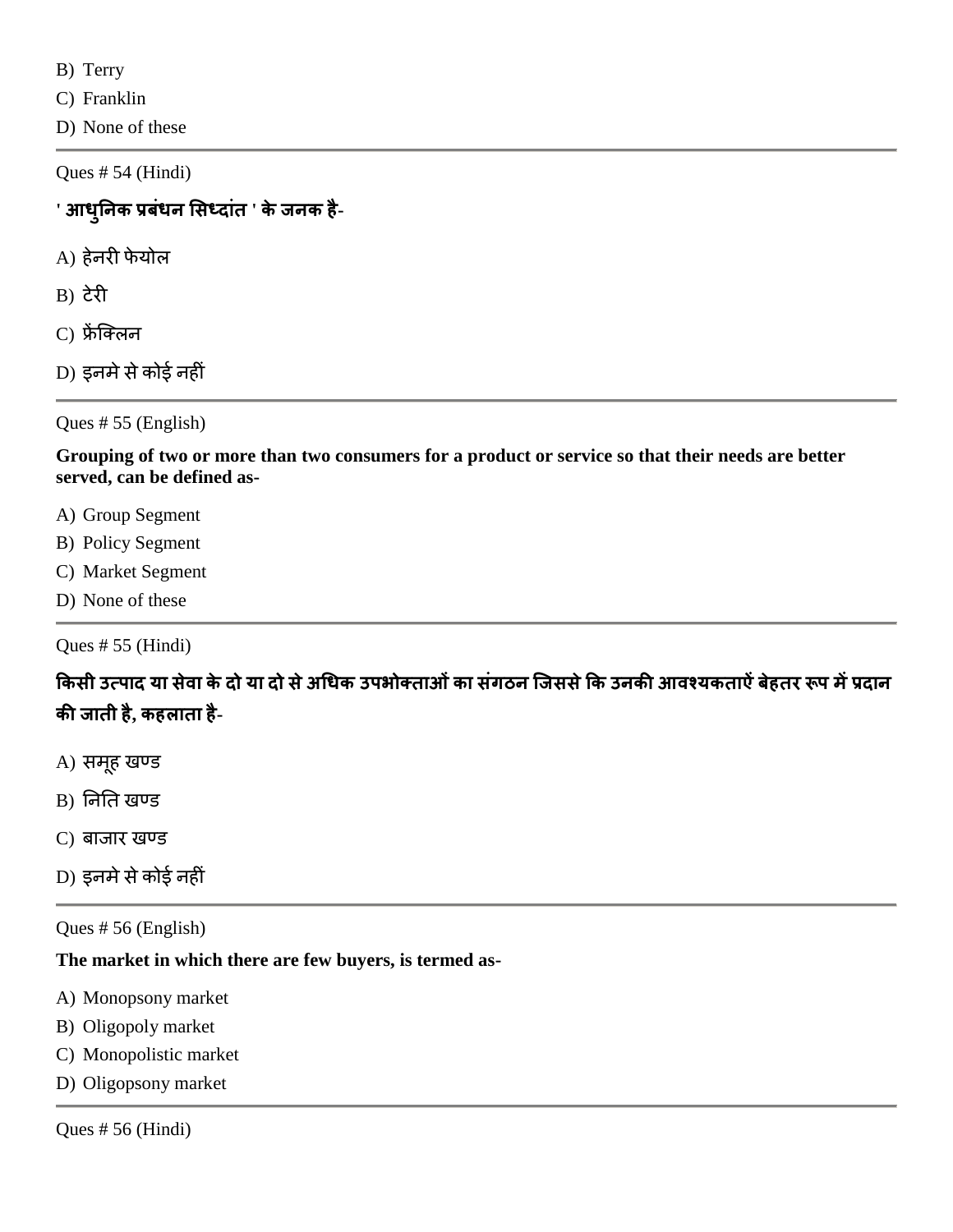# **वह फाजाय जजसभेंवस्तुओॊकेिेता कुछ ही सॊख्मा भेंहोतेहैं, कहराता हैं-**

- $A)$  एक क्रेताधिकार
- B) अल्पाधिकार
- C) एकाधिकारात्मक
- D) अल्पक्रेताधिकार

Ques # 57 (English)

### **Who is the present Ex- Officio chairman of NITI Aayog?**

- A) Amitab Kant
- B) Narendra Modi
- C) Rajiv Kumar
- D) Dinesh Arora

Ques # 57 (Hindi)

# **वतभग ान भेंनीनत आमोग केअध्मऺ कौन हैं?**

- A) अमिताभ कांत
- B) नयेन्र भोदी
- C) राजीव कुमार
- D) दिनेश अरोड़ा

Ques # 58 (English)

### **In serving total agricuitural credit contribution from different banks in decreasing order is-**

- A) Rural banks, Co-operative banks, Commercial banks, Private sector banks.
- B) Commercial banks, Rural banks, Co-operative banks, Private sector banks.
- C) Commercial banks, Co-operative banks, Rural banks, Private sector banks.
- D) Co-operative banks, Rural banks, Commercial banks, Private sector banks.

Ques # 58 (Hindi)

# **कुर कृषष ऋण अशॊ दान कयनेभेंषवलबन्न फकैं ों का मोगदान जजस घटतेहुए िभ भेंहै, वह हैं-**

- A) ग्रामीण बैंक, सहकारी बैंक, वाणिज्यिक बैंक, निजी क्षेत्र के बैंक
- B) वाणिज्यिक बैंक, ग्रामीण बैंक, सहकारी बैंक, निजी क्षेत्र के बैंक
- C) वाणिज्यिक बैंक, सहकारी बैंक, ग्रामीण बैंक, निजी क्षेत्र के बैंक
- D) सहकारी बैंक, ग्रामीण बैंक, वाणिज्यिक बैंक, निजी क्षेत्र के बैंक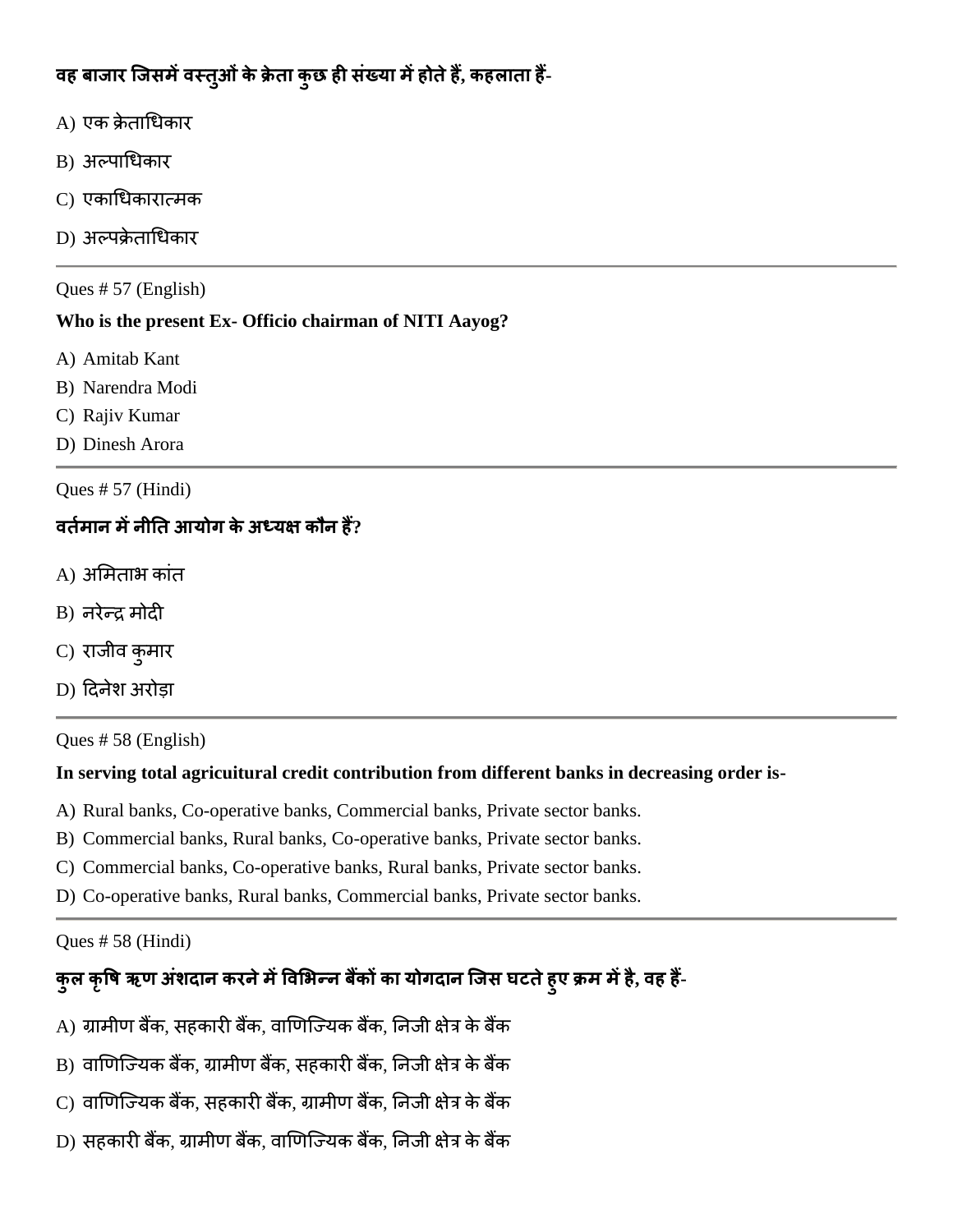Ques # 59 (English)

### **Under distress sale, what is the relationship between marketed and marketable surpluses for a farmer?**

- A) Marketed surplus=0
- B) Marketed surplus = Marketable surplus
- C) Marketed surplus > Marketable surplus
- D) Marketed surplus < Marketable surplus

### Ques # 59 (Hindi)

# संकट की बिक्री के तहत, एक किसान के लिए विपणन और बिक्री योग्य अधिशेषों के बीच में क्या सम्बन्ध होता है?

- A) बाजारित अधिशेष  $= 0$
- $B$ ) बाजारित अधिशेष = बाजार योग्य अधिशेष
- C) बाजारित अधिशेष > बाजार योग्य अधिशेष
- D) बाजारित अधिशेष < बाजार योग्य अधिशेष

### Ques # 60 (English)

### **The point of inflexion in classical production function lies at a point where**

- A) Marginal Physical Product (MPP) is maximum
- B) Average Physical Product (APP) is maximum
- $C)$  MPP = APP
- D) MPP  $= 0$

Ques # 60 (Hindi)

## **क्रालसकर प्रोडक्शन पॊक्शन भेंअतॊ यण का त्रफन्दुजहाॉआता है, वह है-**

- A) जब सीमांत शारिरिक उत्पाद (एम. पी. पी) अधिकतम हो
- B) जब औसत शारिरिक उत्पाद (एपीपी) अधिकतम हो
- C) जब एमपीपी = एपीपी हो
- D) जा एमपीपी  $= 0$  हो

Ques # 61 (English)

### **Which one of the following is the objective of the Commission for Agricultural Costs and Prices (CACP) ?**

- A) To stabilize agricultural prices
- B) To ensure meaningful real income levels to the farmers
- C) To protect the interest of the consumers by providing essential agricultural commodities at reasonable rate through PDS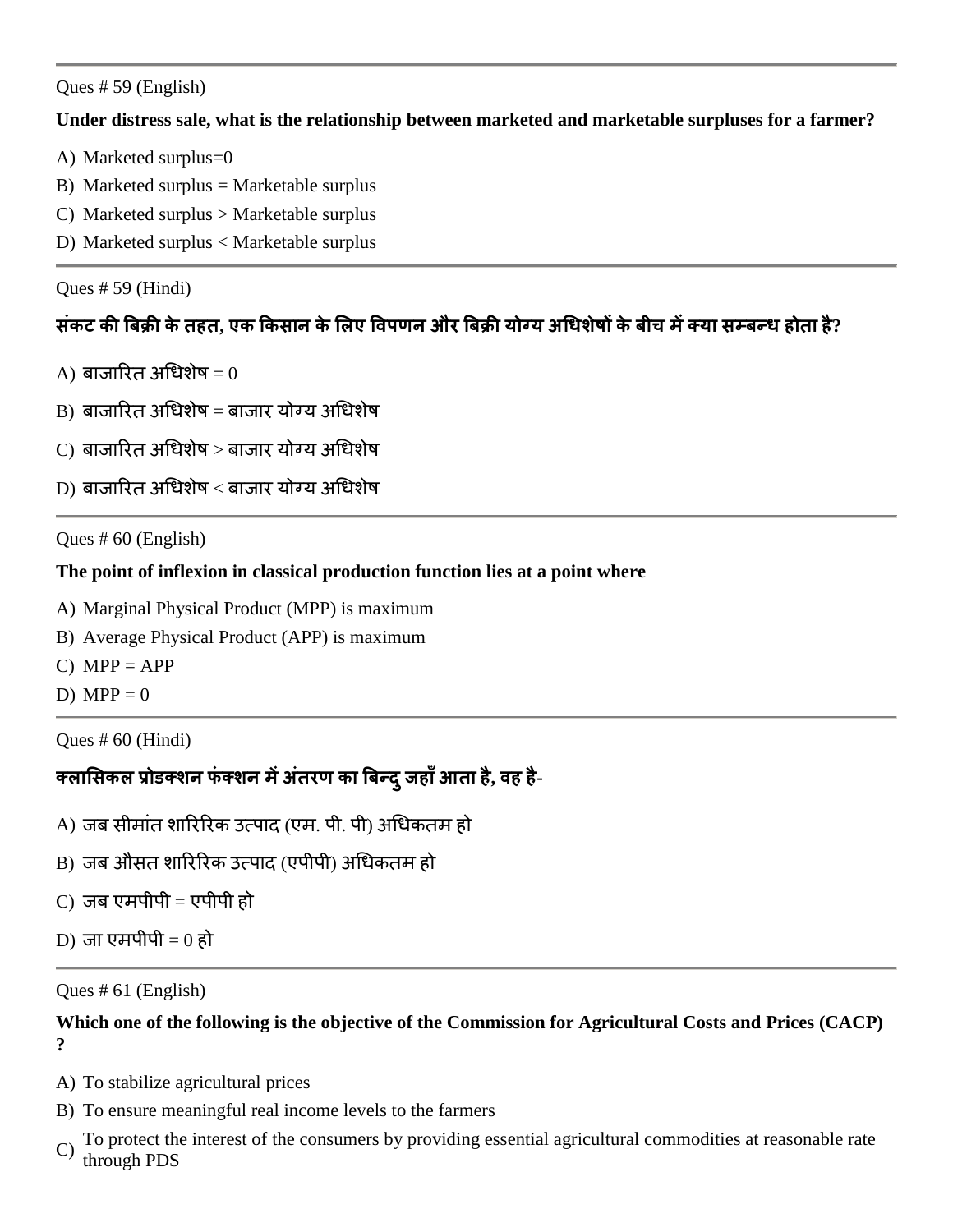D) All of these

Ques # 61 (Hindi)

# **ननम्नलरखखत भेंसेकौनसा कृषष रागत औय भूल्म आमोग (सीएसीऩी) का उद्देश्म हैं?**

A) कृषि मूल्यों को स्थिर करना

- B) किसानों को सार्थक वास्तविक आय स्तर सुनिश्चित करना
- C) पीडीएस के माध्यम से आवश्यक कृषि वस्तुओं की उचित दर द्वारा उपभोक्ताओं के हितों की रक्षा करना
- D) इनमें से सभी

Ques # 62 (English)

### **Pradhan Mantri fasal Bima Yogana (PMFBY) was launched in-**

- A) 2015
- B) 2016
- C) 2017
- D) 2018

Ques # 62 (Hindi)

# **प्रधानभॊत्री पसर फीभा मोजना की शुरुआत हुई-**

A) 2015

B) 2016

C) 2017

D) 2018

Ques # 63 (English)

**The National Agricultural Higher Education Project (NAHEP) was launched by ICAR, New Delhi through the support of-**

- A) World Bank
- B) Govt of India
- C) World Bank and Government of India
- D) Government of India and State Govt.

Ques # 63 (Hindi)

# **बायतीम कृषष अनुसॊधान ऩरयषद, नई ददल्री द्वाया ननम्न भेंसेककसकी सहामता सेयाष्ट्ीम कृषष उच्च लशऺा ऩरयमोजना (एन ए एच ईजी) की शुरुआत की गईहै?**

- $(A)$  विश्व बैंक
- B) भारत सरकार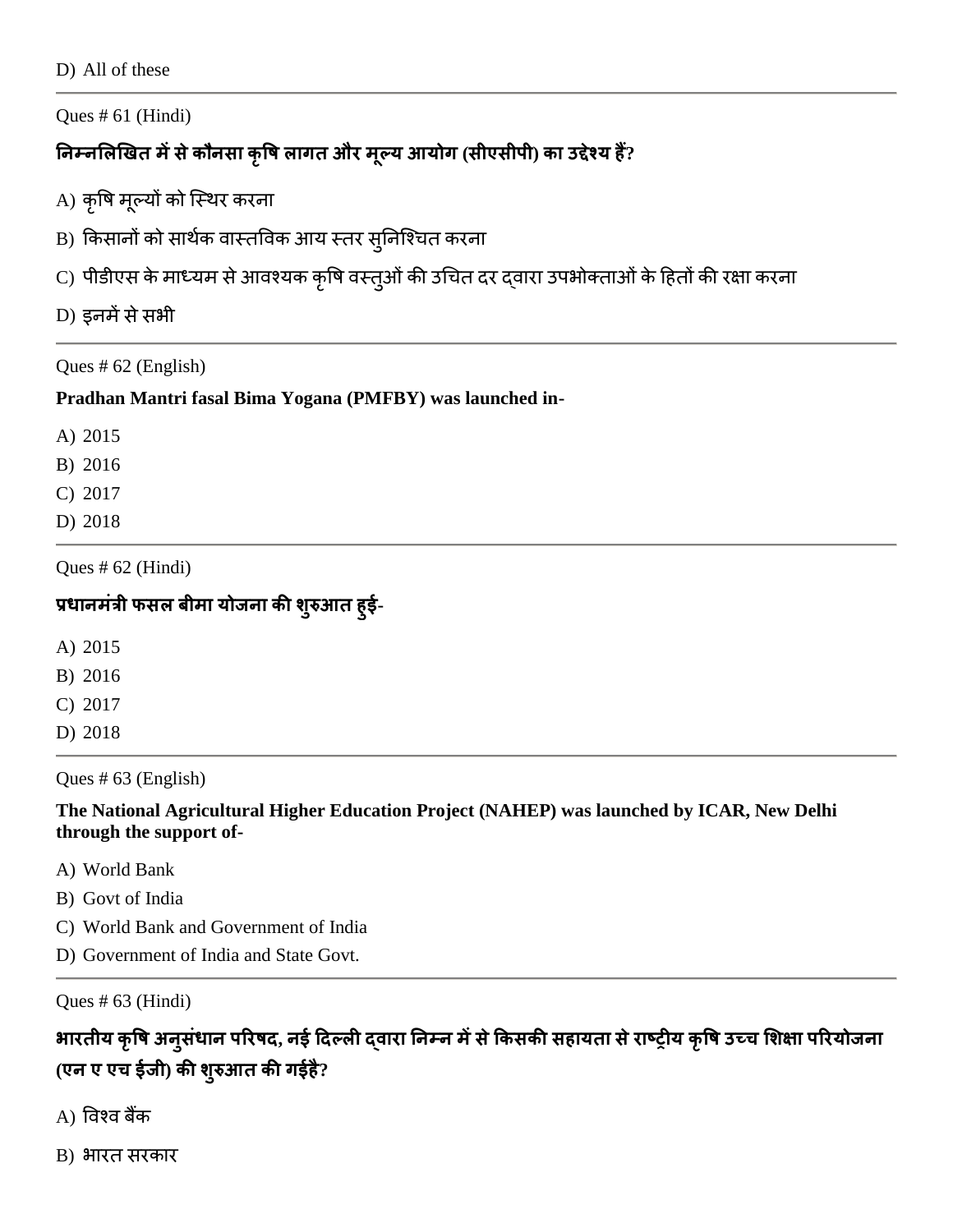### C) विश्व बैंक तथा भारत सरकार

D) भारत सरकार तथा राज्य सरकार

Ques # 64 (English)

**The first Krishi Vigyan Kendra, on pilot basis, was established in India at Pondicherry in the year**

A) 1966

B) 1970

C) 1974

D) 1978

Ques # 64 (Hindi)

**बायत भेंऩथदशकग फतौय प्रथभ कृषष षवऻान केन्र की स्थाऩना ऩाजन्डचयी भेंकफ हुई थी -**

A) 1966

B) 1970

C) 1974

D) 1978

Ques # 65 (English)

**In which year, programme on training of rural youth (BPL farmers) for self employment aimed at providing technical and entrepreneurial skill has been commenced?**

A) 1979

B) 1990

C) 2013

D) 2017

Ques # 65 (Hindi)

ग्रामीण खेतिहर बी.पी. एल. नौजवानों का स्वरोजगार प्राप्त करने हेतु तकनीकी एवं उधागिक कौशल के प्रशिक्षण की **मोजना ककस वषगप्रायम्ब की गई?**

A) 1979

B) 1990

C) 2013

D) 2017

Ques # 66 (English)

**Paramparagat Kirshi Vikas Yogana was started in India in the year-**

A) 2013

B) 2015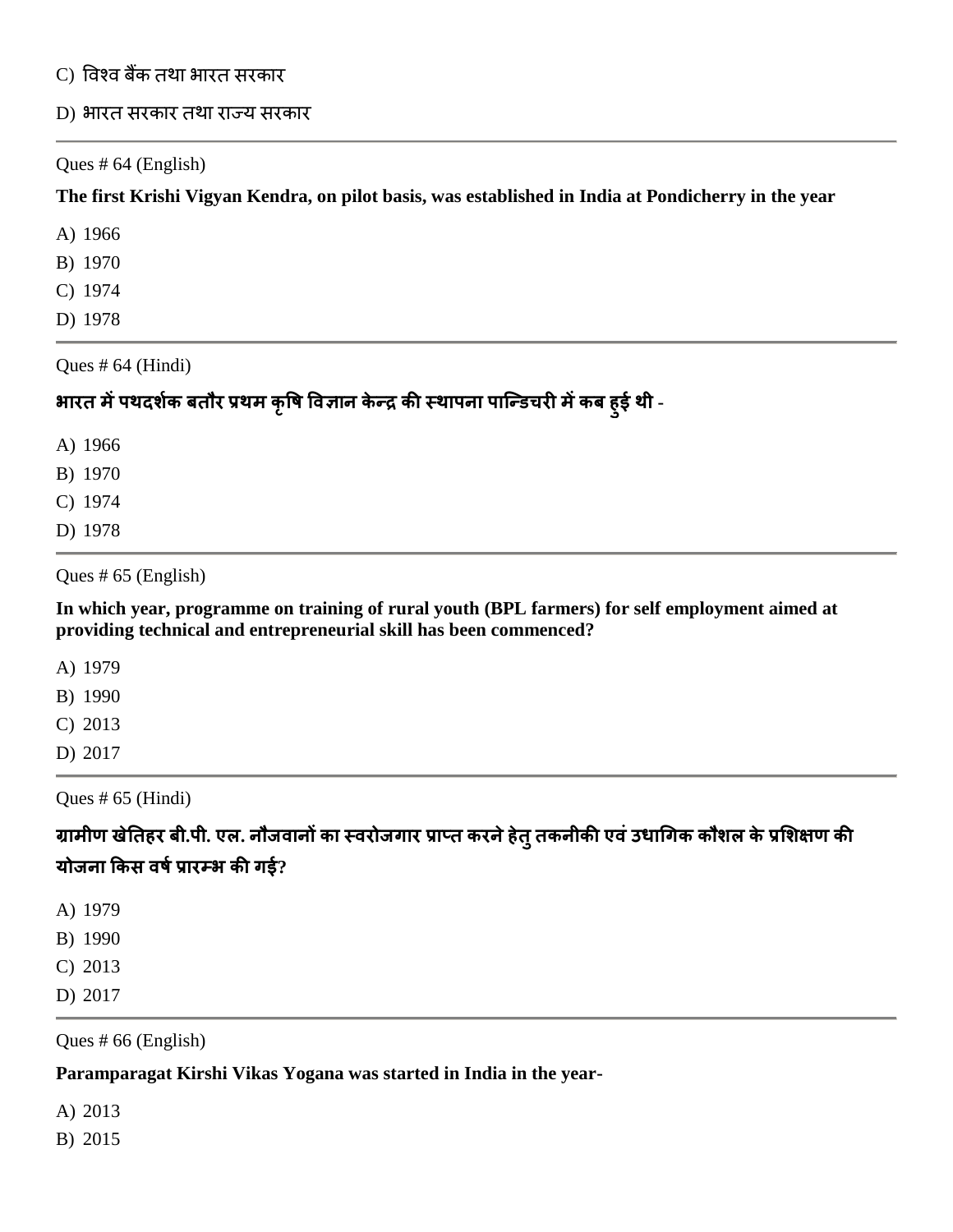C) 2017 D) 2018

Ques # 66 (Hindi)

### **बायत भेंऩयभऩयागत कृषष षवकास मोजना ककस वषगप्रायम्ब हुआ?**

A) 2013

B) 2015 C) 2017

D) 2018

Ques # 67 (English)

**A continuous and cooperative activity, involving the local farmers and extension staff in which objective of the work are set forth and action planned is known as**

- A) Programming
- B) Planning
- C) Programme planning
- D) Programme planning process

Ques # 67 (Hindi)

# **स्थानीम ककसानों एवॊषवस्ताय कामकग तागद्वाया ननयॊतय व सहमोगी गनतषवगधमों सेउसके उद्देश्म ननधागयण कय तथा किमाषवतॊ कयनेकी प्रकिमा को कहतेहैं-**

- A) कार्यक्रम बनाना
- $\bf B$ ) कार्य योजना बनाना
- C) कार्यक्रम की योजना बनाना
- D) कार्य योजना बनाने की प्रक्रिया अपनाना

Ques # 68 (English)

**Need based and skill oriented vocational training to field staff and to practising farmers is being undertaken in the system of**

- A) Krishi Vigyan Kendra
- B) National Demonstration
- C) Lab to Land Programme
- D) Jawahar Rozgar Yojana

Ques # 68 (Hindi)

**षवस्ताय कामकग ताओॊएव खेनतहय ककसानों को उनकेआवश्मकतानुसाय एव कोशरोन्भुख व्मवहारयक प्रलशऺण कौनसी व्मवस्था भेंददमा जाता है?**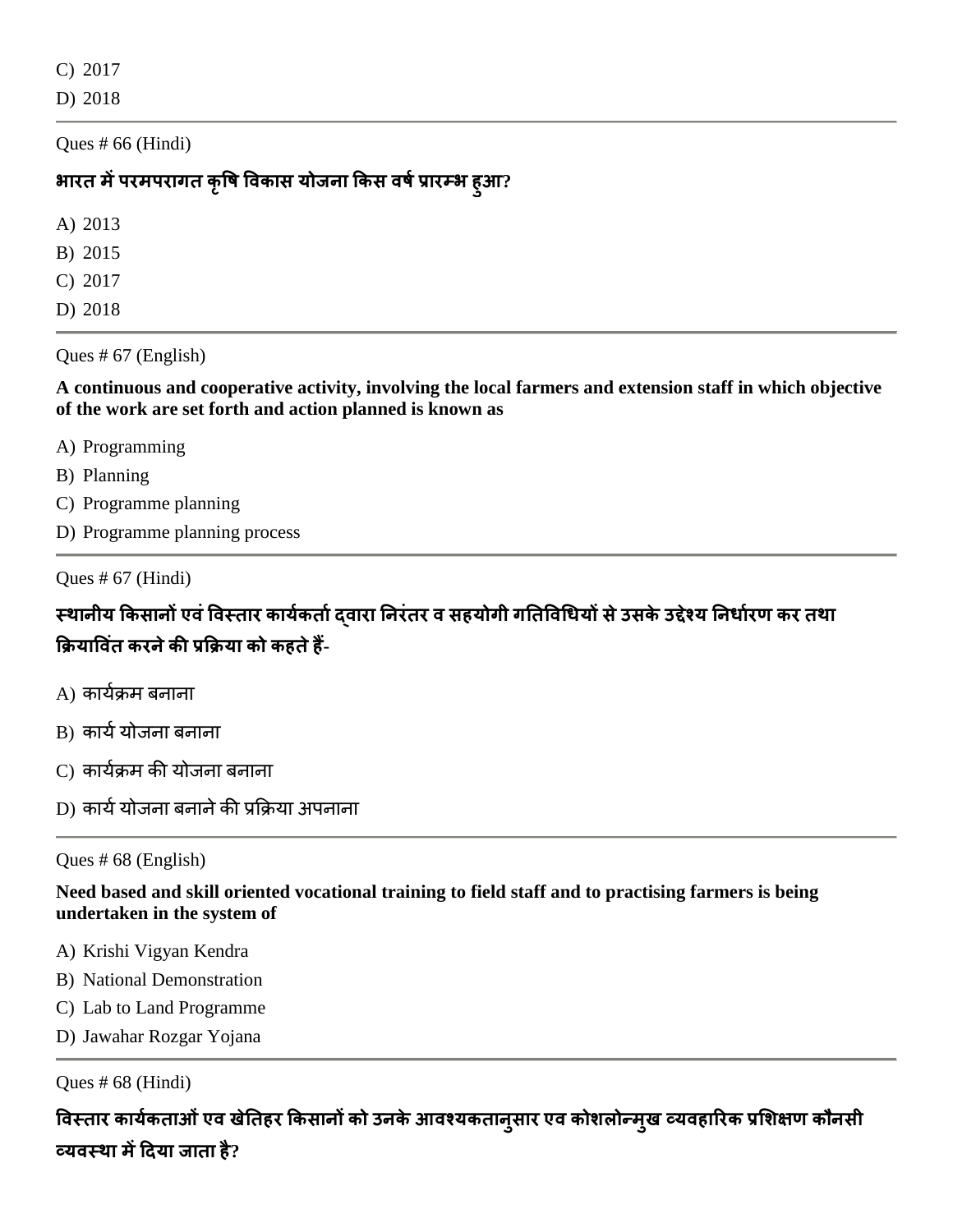- A) कृषि विज्ञान केन्द्र
- B) राष्ट्रीय प्रर्दशन
- C) प्रयोगशाला से खेत तक
- D) जवाहय योजगाय मोजना

Ques # 69 (English)

# **Agricultural clinic is helpful to farmer for -**

- A) Testing soil sample
- B) Testing irrigation water quality
- C) Testing seed viability
- D) Providing specialized guidence in writing

Ques # 69 (Hindi)

# **कृषष क्रीननक द्वाया ककसानों केलरए सहामता कयता है-**

- A) मृदा परीक्षण करवाने
- B) सिंचाई जल की गुणवत्ता की जांच करवाने
- C) बीज अंकुरण की क्षमता ज्ञात करवाने
- D) लिखित में विशेष मार्ग दर्शन देना
- Ques # 70 (English)

# **Visual aid for tranfre of technology includes:**

- A) Audio teleconference
- B) e mail
- C) Cultural programme
- D) All of these

Ques # 70 (Hindi)

# **दृश्म प्रसाधन द्वाया तकनीकी प्रसाय का तॊत्र है**

- A) ऑडडमो टेरीिान्पेयेन्स
- B) ई- भेर
- C) सांस्कृतिक कार्यक्रम
- D) इनमे से सभी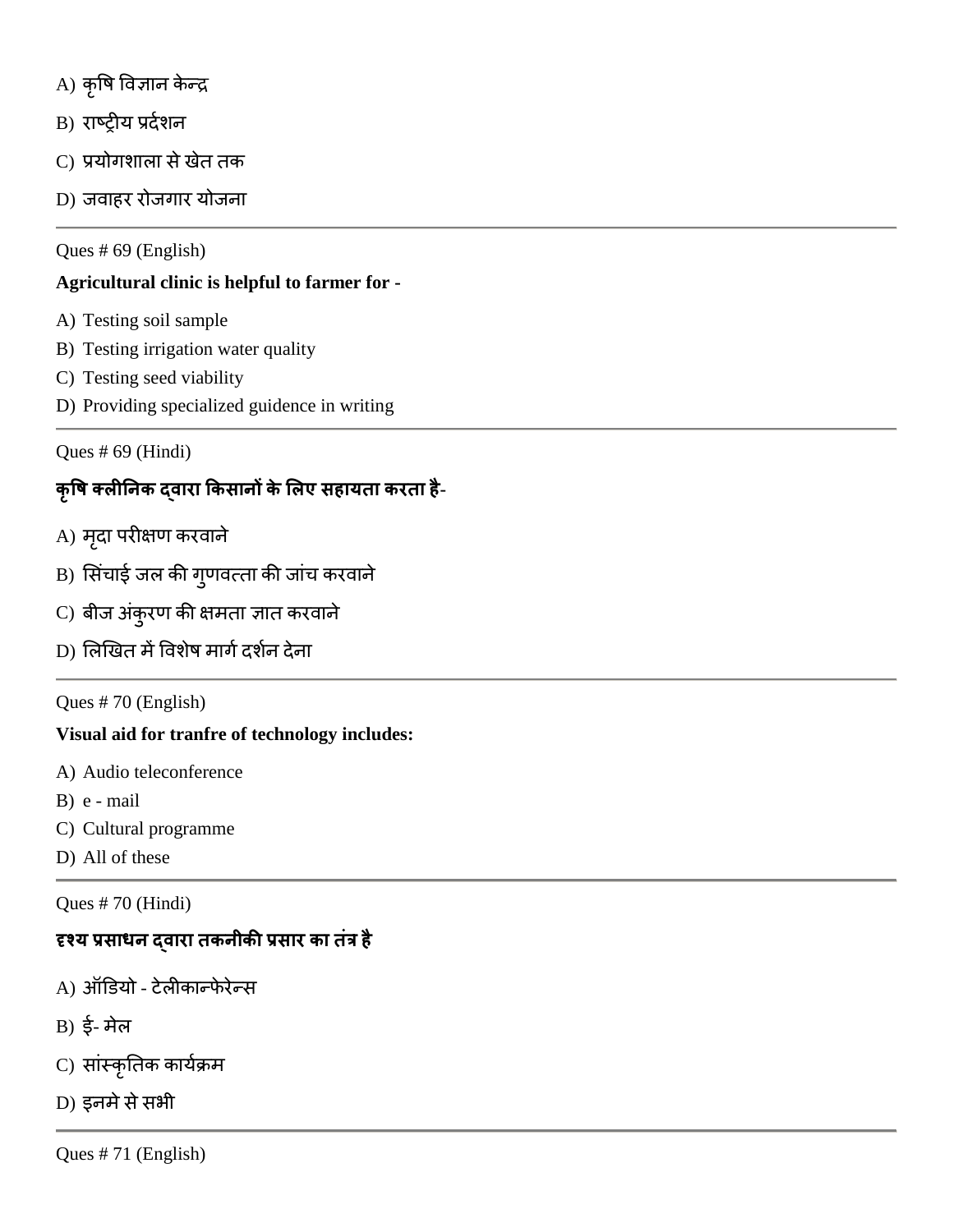#### **Extension Education is related where**

- A) Audience is more or less homogeneous
- B) Teaching is mainly vertical and curriculum centred
- C) Teaching is mainly horizental and need based
- D) Pre- planned and pre- decided

Ques # 71 (Hindi)

### **प्रसाय लशऺा का सॊफॊध हैजहाॊऩय-**

- A) श्रोता करीब- करीब समरूप हो
- B) शिक्षा लम्बवत एवं पाठ्यक्रम आधारित हो
- C) शिक्षा क्षेतिज एवं आवश्यकतानुसार हो
- D) योजना पूर्व- नियोजन व पूर्व निर्धारित हो

### Ques # 72 (English)

### **Method demonstration does not include-**

- A) Seed treatment with rhizobium culture
- B) Use of improved variety seed
- C) Taking soil sample for its testing
- D) Budding in fruit plants

Ques # 72 (Hindi)

# **ऩद्धनत प्रदगशन षवगध भेंमह प्रकिमा सम्भलरत नहीॊहै-**

- A) राईजोबियम कल्चर से बीजोपचार
- B) उन्नत किस्म का बीज काम में लेना
- C) मृदा परिक्षण हेतु नमूना लेना
- D) फलदार पौधों में कलम लगाना

Ques # 73 (English)

#### **The three characteristics of extension are -**

- A) Teaching- Informal- Felxible
- B) Teaching Formal- Voluntary
- C) Teaching- Curriculum based- Compulsory
- D) Teaching- Cooperation- Formal

Ques # 73 (Hindi)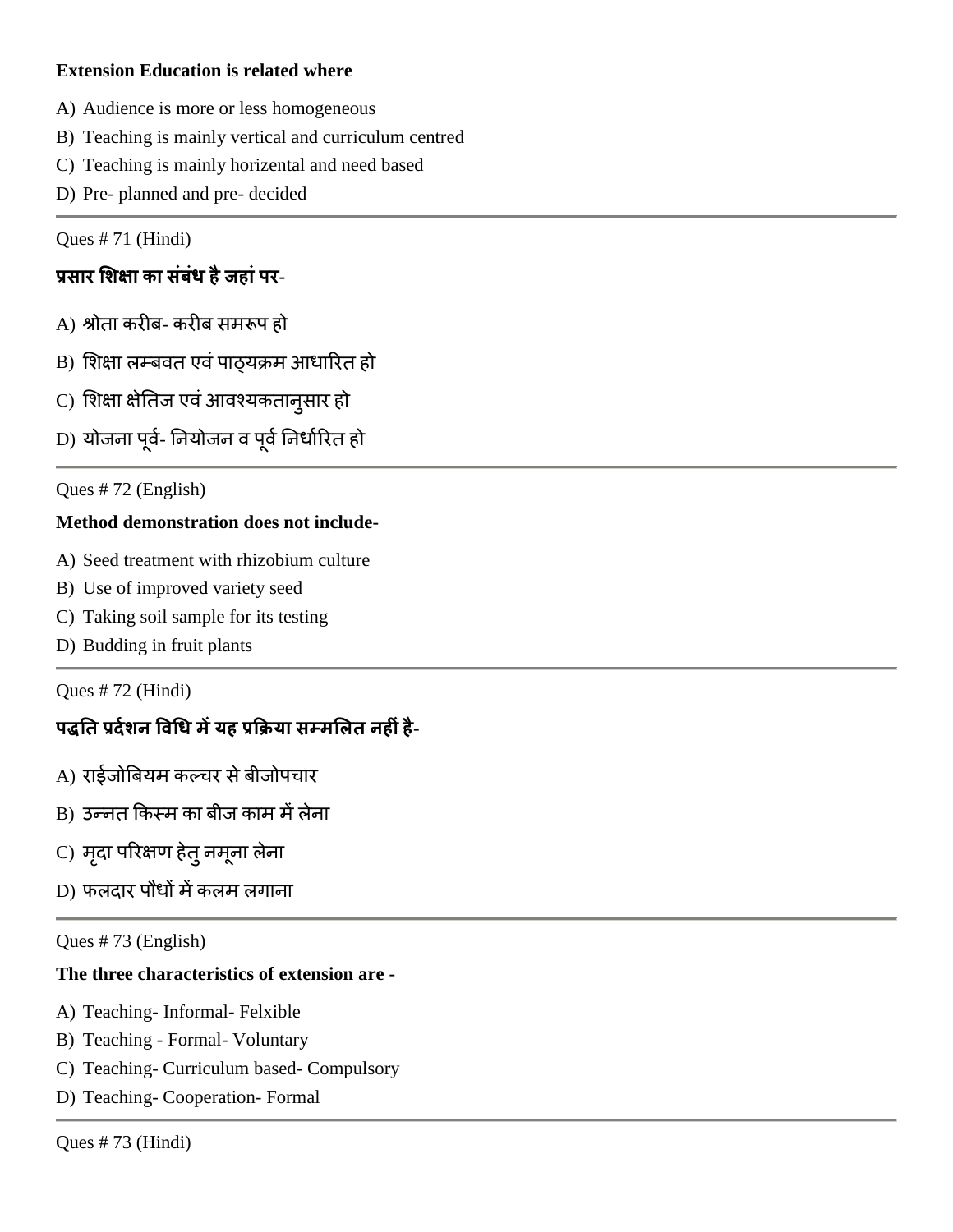# **प्रसाय की तीन षवशषे ताऍ है-**

- A) शिक्षण- अनौपचारिक- लचीला
- B) शिक्षण- औपचारिक- स्वैच्छिक
- C) शिक्षण- पाठ्यक्रम आधारित- अनिवार्य
- D) शिक्षा- सहभागिता- औपचारिक

#### Ques # 74 (English)

Match the list-I with list -II and select the appropriate code given belong the list.

| List-1              | List-II           |
|---------------------|-------------------|
| (A) Sender          | 1. Visuals        |
| (B) Message         | 2. Encoding       |
| (C) Channel         | 3. Intorpretation |
| (D) Receiver        | 4. Hard data      |
| Codes:              |                   |
| A) A B C D 2 4 1 3  |                   |
| <b>B</b> ) ABCD1324 |                   |
| $C)$ ABCD3241       |                   |
| D) A B C D 4 1 3 2  |                   |

```
Ques # 74 (Hindi)
```

```
सूची- I को सूची- II से मिलाकर नीचे दिये गये कोड के अनुसार सही विकल्प का
चुनाव करें |
         सूची- ।
                          सूची- ॥
      (अ) प्रषेक
                       1. दृश्य
      (ब) संदेश
                        2. सांकेतिक
      (स) माध्यम
                         3. व्याख्या
      (द) प्राप्तकर्ता 4. हार्ड डाटा
        कूट:
A) अबसद2413
B) अबसद1324
C) अ फ स द 3 2 4 1
D) अबसद4132
```
Ques # 75 (English)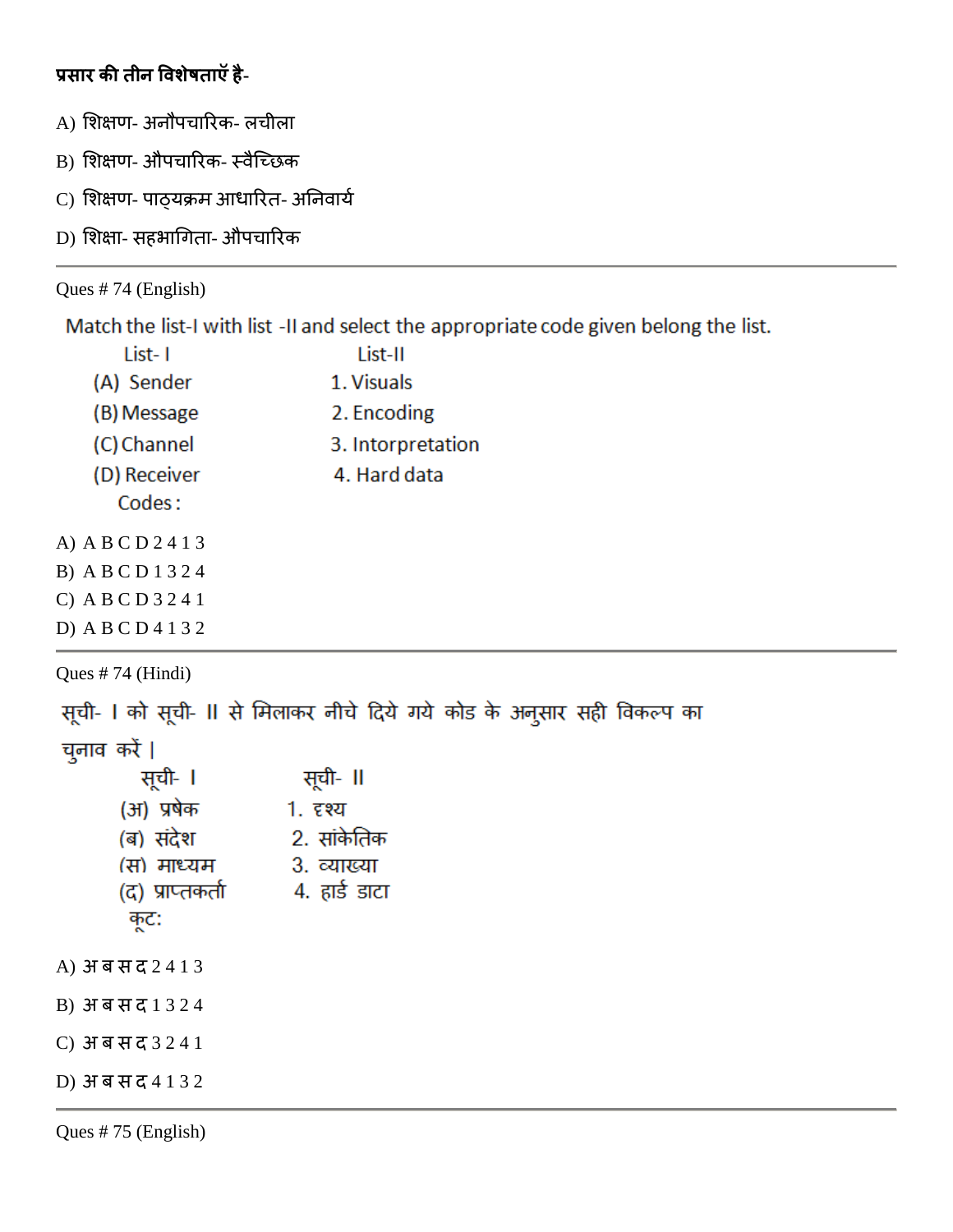#### **The major difference between the innovation decision process and the diffusion process is that-**

- A) Innovation decision making takes place within the mind of an individual.
- B) Innovation decision- making takes place with a group.
- C) Innovation decision is adopted after rejection.
- D) Innovation decision is a collection of learning experience.

Ques # 75 (Hindi)

### **नवाचाय ननणमग प्रकिमा तथा प्रसाय केफीच भुख्म अतॊ य मह हैकक-**

- A) अभिनव निर्णय लेने का अधिकार एक ही व्यक्ति के दिमाग में होता है|
- B) नवाचार निर्णय लेने का अधिकार एक समूह के पास होता है|
- C) अस्वीकृति के बाद नवाचार निर्णय अपनाया जाता है|
- D) नवाचार निर्णय सीखना एक अन्**भव का संग्रह है**|

#### Ques # 76 (English)

#### **National Bureau of Animal Genetic Resources is located at-**

- A) New Delhi
- B) Anand
- C) Lucknow
- D) Karnal

Ques # 76 (Hindi)

### **याष्ट्ीम ऩशुआनुवॊलशक सस्थान ब्मूयो जस्थत है-**

- $A$ ) नई दिल्ली
- B) आनन्द
- C) रखनऊ
- D) करनाल

Ques # 77 (English)

#### **Care of new born calf should include:**

- A) Colostrum feeding within one hour of birth
- B) Dehorning and disbudding within 24 hours of birth
- C) Noves cord cutting very close to ligature
- D) All of these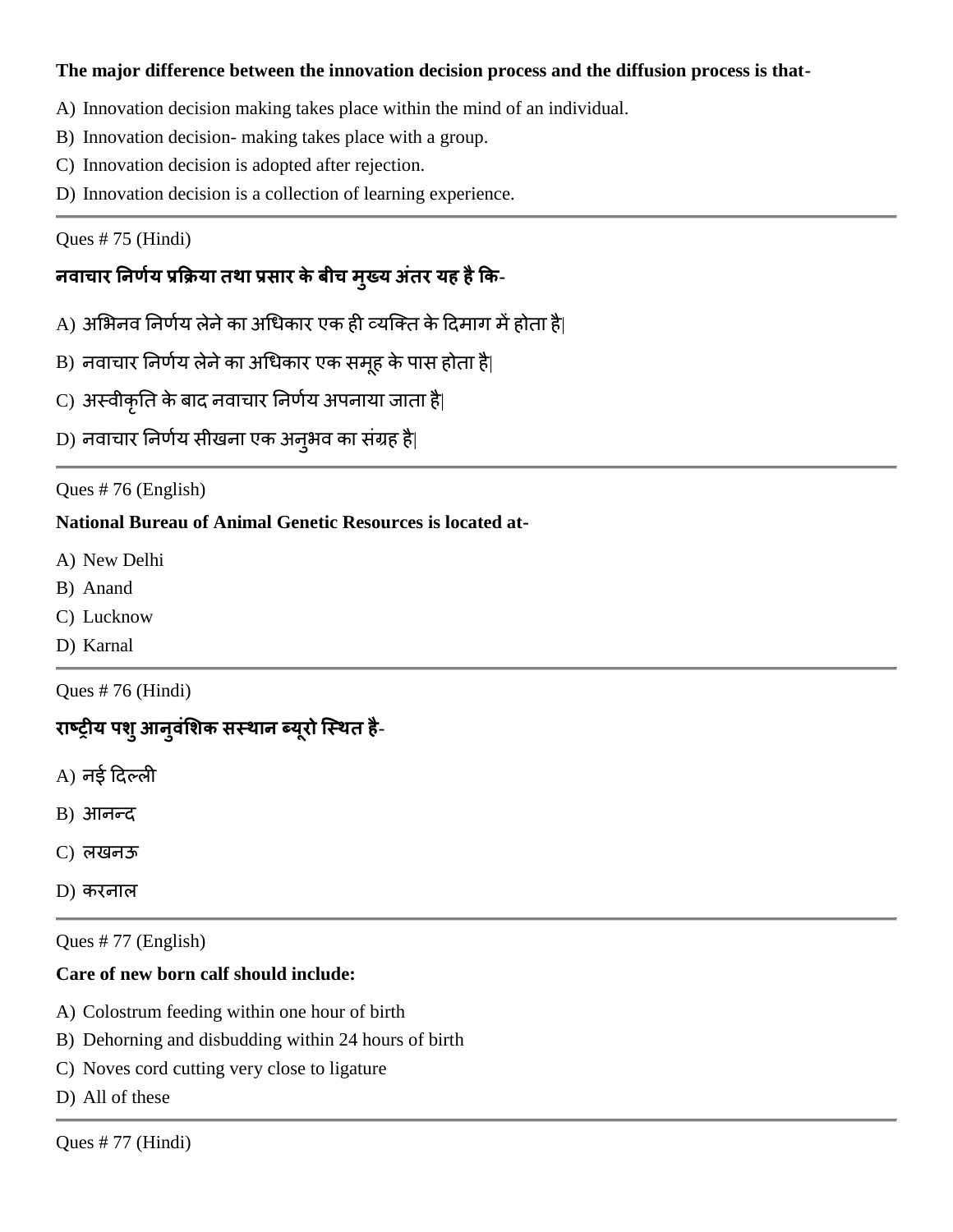# **नवजात वछड़ा की देखबार भेंसम्भलरत कयें-**

- A) जन्म के एक घंटे के अंदर- अंदर कोलोस्ट्रम पिलाना
- B) जन्म के 24 घंटे में डिहोर्निग व डिस बडीग करना
- C) नाभि तंतु के अस्थिबन्धन (लिगाचार) के एक दम पास से काटना
- D) इनमें से सभी

Ques # 78 (English)

### **Gaddi is a breed of -**

- A) Sheep
- B) Swine
- C) Goat
- D) Buffalo

Ques # 78 (Hindi)

# **गड्दी ककस ऩशुकी नस्र है?**

- A) बेड़
- B) सुअय
- $C$ ) बकरी
- D) बेंस

Ques # 79 (English)

**Frozen semen is being stored at-**

- A)  $-169^{\circ} C$
- B)  $-171^{\circ} C$
- C)  $-196^{\circ} C$
- D)  $-206^{\circ} C$

Ques # 79 (Hindi)

# **दहभीकृत वीमगको ककस ताऩभान ऩय बॊडाय ककमा जाता है?**

- A) -169° सेल्सियस
- **B)** -171° सेल्सियस
- C) -196° सेल्सियस
- D) -206° सेल्सियस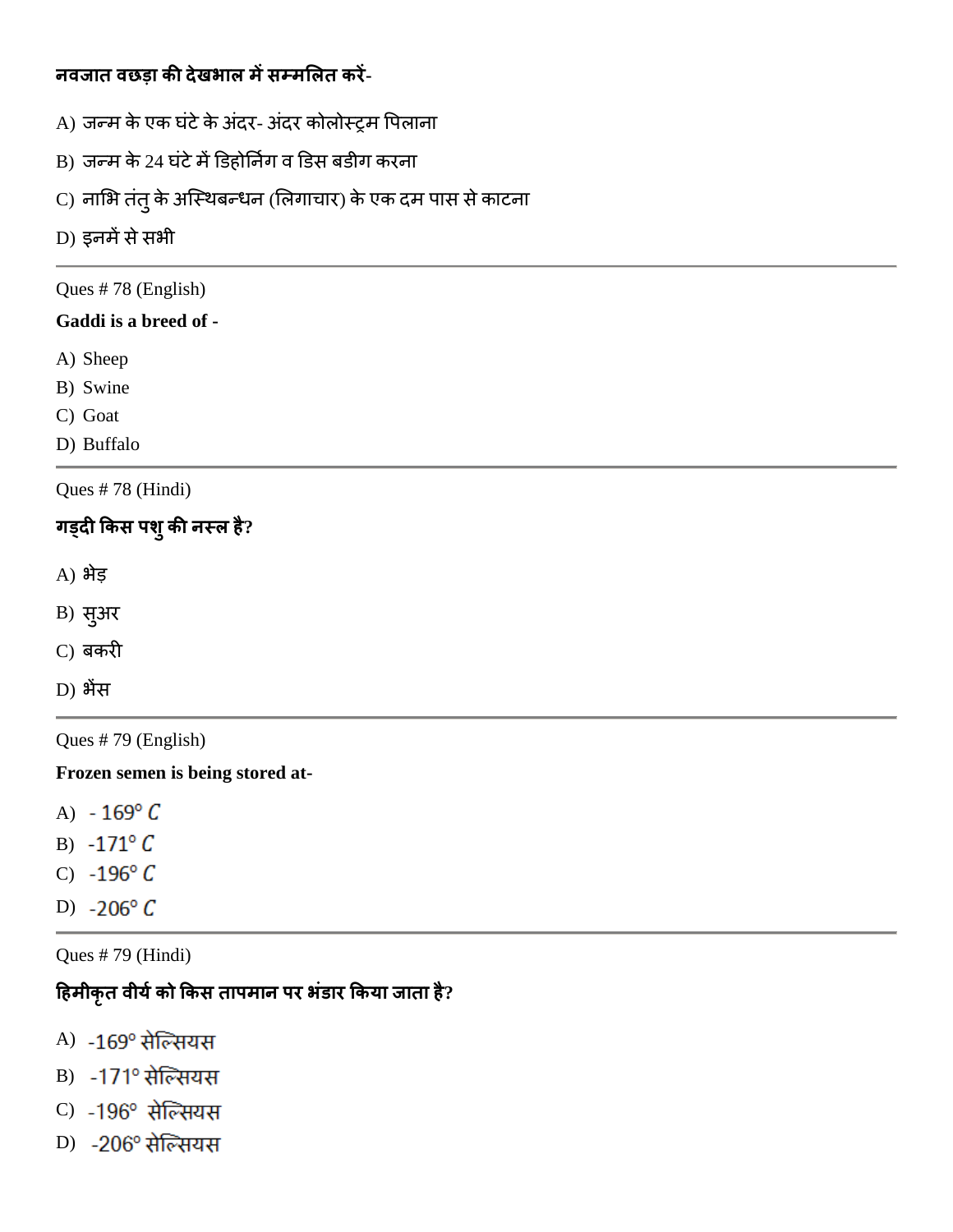#### Ques # 80 (English)

### **The breed evolved by crossing of Murrh and Surti breed of buffalo is-**

- A) Nili Ravi
- B) Jafarabadi
- C) Mahsana
- D) Nagpuri

Ques # 80 (Hindi)

# **भुयागएवॊसुयती नस्र की बेंस सेसॊकयण सेउत्ऩन नस्र है-**

- A) नीरी यावी
- B) जाफराबादी
- C) भहसाना
- D) नागप्**री**

Ques # 81 (English)

### **Gumbora is a disease of which animal?**

- A) Chicken
- B) Cow
- C) Goat
- D) Sheep

Ques # 81 (Hindi)

# **गुभफोया नाभक फीभायी ककसभेऩाई जाती है?**

- A) भुगी
- $B)$  गाय
- $C$ ) बकरी
- D) बेड़

Ques # 82 (English)

#### **FMD (Food and mouth) disease of cattle is a**

- A) Fungal Disease
- B) Viral Disease
- C) Protozoan Disease
- D) Bacterial Disease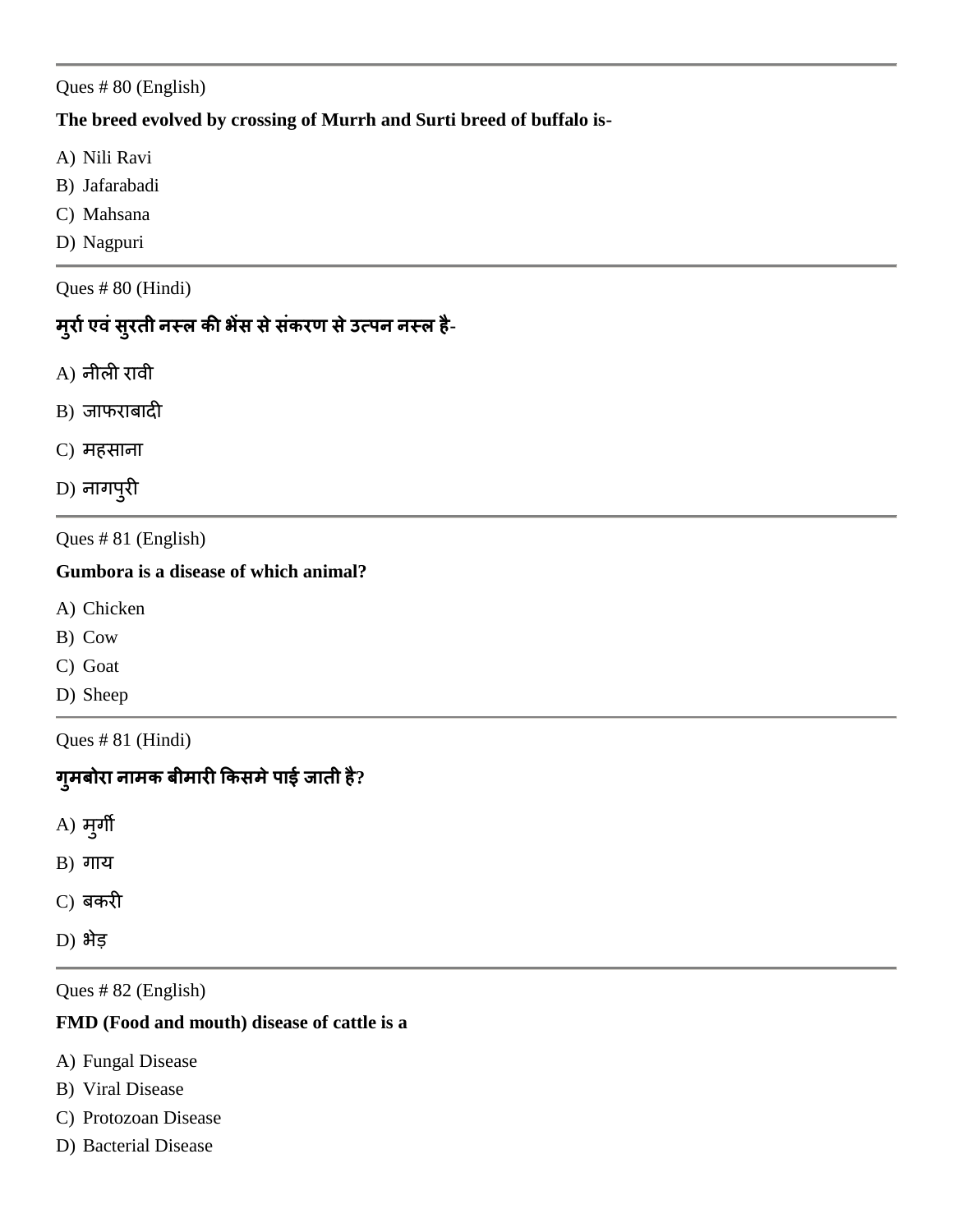| Ques # 82 (Hindi)                                      |  |                                                                |  |  |  |
|--------------------------------------------------------|--|----------------------------------------------------------------|--|--|--|
| मवेशियों में एफ. एम. डी. (पैर और मुंह) एक _____ रोग है |  |                                                                |  |  |  |
| A) फंगस से फेलने वाला रोग                              |  |                                                                |  |  |  |
| B) वायरस से फेलने वाला रोग                             |  |                                                                |  |  |  |
| C) प्रोटोजोअन से फेलने वाला रोग                        |  |                                                                |  |  |  |
| D) बैक्टीरिया से फेलने वाला रोग                        |  |                                                                |  |  |  |
| Ques #83 (English)                                     |  |                                                                |  |  |  |
| Ranikhet is a _____________ disease?                   |  |                                                                |  |  |  |
| A) Viral                                               |  |                                                                |  |  |  |
| B) Bacterial                                           |  |                                                                |  |  |  |
| C) Fingal                                              |  |                                                                |  |  |  |
| D) Nematodal                                           |  |                                                                |  |  |  |
| Ques # 83 (Hindi)                                      |  |                                                                |  |  |  |
| रानीखेत एक _____________ रोग है?                       |  |                                                                |  |  |  |
| A) विषाणु जनित                                         |  |                                                                |  |  |  |
| B) जीवाणु जनित                                         |  |                                                                |  |  |  |
| C) कवक जनित                                            |  |                                                                |  |  |  |
| D) सुत्रक्रीमी जनित                                    |  |                                                                |  |  |  |
| Ques # 84 (English)                                    |  |                                                                |  |  |  |
|                                                        |  | Which of the following is not a drampht number huged of a semp |  |  |  |

**Which of the following is not a draught purpose bread of a cow?**

- A) Nagauri
- B) Malvi
- C) Amrit Mahal
- D) Rathi

Ques # 84 (Hindi)

# **ननम्न भेंसेगाम की कौनसी नस्र बायसम्फन्धी कामों केलरए नहीॊहै?**

- A) नागौयी
- B) भालवी
- C) अमृत महल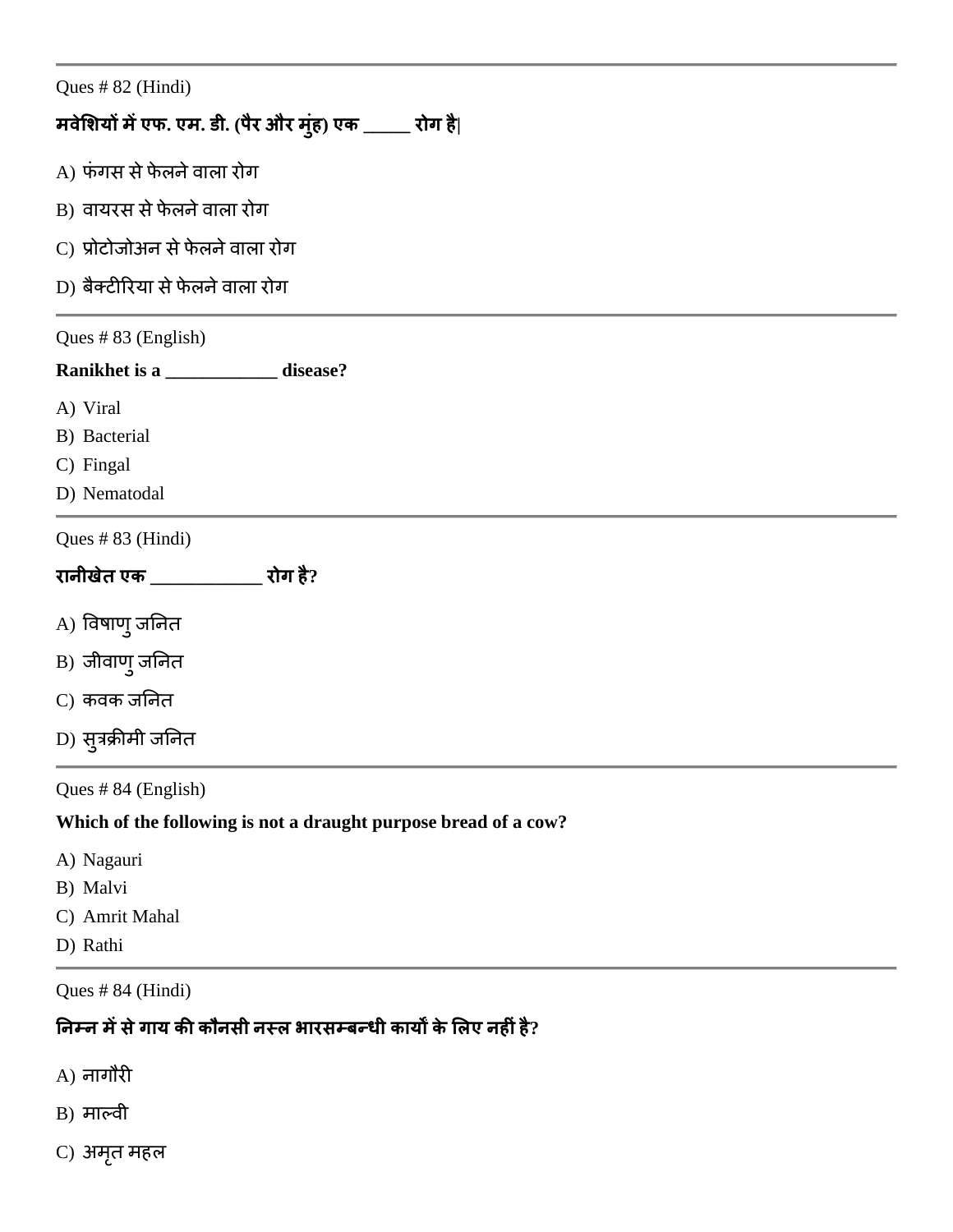```
D) याठी
```
Ques # 85 (English)

### **Which of the following breed of buffalo has the highest fat percentage?**

- A) Murrah
- B) Bhadawari
- C) Surti
- D) Jaffarabadi

Ques # 85 (Hindi)

# **बसैं की ननम्न नस्रों भेंवसा की भात्रा सफसेज्मादा होती है?**

- $A$ ) मुर्रा
- B) बदावयी
- C) सूयती
- D) जाफराबादी

Ques # 86 (English)

### **Protein content in mustard cake is about-**

- A) 20%
- B) 35%
- C) 8%
- D) 55%

Ques # 86 (Hindi)

### **सयसों की खरी भेंरगबग प्रोटीन की भात्रा होती है-**

- $A)$  20 प्रतिशत
- $B)$  35 प्रतिशत
- C) 8 प्रनतित
- D) 55 प्रनतित

Ques # 87 (English)

### **\_\_\_\_\_\_ is the best method of milking.**

- A) Fisting
- B) Knuckling
- C) Stripping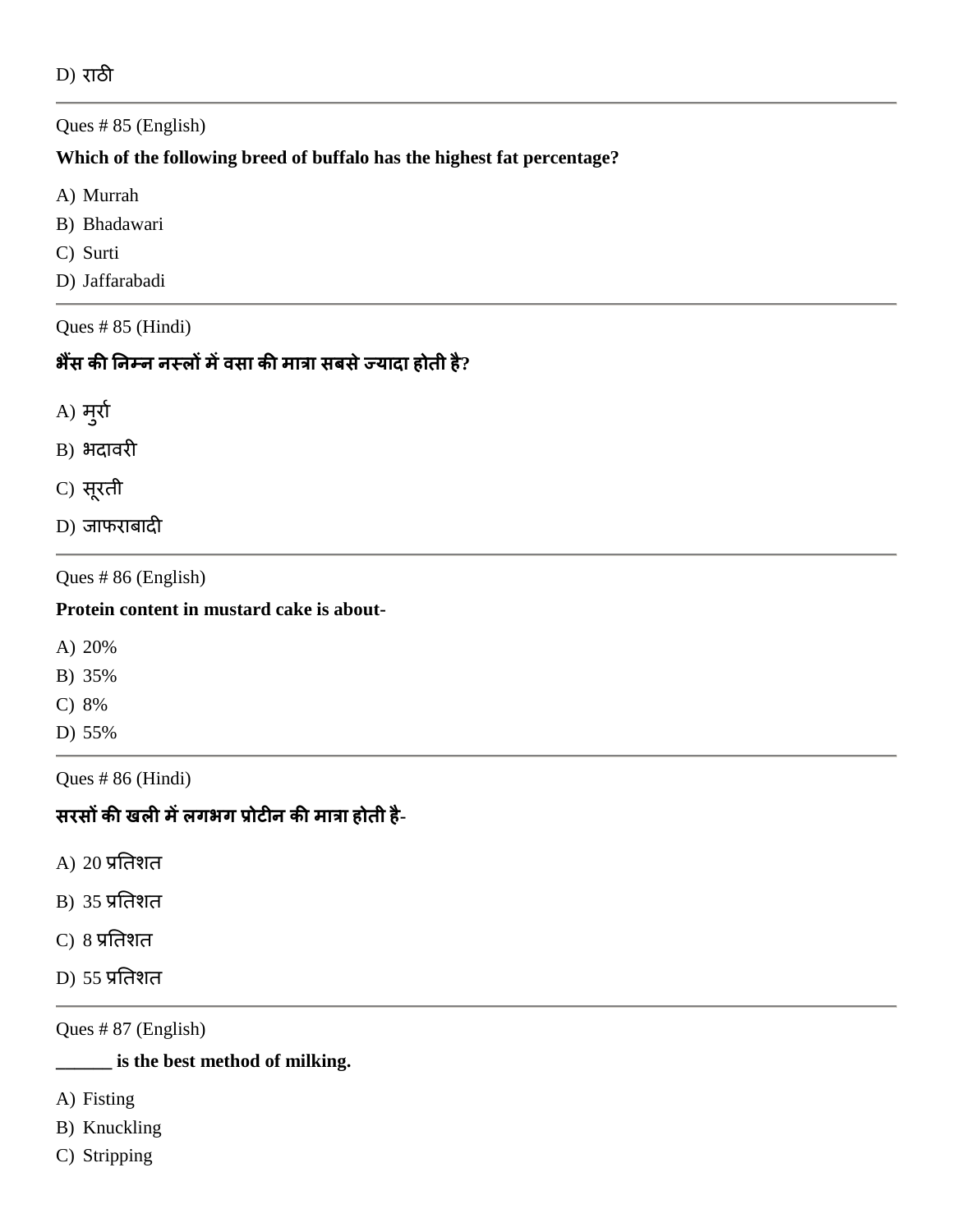Ques # 87 (Hindi)

**\_\_\_\_\_\_ दधू ननकरनेकी सवोत्तभ षवगध है-**

- $A$ ) मुट्ठी बांधकर
- B) अंगूठा दबाकर
- C) चुटकी दबाकर
- D) अंगूठा दबाकर तथा चुटकी द्वारा

Ques # 88 (English)

### **The carburetar is main part of Engine-**

- A) Diesel Engire
- B) Steam Engine
- C) Petrol Engine
- D) Gas Engine

Ques # 88 (Hindi)

# **कायफूयेटय इॊजन का भुख्म बाग है?**

- A) डीजल इंजन का
- B) भाप इंजन का
- C) पेट्रोल इंजन का
- D) गैस इंजन का

Ques # 89 (English)

#### **Which weir is used to measure high discharge?**

- A) Rectangular weir
- B) Trapezoidal weir
- C) Triangular weir
- D) None of these

Ques # 89 (Hindi)

# **ककस षवमय के द्वाया उच्च ननवहग न ककमा जाता है?**

- A) आयताकार वीयर
- B) समलम्बाकार वियर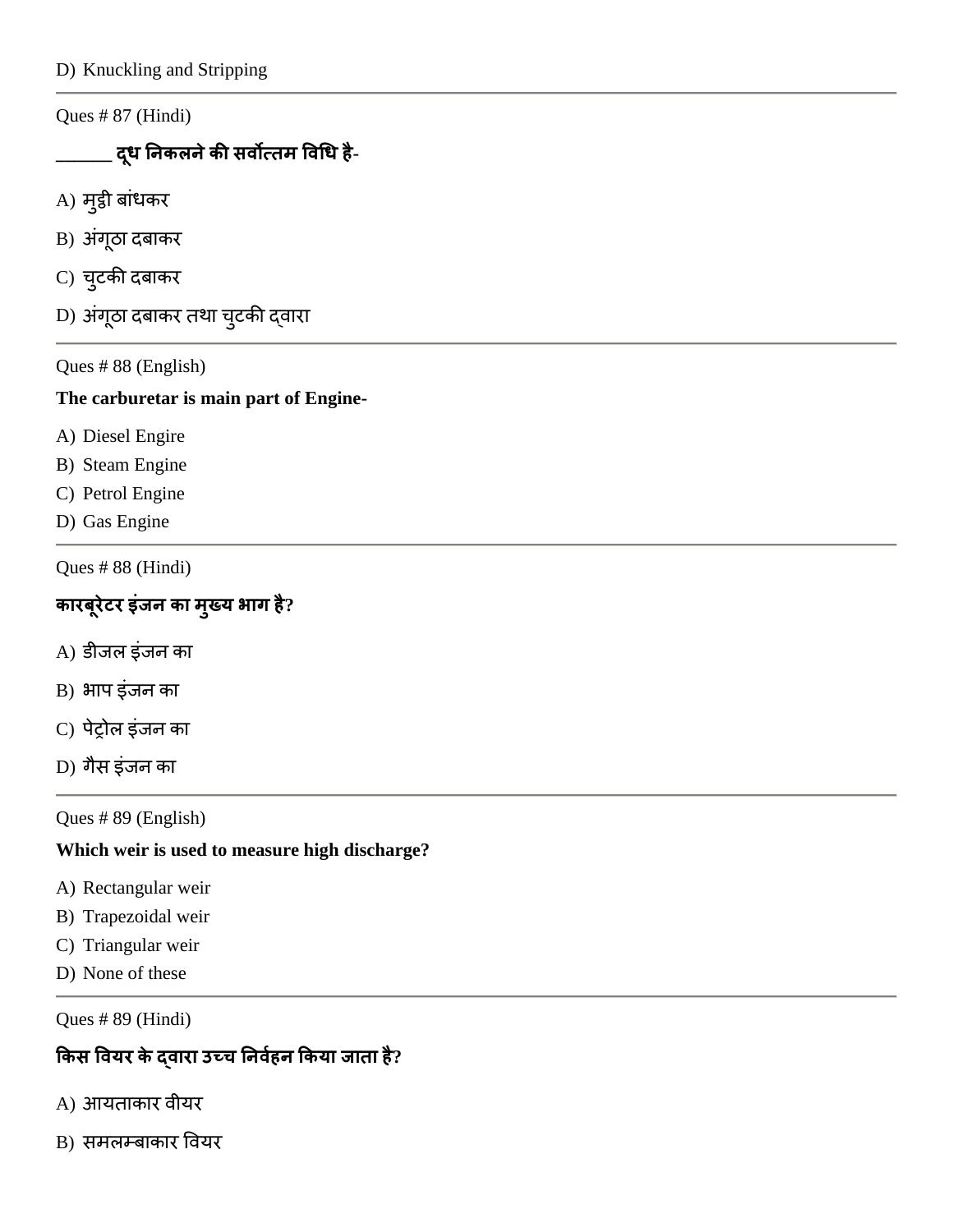C) त्रिकोणाकार वियर

D) इनमें से कोई नहीं

Ques # 90 (English)

**Water can be measured on volume basis if it is…**

- A) At rest
- B) In motion
- C) At rest and In motion
- D) None of these

Ques # 90 (Hindi)

## **ऩानी को आमतन केआधाय ऩय भाऩा जा सकता हैमदद वह**

- A) जस्थय अवस्था भें
- B) चलित अवस्था में
- C) स्थिर अवस्था में एवं चलित अवस्था में दोनों
- D) इनमें से कोई नहीं

Ques # 91 (English)

### **Open impeller is made by?**

- A) Mild steel
- B) Cast iron
- C) Forged steel
- D) Stainless steel

Ques # 91 (Hindi)

## **खरु ा इम्ऩेरय फना होता है?**

- A) नरम इस्पात का
- B) कास्ट आयरन का
- C) फोरज्ड इस्पात
- D) स्टेनलेस इस्पात का

Ques # 92 (English)

### **Which type of nozzle is most commonly used for herbicide application?**

A) Flood jet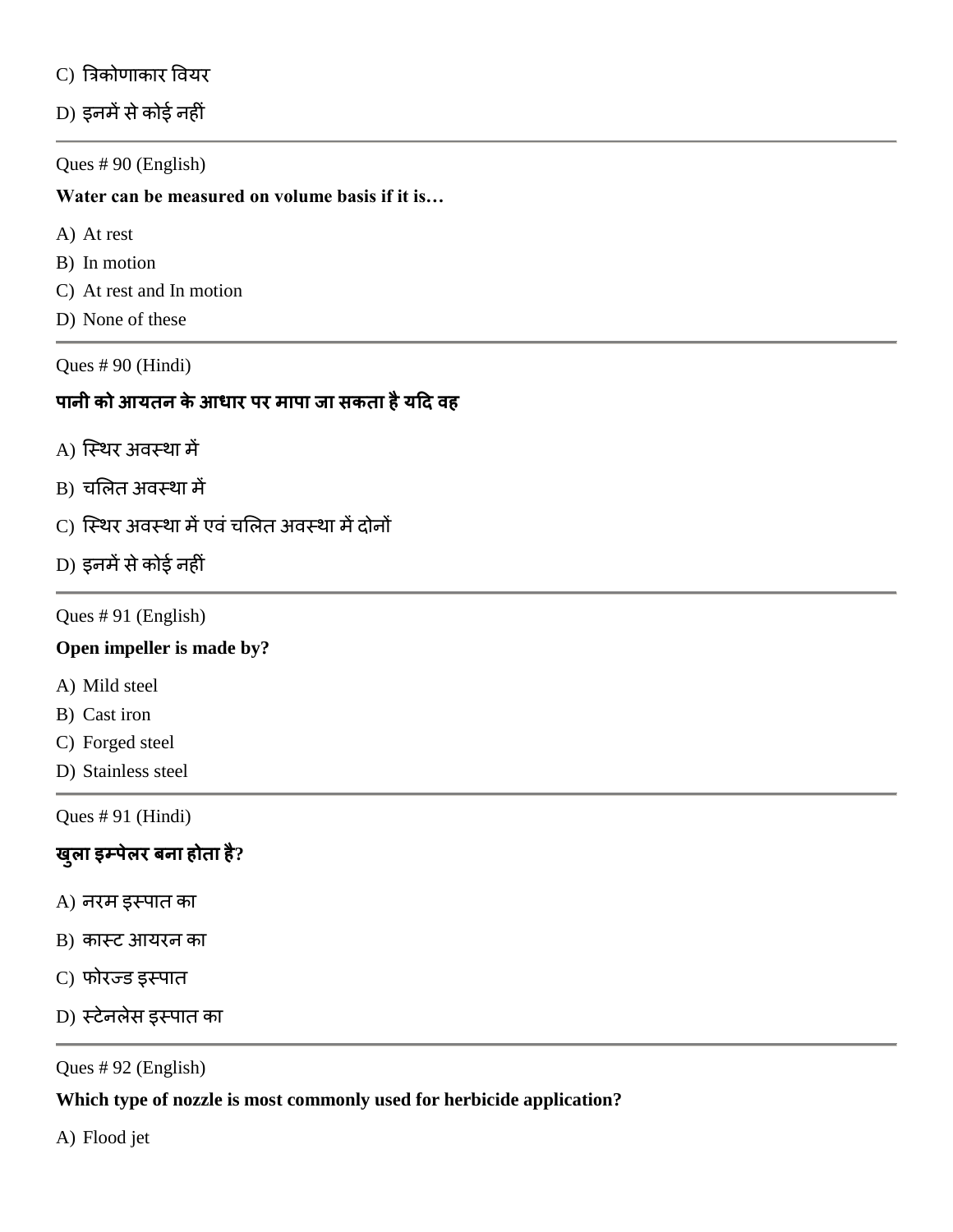B) Flat fan

C) Solid cone

D) Centrifugal type

Ques # 92 (Hindi)

# **साभान्मत: ककस प्रकाय का नोजर हत्रफसग ाइड अनुप्रमोग केलरए सफसेज्मादा उऩमोग ककमा जाता है?**

- $A)$  फ्लड जेट
- B) फ्रैट पैन
- C) ठोस शंक्
- D) केन्द्रपसारक

Ques # 93 (English)

### **Which of the following machine is not good for zero- till planting of crop under surface residue condition?**

- A) Turbo happy seeder
- B) Rotary disc drill
- C) Double disc drill
- D) Tyne opener zero till drill

Ques # 93 (Hindi)

**ननम्न भेंसेकौन सी भशीन बूलभ की सतह ऩय पसर केअवशषे होनेकी अवस्था भेंशून्म बूऩरयष्कयण केलरए अच्छी नहीॊ है?**

- $A$ ) टर्बो हैप्पी ड्रिल
- B) रोटरी डिस्क ड्रिल
- C) डबल डिस्क ड्रिल
- D) टाईन ओपनर जीरो टिल ड्रिल

Ques # 94 (English)

### **Drainage of 1 ha cm in 24 hours equals drainage of-**

- A) 1.157 lps
- B) 0.117 lps
- C) 2.7 lps
- D)  $2 \text{ lps}$

Ques # 94 (Hindi)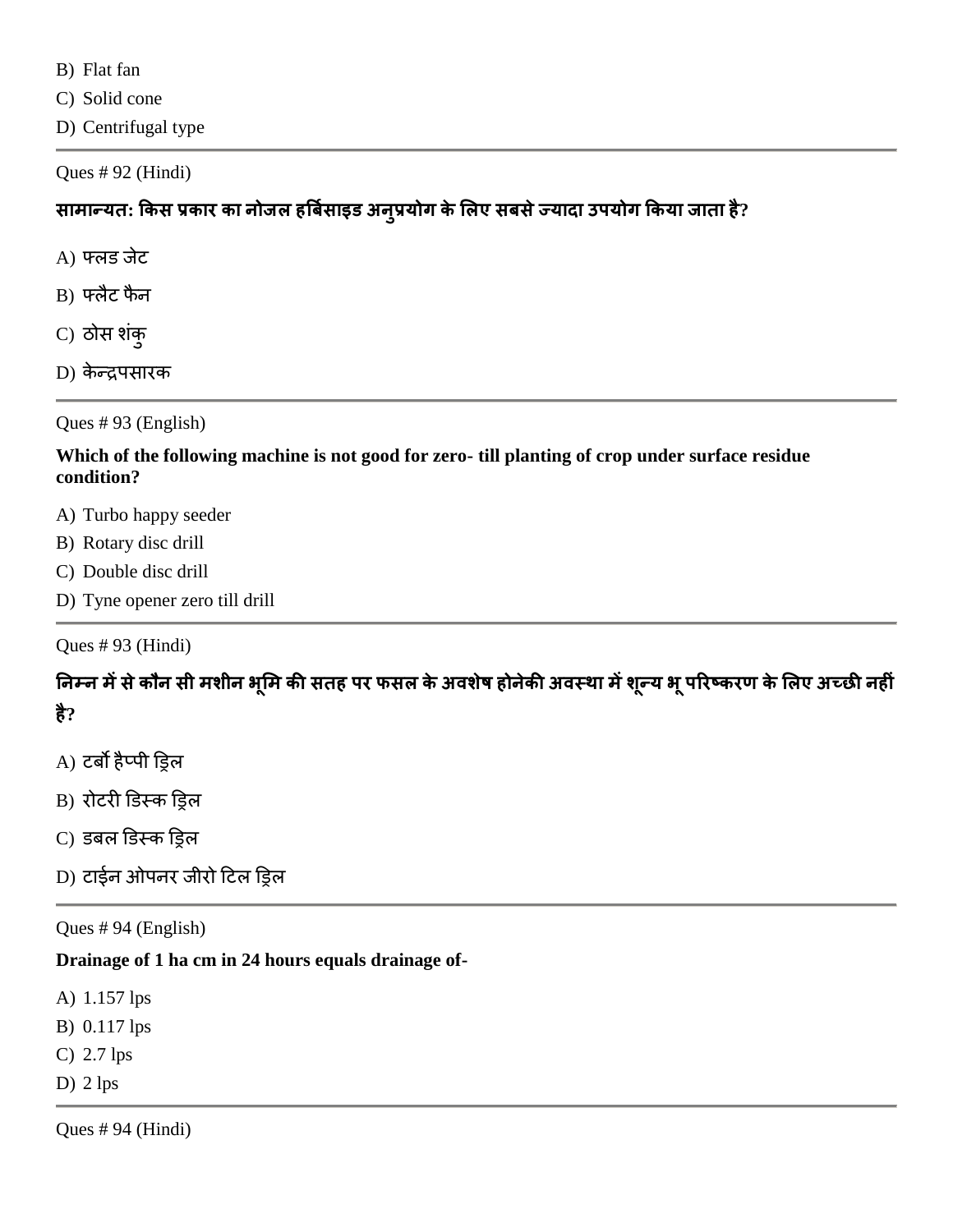# **24 घॊटेभें1 हेक्टेमय सेंटीभीटय की जर ननकासी \_\_\_\_\_\_\_ केफयाफय होती है|**

A) 1.157 lps

B) 0.117 lps

C) 2.7 lps

D) 2 lps

Ques # 95 (English)

**The ratio between area of crop irrigated and quantity of water applied crop is termed as?**

A) Duty

B) Delta

C) Base period

D) Irrigation quotient

Ques # 95 (Hindi)

# **पसर ऩय रगाए गए पसर केऺेत्र औय ऩानी की भात्रा केफीच केअनुऩात को क्मा कहा जाता है?**

A) ड्मूटी

 $B)$  डेल्टा

- C) आधाय अवचध
- D) सिंचाई का भागफल

Ques # 96 (English)

### **The wind velocity is measured by**

- A) Current meter
- B) Hydrometer
- C) Anemometer
- D) None of these

Ques # 96 (Hindi)

## **ककस मॊत्र केद्वाया हवा केवेग को भाऩा जाता है?**

- A) करंट मीटर
- B) हाइड्रो भीटय
- C) एनीभो भीटय
- D) इनमें से कोई नहीं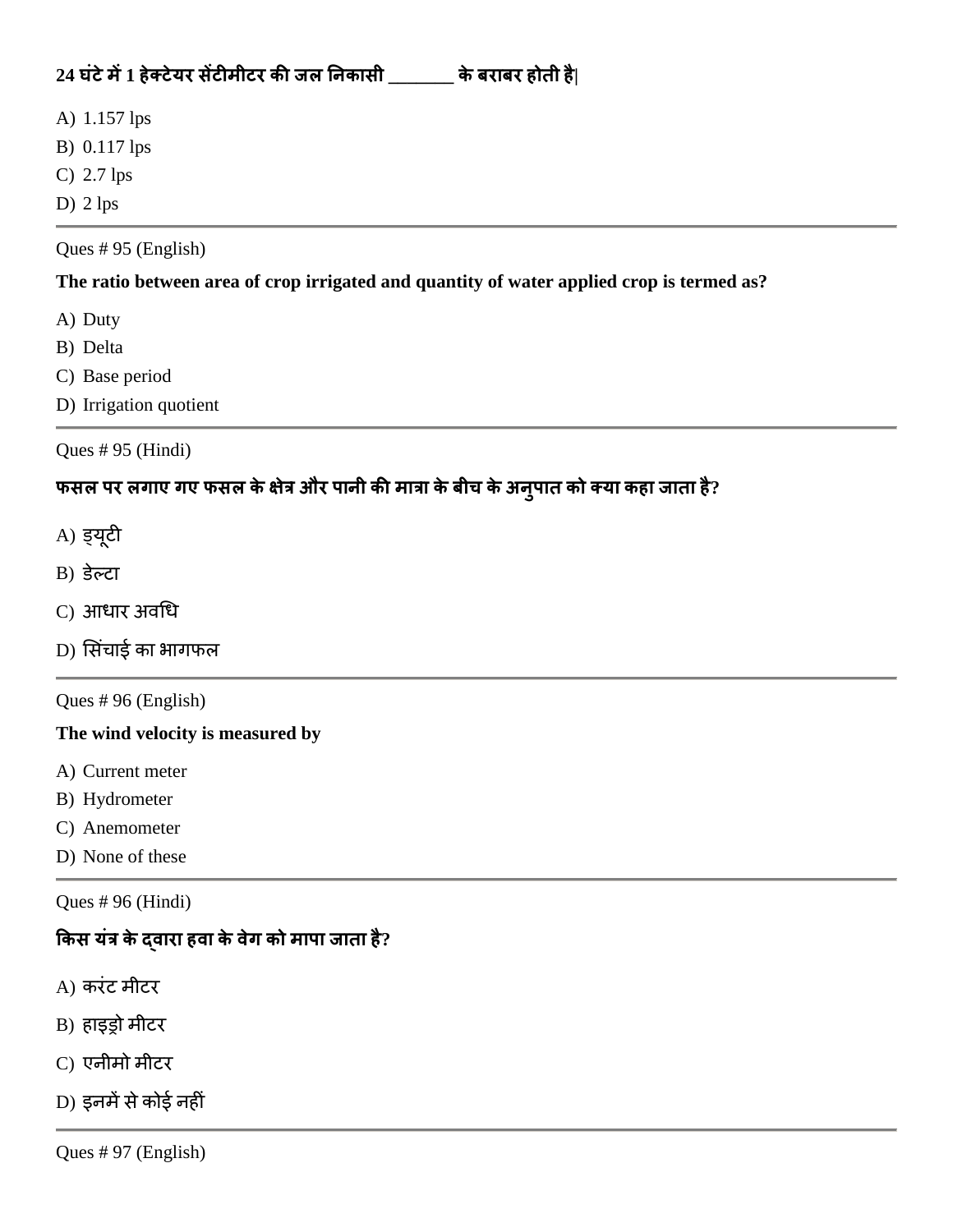### **Which harrow is also called "bakhar"**

- A) Disc harow
- B) Spike tooth harow
- C) Spring tooth
- D) Blade harow

Ques # 97 (Hindi)

## **ककस हैयो को " फखाय" बी कहा जाता है?**

- A) डिस्क हैरो
- B) कील हैरो
- C) स्प्रिंग हैरो
- D) ब्रेड हैयो

Ques # 98 (English)

### **The value of variable which occurs most frequently is called as-**

- A) Mean
- B) Mode
- C) Median
- D) Weighted Mean

Ques # 98 (Hindi)

**चय का भान जो सफसेज्मादा फाय प्राप्त होता है, कहराता है-**

- A) भाध्म
- B) बहुलक
- C) भाध्मि
- D) भारित माध्य

Ques # 99 (English)

#### **Variance is-**

- A) The square root of variation of values
- B) The coefficient of variation of values
- C) The reciprocal of mean of standard deviation
- D) The square of standard deviation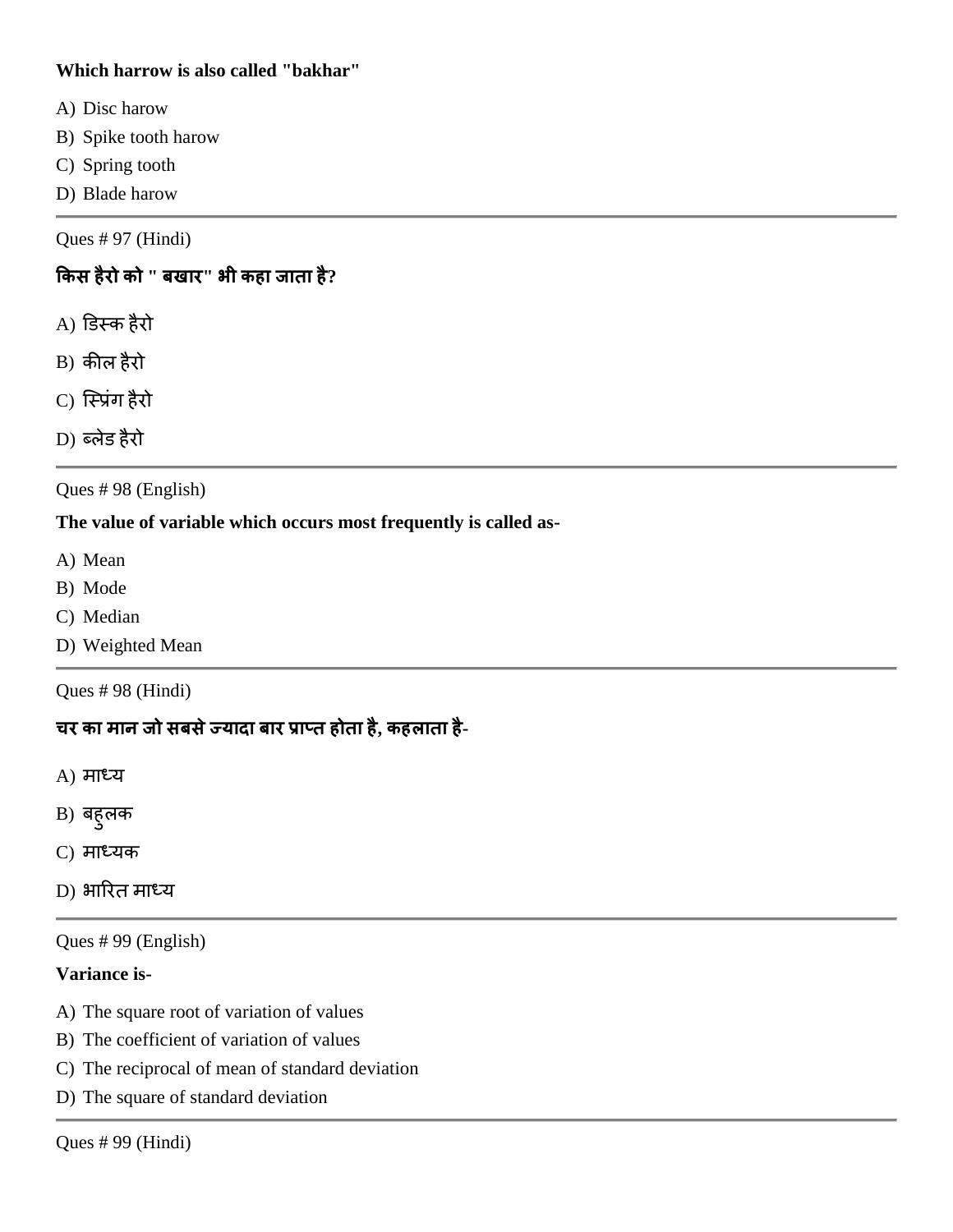# **साॊजख्मकीम षवचयण होता है-**

- $A$ ) मानक विचलन का वर्गमूल
- B) संख्याओं का भिन्नता स्थिरांक
- C) मानक विचलन के माध्य का व्युतक्रम
- D) मानक विचलन का वर्ग

Ques # 100 (English)

**The relationship between Arithmetic mean (A), Harmonic mean (H) and Geometric mean (G), is**

- A)  $G^2 = AH$
- B)  $G = \sqrt{A + H}$
- C)  $H^2 = GA$
- D)  $A^2 = GH$

Ques # 100 (Hindi)

**अकॊ गखणतीम भाध्म (A), हयात्भक भाध्म (H) औय ज्मालभतीम भाध्म (G) केफीच क्मा सॊफॊध होता है?**

- A)  $G^2 = AH$
- B)  $G = \sqrt{A + H}$
- C)  $H^2 = G \Delta$
- D)  $A^2 = GH$

Ques # 101 (English)

### **The average of the absolute deviations taken from centrol value is called as**

- A) Mean deviation
- B) Standard deviation
- C) Coefficient of variation
- D) Range

Ques # 101 (Hindi)

## **केंरीम सॊख्मा सेलरए गमेननयऩेऺ षवचरन केऔसत को कहा जाता है-**

- A) भाध्म ववचरन
- B) मानक विचलन
- C) भिन्नता स्थिरांक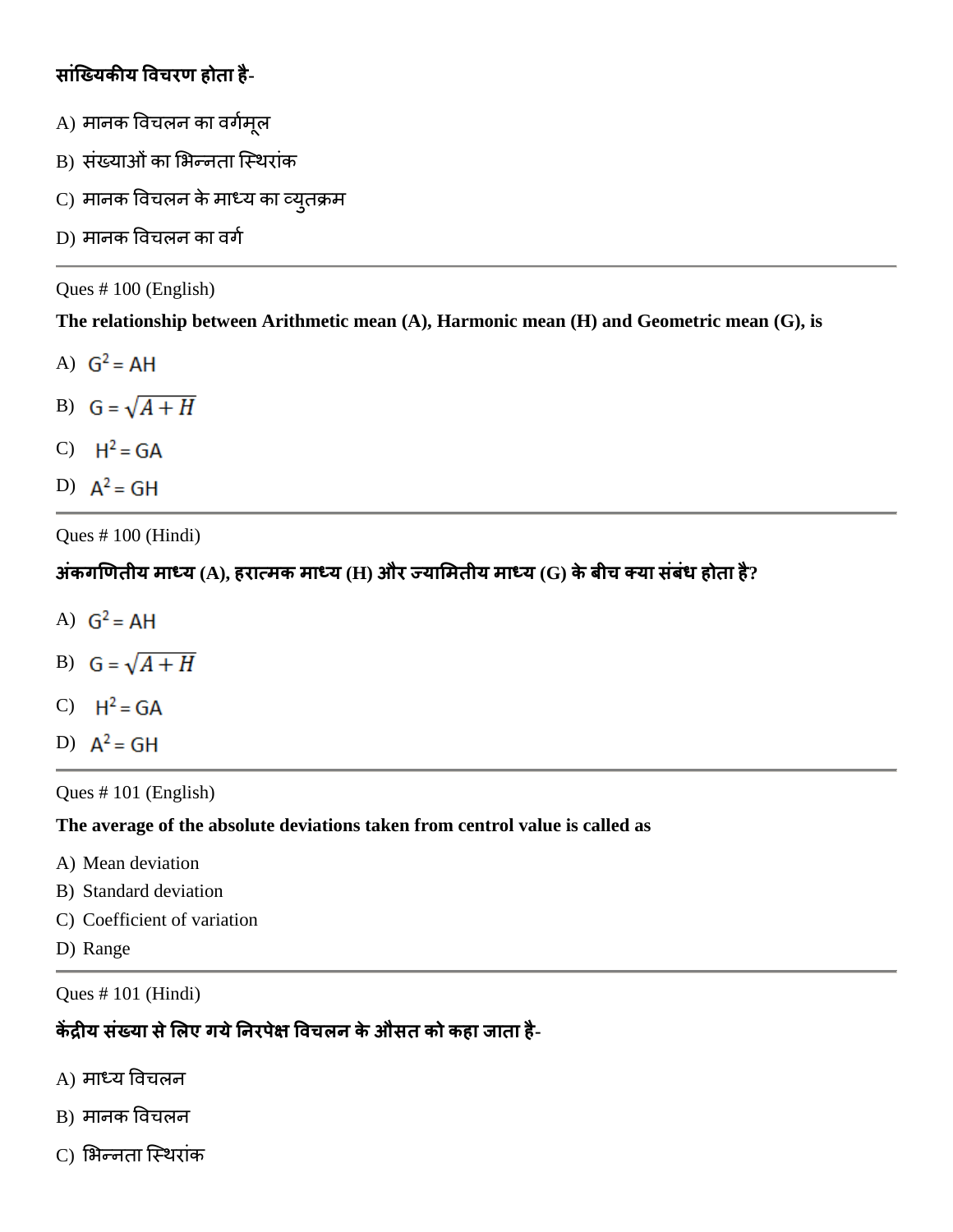```
D) सीभा
```
Ques # 102 (English)

#### **When value of one variable changes while other variable remains constant, it is known as**

- A) Negative correlation
- B) Direct correction
- C) Positive correction
- D) Independent

Ques # 102 (Hindi)

# **मदद एक ऩरयवती भेंफदराव होता हैऩयन्तुदसू या ऩरयवती अनवयत यहता हैतो इस तयह केसम्फन्ध को कहतेहै-**

- $A$ ) ऋणात्मक सहसंबंध
- B) सीधा सहसंबंध
- C) घनात्मक सहसंबंध
- D) स्वतंत्र

Ques # 103 (English)

If  $Q1 = 5$ ,  $Q2 = 10$  and  $Q3 = 20$ , the quartile deviation will be

A) 15 B) 25 C) 7.5 D) 30

Ques # 103 (Hindi)

# **मदद Q1= 5, Q2 = 10 तथा Q3 = 20 हैतो चतुथागक षवचरन होगा**

A) 15 B) 25 C) 7.5 D) 30

Ques # 104 (English)

### **Which of the following would you regard as discrete variable**

A) Height

B) Time

- C) Wages paid to workers
- D) Number of children in a family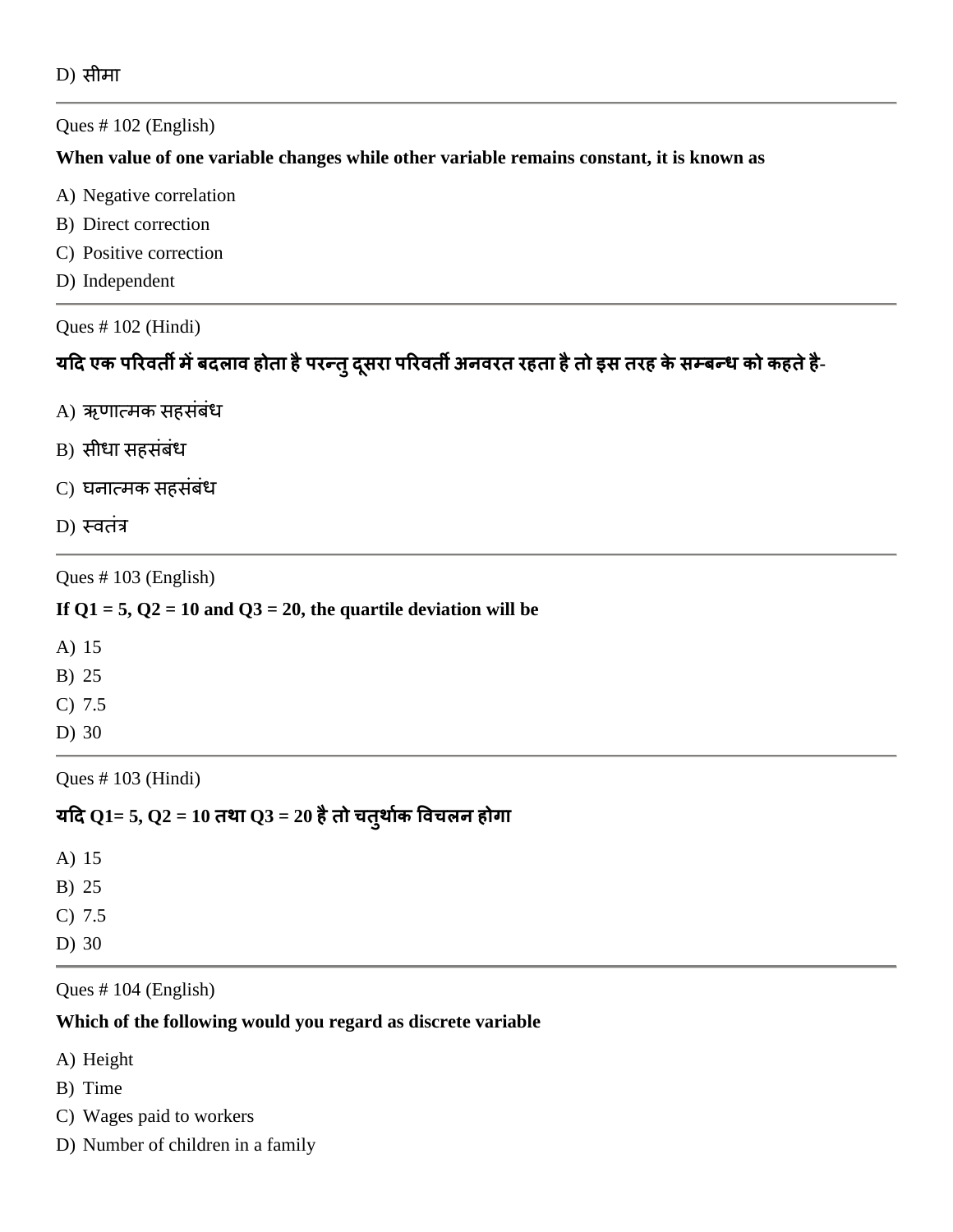Ques # 104 (Hindi)

# **ननम्न भेंसेककसेआऩ असतत्चय भानेंगे**

- $A)$   $\overline{\mathbf{3}}$ चाई
- B) सभम
- C) मजदूर को दी गई मजदूरी
- D) परिवार में बच्चों की संख्या

Ques # 105 (English)

**Which of the following is best to show the percentage of the production of different crops in Rajasthan during 2016-2017**

- A) Histogram
- B) Ogive curve
- C) Stem and leaf chart
- D) Pie chart

Ques # 105 (Hindi)

# **ननम्नलरखखत भेंसेकौनसा गचत्र 2016-2017 भेंयाजस्थान भेंषवलबन्न पसरों केउत्ऩादन को प्रनतशत को दशागनेकेलरए उऩमुक्त होगा-**

- A) टहस्टोग्राभ
- B) ऑजाइव कर्व
- C) स्टेम एवं लीफ चित्र
- $D)$  पाई चार्ट

Ques # 106 (English)

**The mean of 20 observations is 25. What will be the mean of new set of observation, if 3 is added to each observation.**

A) 26

- B) 28
- C) 30
- D) 32

Ques # 106 (Hindi)

यदि 20 संख्याओं का माध्य 25 हैं| यदि हर संख्या में 3 जोड़ा जाए तो नई श्रंखला का माध्य होगा-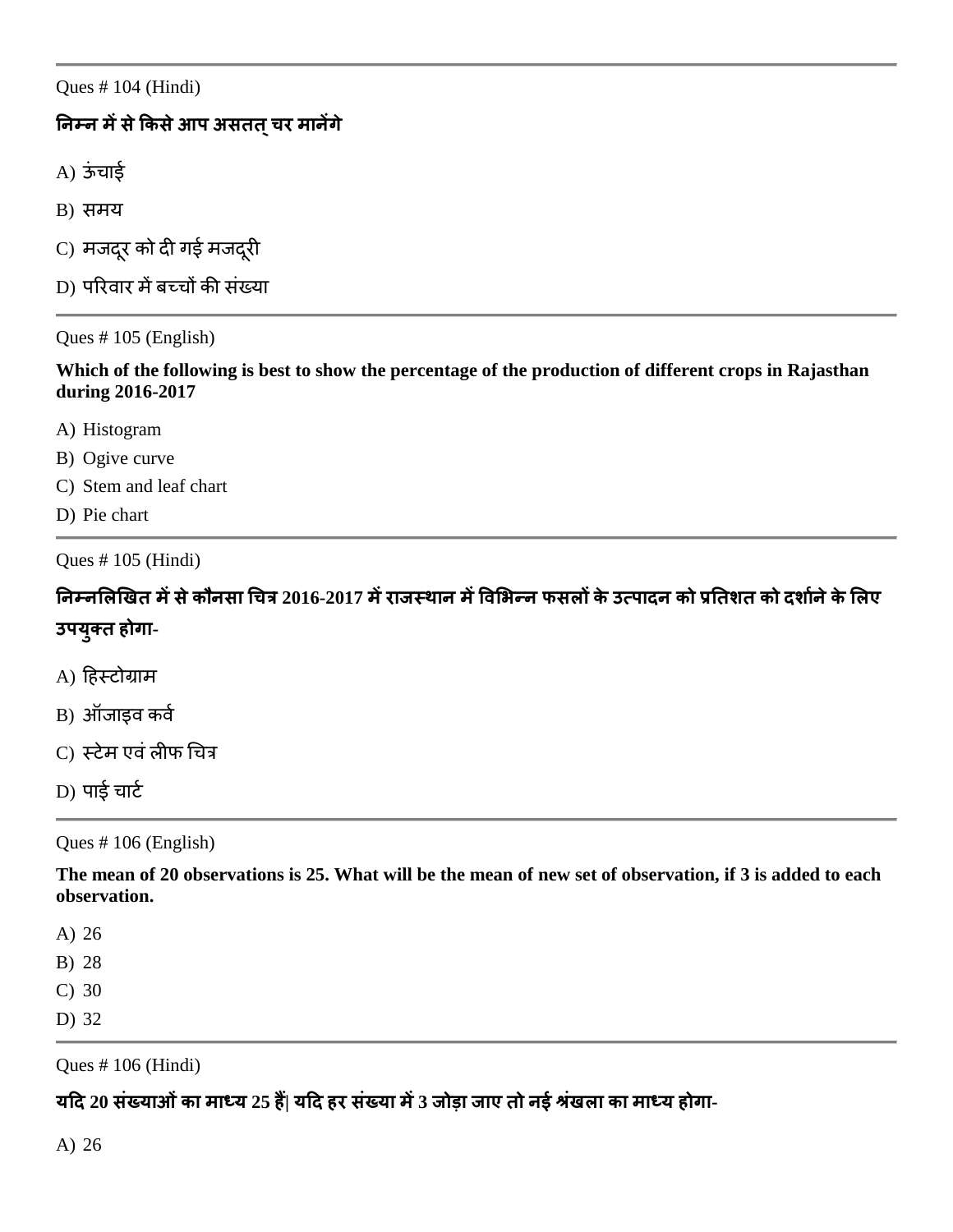| <b>B</b> ) 28 |  |
|---------------|--|
| $C)$ 30       |  |
| D) 32         |  |

Ques # 107 (English)

**The coefficient of correlation between X and Y is 0.6, their covariance is 4.8. The variance of X is 9. Then the standard deviation of Y is -**

A) 4.8/3\*0.6

B) 0.6/4.8\*3

C) 4.8\*0.6/3

D) 4.8/9\*0.6

Ques # 107 (Hindi)

यदि X और Y के मध्य सहसंबंध गुणांक 0.6 है, उनका सहप्रसरण 4.8 और X का प्रसरण 9 हो तो Y का प्रमाप विचलन **होगा-**

- A) 4.8/3\*0.6
- B) 0.6/4.8\*3
- C) 4.8\*0.6/3
- D) 4.8/9\*0.6

Ques # 108 (English)

#### **In storage major pest of rice is**

- A) Cercyra Cepnolenica
- B) Tribolium castaneum
- C) Callosobruhus sp
- D) Systole albipennis

Ques # 108 (Hindi)

# **चावर भेंरगनेवारा बण्डायण का प्रभुख कीट है|**

- A) कोरसाइरा सिफालोनिका
- B) ट्राइवोलियम कास्टानियम
- C) कैलासोबूचस
- D) सिस्टोल एलवापेनिस

Ques # 109 (English)

**Pectinophora gossypilla is a pest of-**

A) Cumin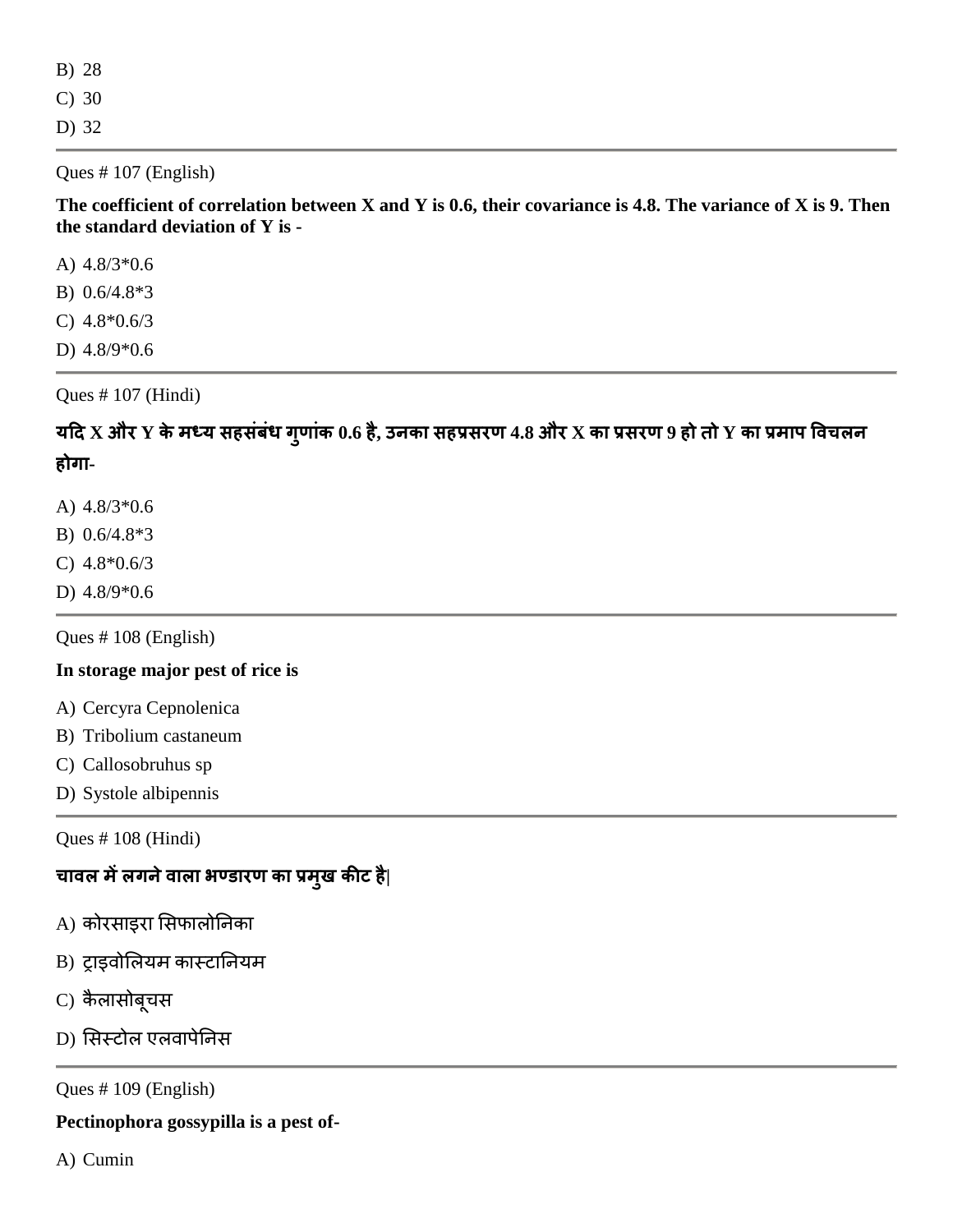B) Brinjal

C) Cotton

D) Spinach

Ques # 109 (Hindi)

**ऩेकदटनोपोया गोसीषऩरा एक शत्रुकीट है|**

A) जीया

 $B)$  बैंगन

C) कपास

D) पालक

Ques # 110 (English)

### **Heterorhabditis sp. Is used for control of**

- A) Rice stem bore
- B) Pea leaf miner
- C) White grub
- D) Coriander aphid

Ques # 110 (Hindi)

# **हेदटयोयेषवडडदटस का ननम्न केननमन्त्रण भेंइस्तेभार होता है|**

- A) धान का छेदक कीट
- B) मटर लीफ माइनर
- C) सफ़ेद चगडाय
- D) धनिया का माह्

Ques # 111 (English)

#### **Diamond back moth is a pest of**

- A) Cotton
- B) Cabbage
- C) Rice
- D) Soybean

Ques # 111 (Hindi)

**डामभॊड वैक भाथ एक शत्रुकीट है|**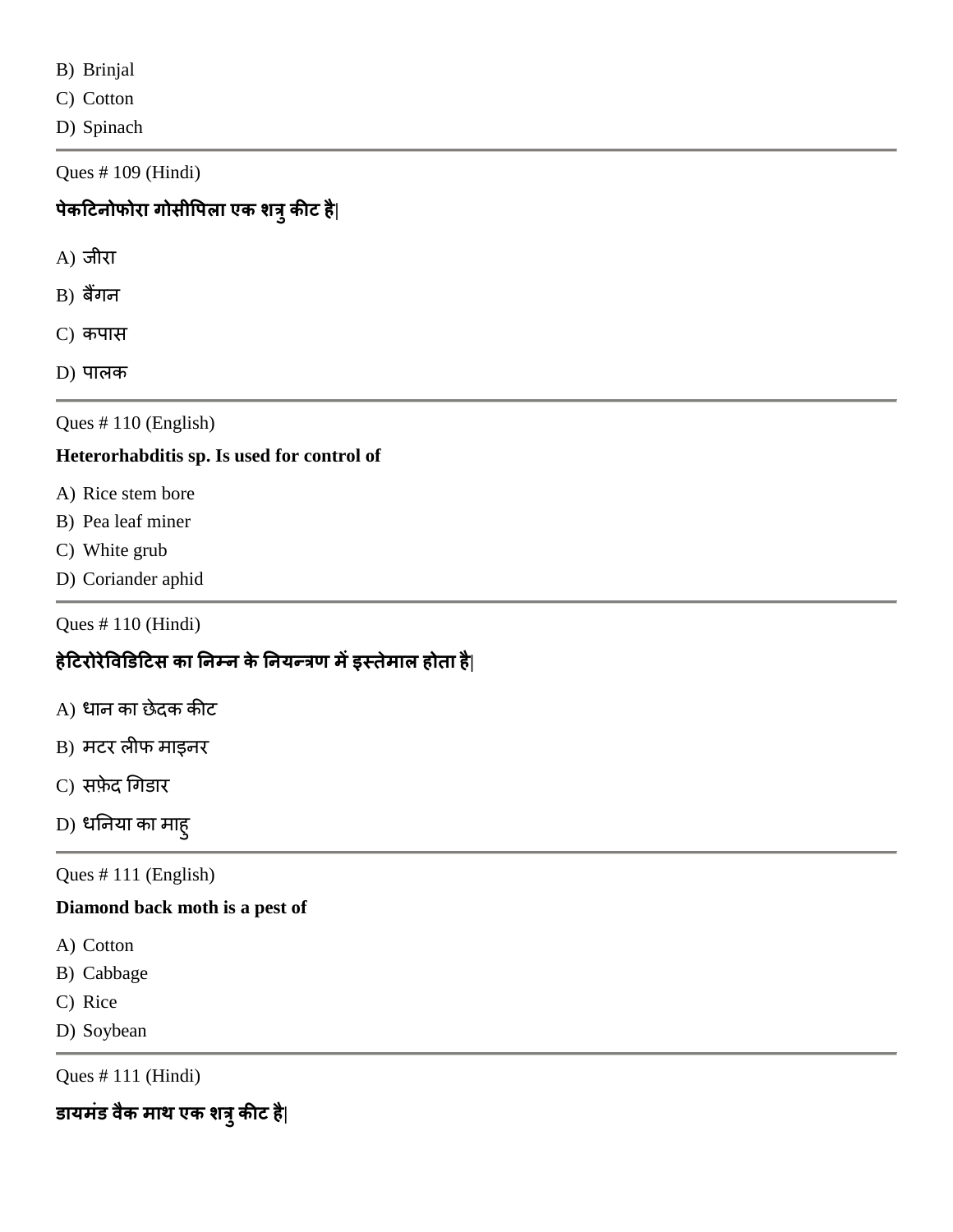- $A)$  कपास
- B) पत्तागोभी
- C) चावर
- D) सोमाफीन

Ques # 112 (English)

### **Melanagromyza obtusa is a pest of**

- A) Red gram
- B) Tomato
- C) Potato
- D) Mustard

Ques # 112 (Hindi)

# **भेरनएग्रोभाइजा ओवटूसा एक शत्रुकीट है|**

- A) अयहय
- B) टभाटय
- C) आरू
- D) सयसो

Ques # 113 (English)

#### **Trichogramma chilonis parasitoid used for the control of**

- A) Bollworm of cotton
- B) White fly
- C) Aphid
- D) Thrips

Ques # 113 (Hindi)

# **ट्ाइकोग्राभा ककरोननस ऩयजीवी का इस्तेभार ककस केननमॊत्रण भेंहोता है|**

- A) कपास की सूडी
- B) सपेद भक्खी
- C) भाहू
- D) चिप्स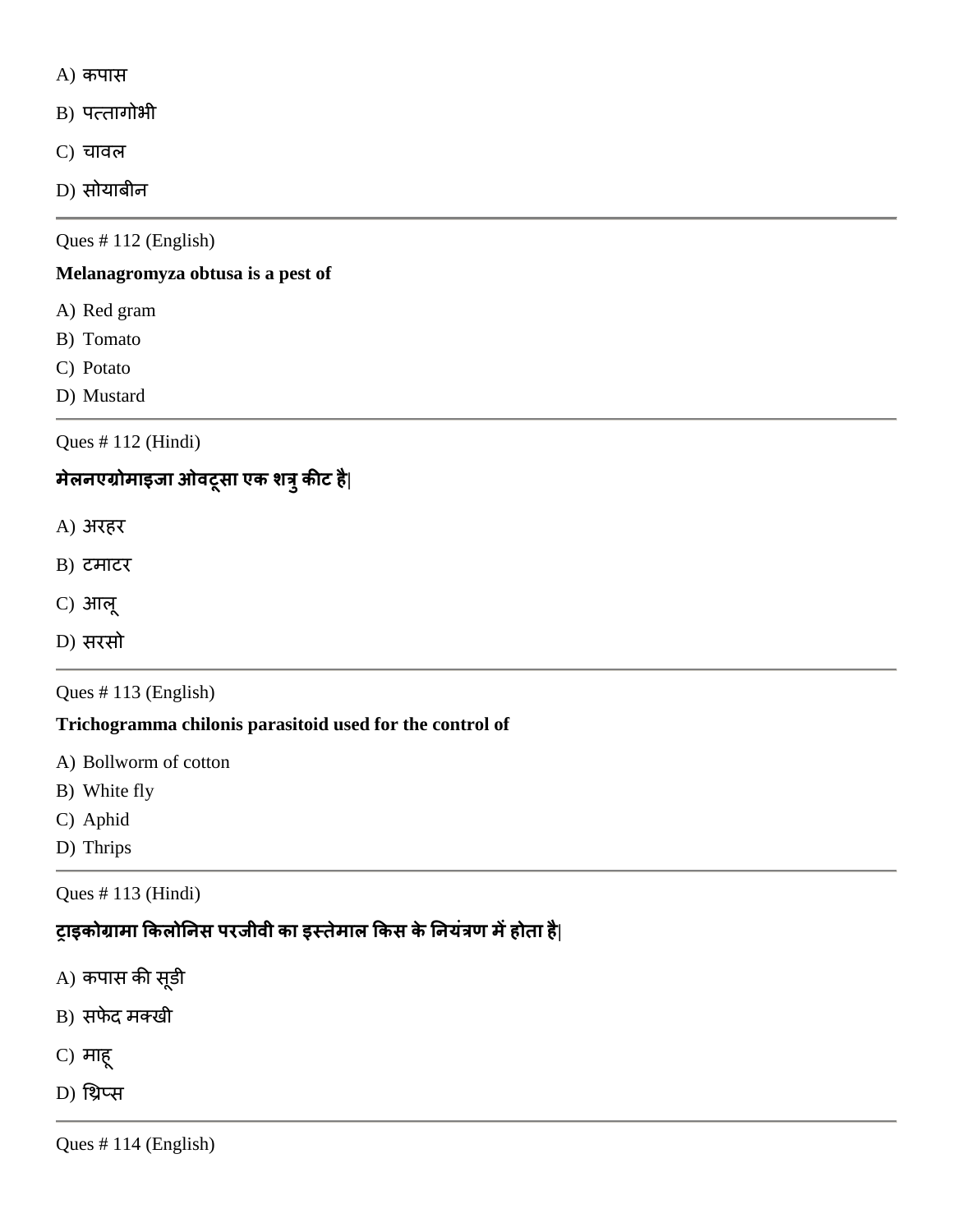### **Basillus thuringiensis is used for the control of**

- A) Diamond backmoth
- B) Fruit sucking moth
- C) Thrips
- D) Aphids

Ques # 114 (Hindi)

# **फेलसरस थरूयनजेनलसस का इस्तेभार ननम्न केननमन्त्रण भेंहोता है|**

- $A$ ) डायमंड वैक माथ
- B) फ्रूट सकिंग माथ
- C) चिप्स
- D) भाहू

Ques # 115 (English)

### **Yellow and Witches broom symptoms caused by**

- A) Viroid
- B) Fungus
- C) phytoplasma
- D) Bacteria

Ques # 115 (Hindi)

# **ऩौधों भेंऩीरा औय झाड़ूनुभा रऺण ककसकेकायण होता है?**

- A) वाइयाइड
- $B)$  कवक
- C) पाइटोप्राज्भा
- D) जीवाणु

Ques # 116 (English)

### **Rice tungro disease is caused by**

- A) A mixture of spherical and flexous viruses.
- B) A bacilliform virus alone.
- C) A mixture of bacilliform and flexous virus.
- D) A mixture of spherical and bacilliform virus.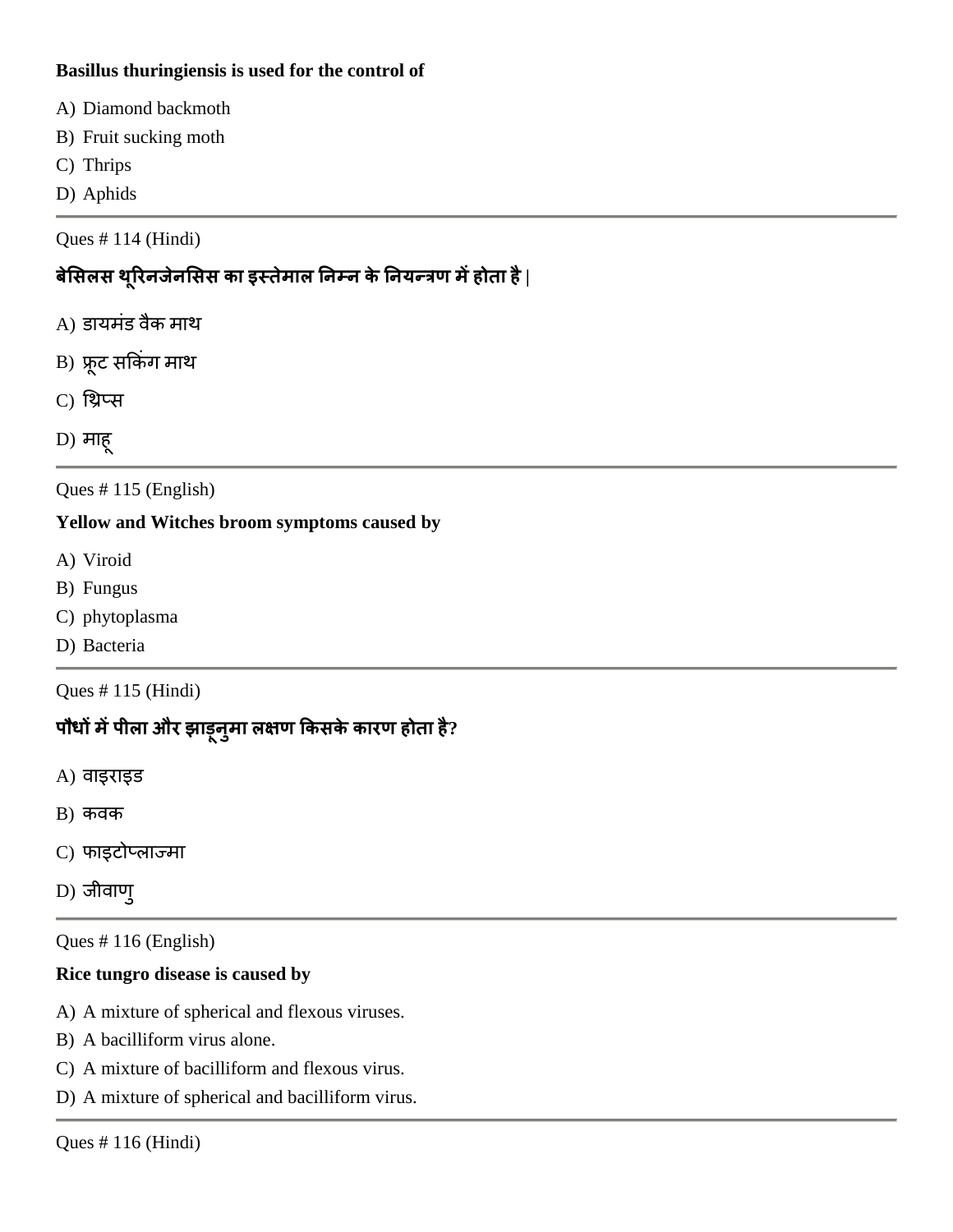# **चावर का टूॊगयो योग ककससेपेरता है?**

- A) गोलाकार और फ्लेकसियस विषाणु का एक मिश्रण
- B) अकेले एक बेसिलीफोरम विषाण्
- C) बेसिलीफोरम और फ्लेकसियस विषाणु का एक मिश्रण
- D) गोलाकार और बेसिलीफोरम विषाण् का एक मिश्रण

Ques # 117 (English)

### **an example of autoecious rust is**

- A) Stem rust of wheat
- B) Bajra rust
- C) Apple rust
- D) Linseed rust

Ques # 117 (Hindi)

# **एकाश्रमी ककट्टूका एक उदाहयण है|**

- $\left( \mathrm{A}\right)$  गेहूं का तना किट्टू
- B) बाजरे का किट्टू
- C) सेब का किट्ट्
- D) अलसी का किट्टू

Ques # 118 (English)

#### **Aflatoxins are produced by**

- A) Alternaria burnsii
- B) Fusarium graminearum
- C) Cladosporium spp.
- D) Aspergillus flaxus

Ques # 118 (Hindi)

# **एफ्राटोजक्सन ककसके द्वाया उत्ऩाददत होतेहै?**

- A) आल्टनेरिया ब्रनसाइ
- B) फ्यूजेरियम ग्रेमिनिऐरम
- C) क्लोडोस्पोरियम जाति
- D) एसपरजिलस फ्लेक्स